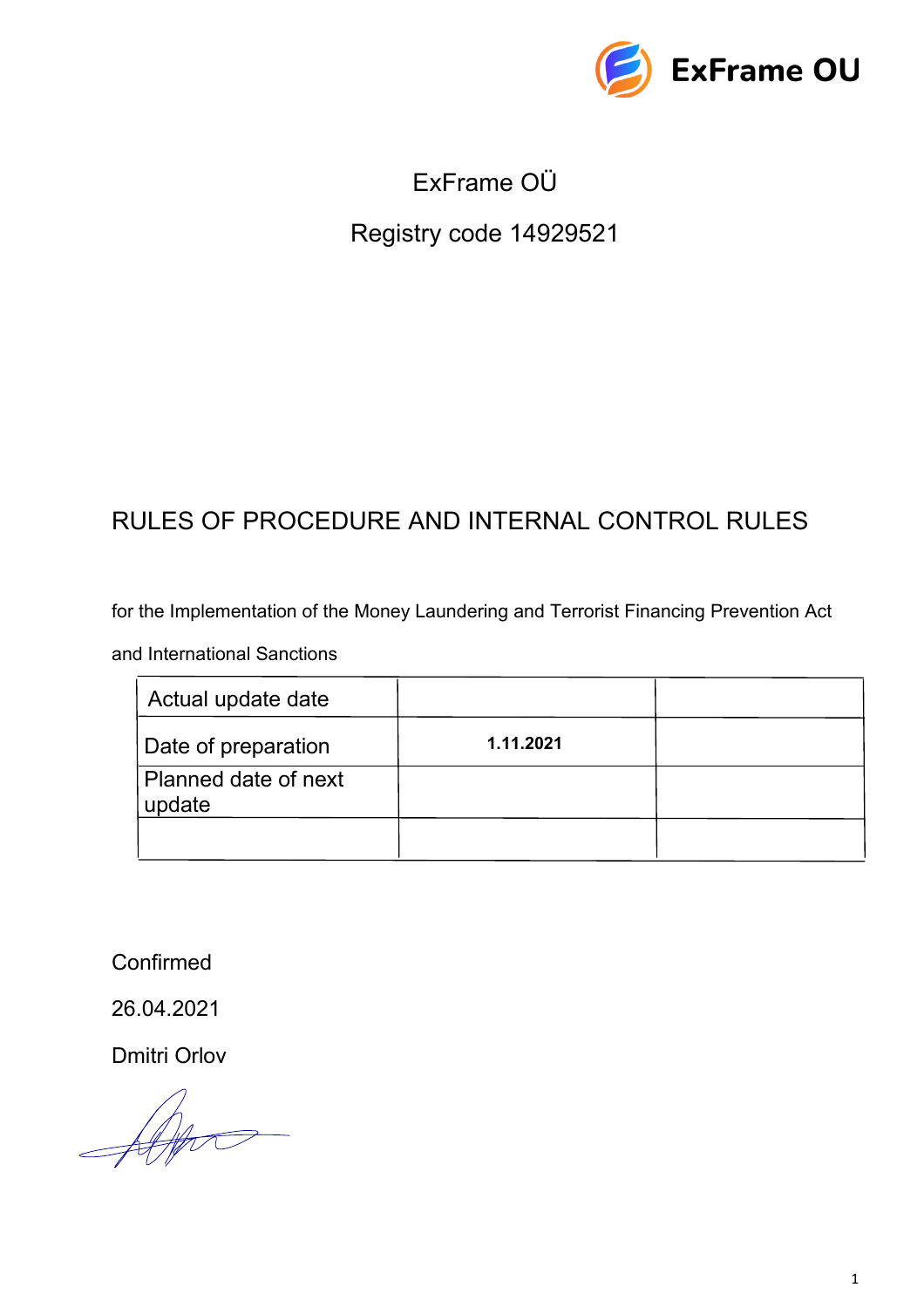

| <b>Contents</b>                                                                            |    |
|--------------------------------------------------------------------------------------------|----|
| 1. General provisions                                                                      | 4  |
| 2. Definitions                                                                             | 4  |
| 3. Description of activities of the Provider of service                                    | 6  |
| 4. Compliance Officer                                                                      | 6  |
| 5. Application of due diligence measures                                                   | 7  |
| 6. Risk Assessment and Risk Appetite                                                       | 8  |
| 7. Identification of a person                                                              | 14 |
| 8. Application of the Know Your Customer (KYC) principle                                   | 21 |
| 9. Monitoring a business relationship                                                      | 22 |
| 10. Standard due diligence measures                                                        | 24 |
| 11. Enhanced due diligence measures                                                        | 25 |
| 12. Establishing the purpose and actual substance of a Transaction                         | 27 |
| 13. Identification of unusual transactions                                                 | 28 |
| 14. Restrictions on transactions                                                           | 29 |
| 15. Reporting of suspicious Transactions                                                   | 30 |
| 16. Termination of the Business Relationship with a Client and cancelling a Transaction in |    |
| the event of suspected Money Laundering and Terrorist Financing.                           | 32 |
| 17. Implementation of International Sanctions                                              | 33 |
| 18. Collection, Verification and Retention of Data                                         | 34 |
| 19. Training                                                                               | 35 |
| 20. Internal audit and amendment of the Rules                                              | 36 |
| ANNEX 1. RISK LEVEL DETERMINATION DECISION                                                 | 37 |
| ANNEX 2. ADDITIONAL QUESTIONNAIRE FOR CUSTOMERS                                            | 40 |
| ANNEX 3. TABLE FOR RISK PROFILE DETERMINATION AND APPLICATION OF DUE                       |    |
| <b>DILIGENCE DUTY</b>                                                                      | 46 |
| ANNEX 4. LIST OF HIGH-RISK THIRD/PROHIBITED COUNTRIES (RISK COUNTRIES)                     | 48 |
| ANNEX 5. RISKS AND RISK THREAT ARISING FROM THE ACTIVITIES OF THE OBLIGED                  |    |
| <b>ENTITY</b>                                                                              | 50 |
| ANNEX 6. DESCRIPTION OF THE INTERNAL CONTROL SYSTEM AND FIAT CURRENCIES                    |    |
| <b>MONITORING PRINCIPLES</b>                                                               | 54 |
| ANNEX 7. VIRTUAL CURRENCY TRANSACTION MONITORING PRINCIPLES                                | 61 |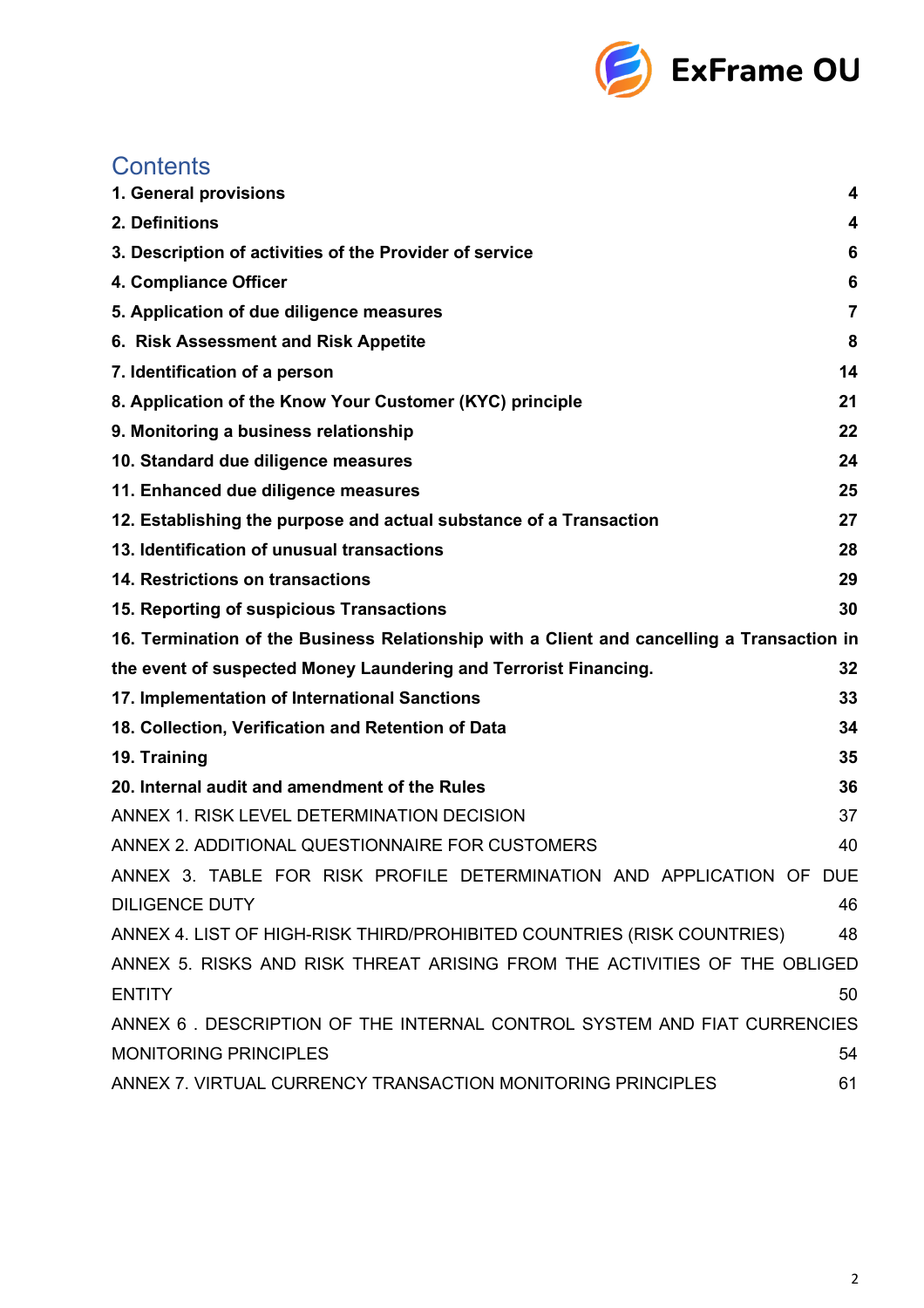

## **1. General provisions**

1.1 These rules of procedure for prevention of money laundering and terrorist financing, and compliance with international sanctions) in order to prevent entering into deals involving suspected Money Laundering and Terrorist Financing, and to ensure identification and reporting of such.

1.2 The obligation to observe the Rules rests with Management Board members and employees of the Provider of service, including temporary staff, agents of the Provider of service who initiate or establish Business Relationship (as defined in section 2.6) (hereinafter all together called the Representative). Every Representative must confirm awareness of the Rules with the signature.

1.3 The Rules are primarily based on the regulations of Money Laundering and Terrorist Financing Prevention Act (hereinafter the Act) and International Sanctions Act (hereinafter ISA).

## <span id="page-2-0"></span>**2. Definitions**

**Money Laundering** – is a set of activities with the property derived from criminal activity or property obtained instead of such property with the purpose to: conceal or disguise the true nature, source, location, disposition, movement, right of ownership or other rights related to such property; convert, transfer, acquire, possess or use such property for the purpose of concealing or disguising the illicit origin of property or of assisting a person who is involved in criminal activity to evade the legal consequences of his or her action; participation in, association to commit, attempts to commit and aiding, abetting, facilitating and counseling the commission of any of the actions referred to subsections 2.1.i and 2.1.ii.

**Terrorist Financing** – acts of financing of terrorism as defined in § 2373 and § 2376 of the Penal Code of Estonia.

**International Sanctions** – list of non-military measures decided by the European Union, the United Nations, another international organization or the government of the Republic of Estonia and aimed to maintain or restore peace, prevent conflicts and restore international security, support and reinforce democracy, follow the rule of law, human rights and international law and achieve other objectives of the common foreign and security policy of the European Union.

**Compliance Officer or CO** – representative appointed by the Management Board responsible for the effectiveness of the Rules, conducting compliance over the adherence to the Rules and serving as contact person of the FIU.

**FIU** - Financial Intelligence Unit of the Police and Border Guard Board of Estonia.

**Business Relationship** – a relationship of the Provider of service established in its economic and professional activities with the Client.

**Transaction** – cash flow or payment order or cryptocurrency wiring form a Client to the Provider of service.

**Client** – a natural or legal person, who uses services of the Provider of service.

**Beneficial Owner** – is a natural person, who:

taking advantage of his influence, exercises control over a transaction, operation or another person and in whose interests or favour or on whose account a transaction or operation is performed taking advantage of his influence, makes a transaction, act, action, operation or step or otherwise exercises control over a transaction, act, action,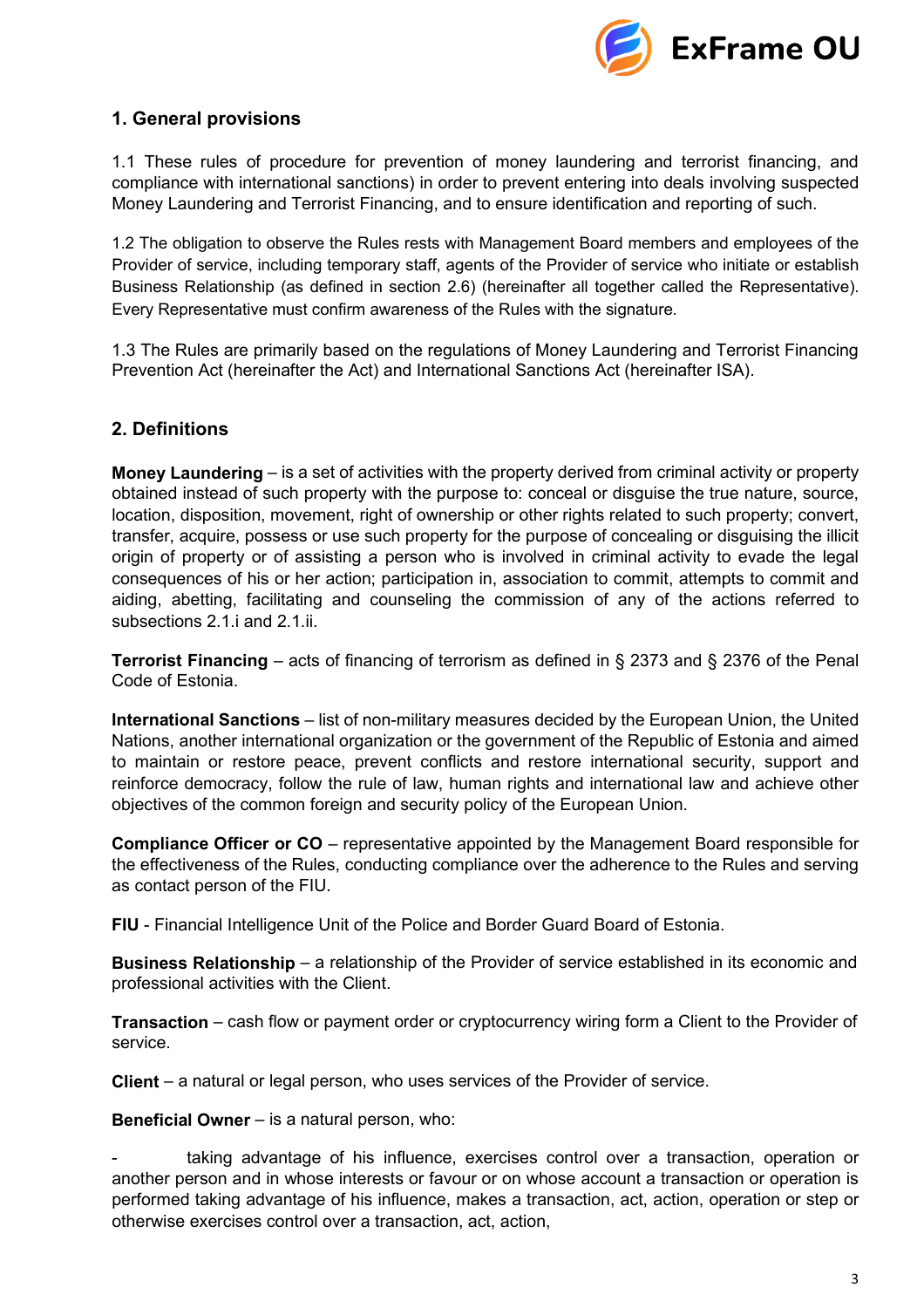

operation or step or over another person and in whose interests or favour or on whose account a transaction or act, action, operation or step is made.

Ultimately owns or controls a legal person through direct or indirect ownership of a sufficient percentage of the shares or voting rights or ownership interest in that person, including through bearer shareholdings, or through control via other means. Direct ownership is a manner of exercising control whereby a natural person holds a shareholding of 25 per cent plus one share or an ownership interest of more than 25 per cent in a company. Indirect ownership is a manner of exercising control whereby a company which is under the control of a natural person holds or multiple companies which are under the control of the same natural person hold a shareholding of 25 per cent plus one share or an ownership interest of more than 25 per cent in a company.

- Holds the position of a senior managing official, if, after all possible means of identification have been exhausted, the person specified in clause ii cannot be identified and there is no doubt that such person exists or where there are doubts as to whether the identified person is a beneficial owner.

In the case of a trust, civil law partnership, community or legal arrangement, the beneficial owner is the natural person who ultimately controls the association via direct or indirect ownership or otherwise and is such associations, settler or person who has handed over property to the asset pool, trustee or manager or possessor of the property, person ensuring and controlling the preservation of property, where such person has been appointed, or the beneficiary, or where the beneficiary or beneficiaries have yet to be determined, the class of persons in whose main interest such association is set up or operates.

**Politically Exposed Person or PEP** - is a natural person who is or who has been entrusted with prominent public functions including a head of state, head of government, minister and deputy or assistant minister; a member of parliament or of a similar legislative body, a member of a governing body of a political party, a member of a supreme court, a member of a court of auditors or of the board of a central bank; an ambassador, a chargé d'affaires and a high-ranking officer in the armed forces; a member of an administrative, management or supervisory body of a state-owned enterprise; a director, deputy director and member of the board or equivalent function of an international organization, except middle-ranking or more junior officials. The provisions set out above also include positions in the European Union and in other international organizations.

A family member of a person performing prominent public functions is the spouse, or a person considered to be equivalent to a spouse, of a politically exposed person; a child and their spouse, or a person considered to be equivalent to a spouse, of a politically exposed person; a parent of a politically exposed person.

- A close associate of a person performing prominent public functions is a natural person who is known to be the beneficial owner or to have joint beneficial ownership of a legal person or a legal arrangement, or any other close business relations, with a politically exposed person; and a natural person who has sole beneficial ownership of a legal entity or legal arrangement which is known to have been set up for the de facto benefit of a politically exposed person.

**Local Politically Exposed Person or local PEP** – a natural person, who performs or has performed prominent public functions in Estonia, a contracting state of the European Economic Area or in an institution of the European Union.

**Provider of service or Obliged Entity** – ExFrame OÜ registry code 14929521, address Harju Maakond, Kesklinna linnaosa, Narva mnt 13, 10151, Tallinn, Estonia.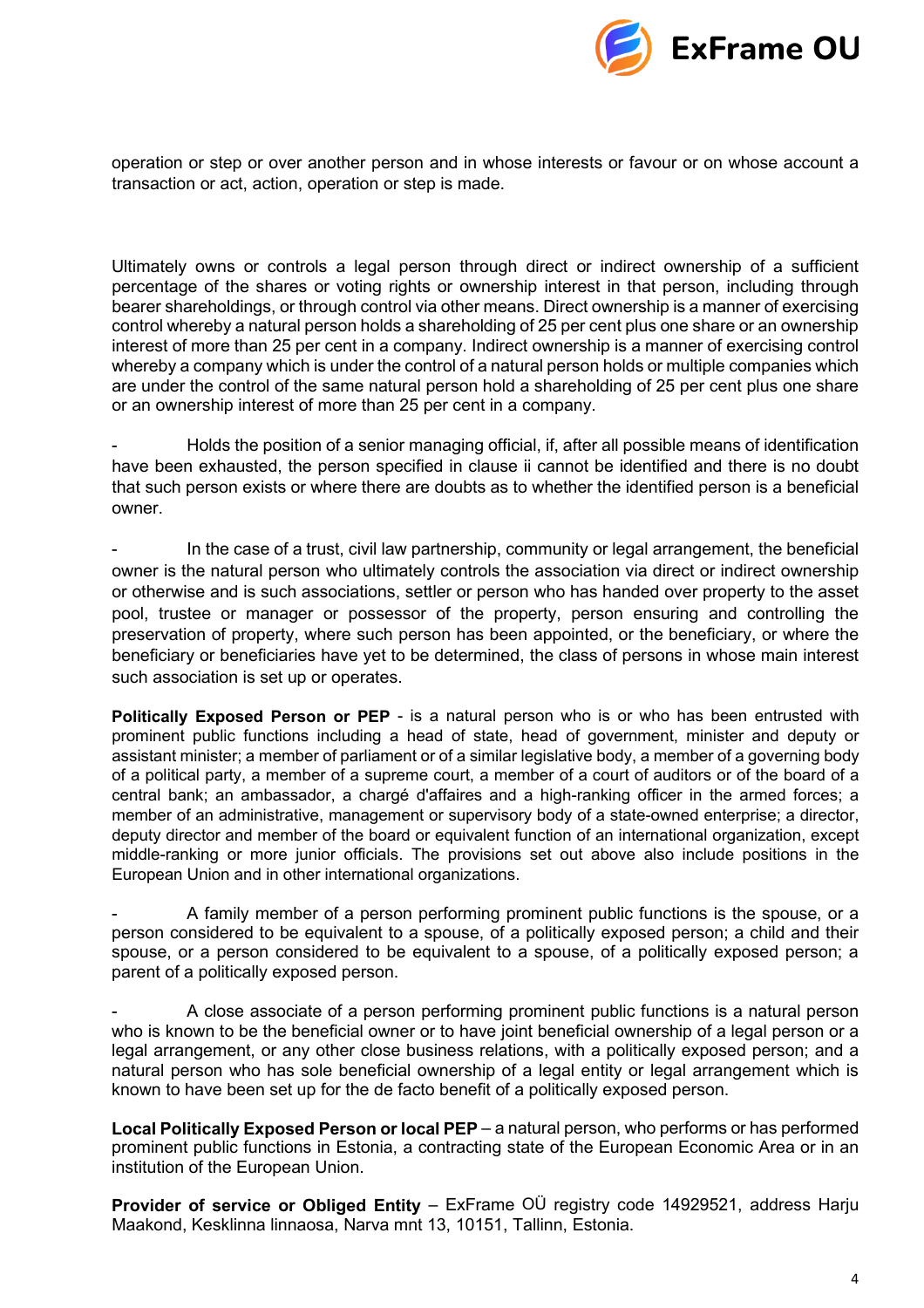

**Management Board or MB** – management board of the Provider of service. Member of the MB, as appointed by relevant MB decision, is responsible for implementation of the Rules.

**Equivalent Third Country** – means a country not a Member State of European Economic Area but applying an equivalent regime to the European Union corresponding (AML).

**High-risk country** – a country specified in the EU/OFAC restrictive measures (sanctions) and IMF Offshore financial centers ("tax havens)".

**High-risk third/prohibited country** – a country specified:

in a delegated act adopted on the basis of Article  $9(2)$  of Directive (EU) 2015/849 of the European Parliament and of the Council on the prevention of the use of the financial system for the purposes of money laundering or terrorist financing, amending Regulation (EU) of the European Parliament and of the Council, and repealing Directive 2005/60/EC of the European Parliament and of the Council and Commission Directive 2006/70/EC (OJ L 141/73, 05.06.2015, pp 73–117).

in the FATF under the "High-risk and other monitored jurisdictions".

#### **Information regarding countries or regions risk assessment (Annex 4).**

**'Risk appetite'** means the total of the exposure level and types of the obliged entity, which the obliged entity is prepared to assume for the purpose of its economic activities and attainment of its strategic goals, and which is established by the senior management of the obliged entity in writing.

**Virtual currency** - a value represented in the digital form, which is digitally

transferable, preservable or tradable and which persons accept as a payment instrument, but that is not the legal tender of any country or funds for the purposes of Article 4(25) of Directive (EU) 2015/2366 of the European Parliament and of the Council on payment services in the internal market, amending Directives 2002/65/EC, 2009/110/EC and 2013/36/EU and Regulation (EU) No 1093/2010 or a payment transaction for the purposes of points (k) and (l) of Article 3 of the same directive.

**Virtual currency wallet service** - a service in the framework of which keys are generated for customers or customers' encrypted keys are kept, which can be used for the purpose of keeping, storing and transferring virtual currencies.

**Virtual currency exchange service** - a service with the help of which a person exchanges a virtual currency against a fiat currency or a fiat currency against a virtual currency or a virtual currency against another virtual currency.

#### <span id="page-4-0"></span>**3. Description of activities of the Provider of service**

**3.1** The Provider of service is the provider of a service of exchanging of virtual currencies against virtual currencies, a virtual currency against a fiat currency, and vice versa.

<span id="page-4-1"></span>**3.2** The Provider of service is a subject to authorization by the FIU.

## **4. Compliance Officer**

**4.1** The MB shall appoint a CO whose principal tasks are to:

monitor the compliance of the Rules with the relevant laws and compliance of the activity of the Representatives with the procedures established by the Rules;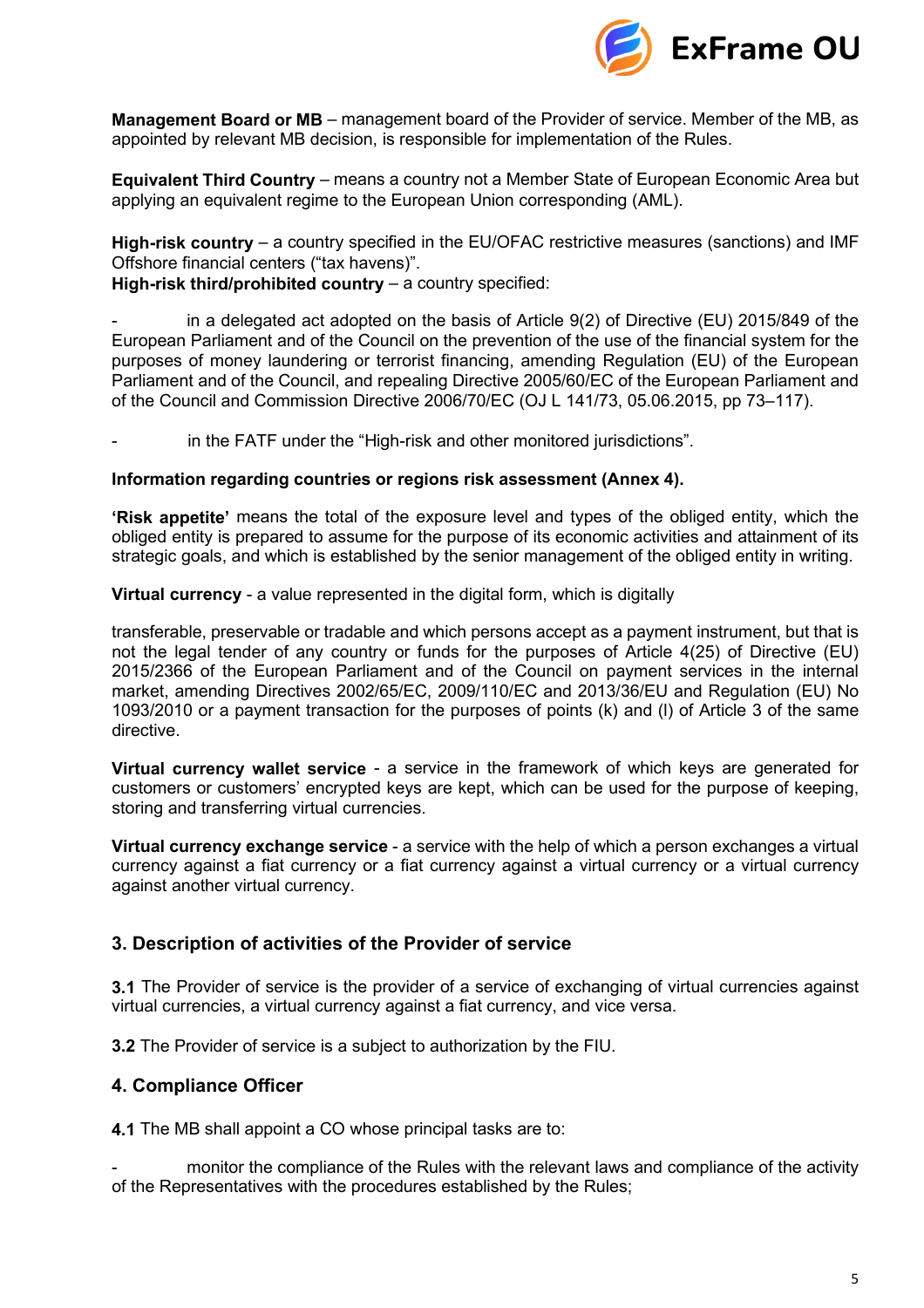

- compile and keep updated the data regarding countries with low tax risk, high and low risk of Money Laundering and Terrorist Financing and economical activities with great exposure to Money Laundering and Terrorist Financing;

carry out training, instruct and update the Representatives on matters pertaining to procedures for prevention of Money Laundering and Terrorist Financing;

report to the MB once a year (or more frequently, if necessary) on compliance with the Rules, and on Transactions with a suspicion of Money Laundering or Terrorist Financing;

- collect, process and analyse the data received from the Representatives or Clients concerning suspicious and unusual activities;

- collaborate with and report to the FIU on events of suspected Money Laundering or Terrorist Financing, and respond to enquiries of the FIU;

make proposals on remedying any deficiencies identified in the course of checks. The CO must meet all the requirements, prescribed by the Act, and appointment of the CO shall be coordinated with the FIU. If, as a result of a background check carried out by the FIU, it becomes evident that the CO's credibility is under suspicion due to their previous acts or omissions.

ExFrame has appointed a Compliance Officer: Mr Dmitri Orlov Email: dmitri.orlov@smartpayments.ee

## **5. Application of due diligence measures**

The Provider of service shall determine and take due diligence (hereinafter DD) measures using results of conducted risk assessment and provisions of national risk assessment, published on the web-page of the Ministry of Finance of Estonia and Money Laundering and Terrorist Financing Prevention Act of the Republic of Estonia.

The Representatives shall pay special attention to the activities of Clients participating in a Transaction and to circumstances that refer to Money Laundering or Terrorist Financing, including to complex, high-value or unusual Transactions which do not have any reasonable economic purpose.

Depending on the level of the risk of the Client and/or Transaction and depending on the fact whether the Business Relationship is an existing one or it is about to be established, the Provider of service shall apply either normal DD measures, simplified DD measures or enhanced DD measures. The Provider of service shall also apply continuous DD measures to ensure ongoing monitoring of Business Relationships.

DD measures shall include the following procedures:

Identifying the Client and verifying its identity using reliable, independent sources, documents or data, including e-identifying;

Identifying and verifying of the representative of the Client and the right of representation;

Identifying the Client's Beneficial Owner;

Assessing and, as appropriate, obtaining information on the purpose of the Business Relationship and the Transaction;

Conducting ongoing DD on the Client's business to ensure the Transactions being carried out are consistent with the Provider of service's knowledge of the Client and its source of funds;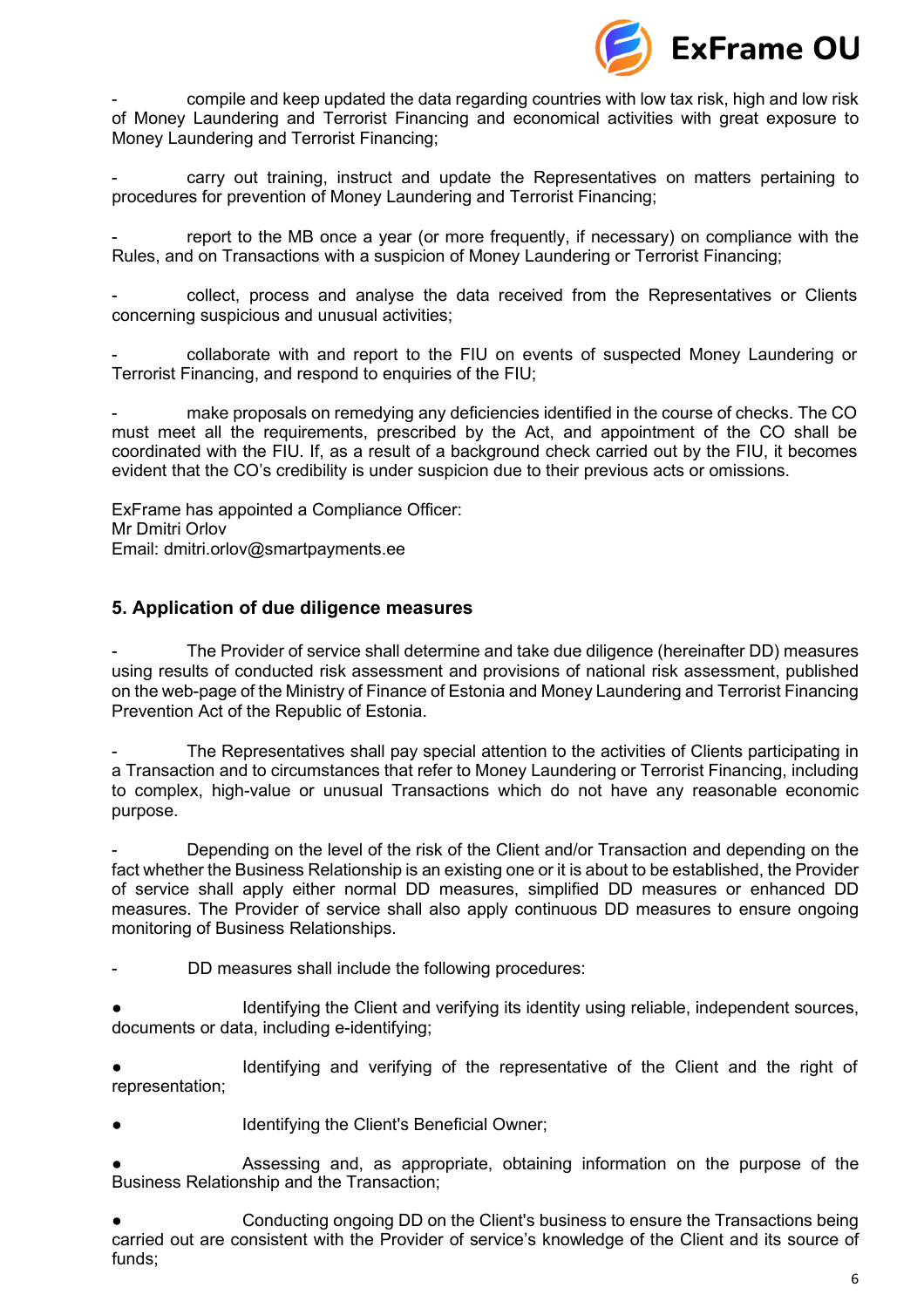

Obtaining information whether the Client is a PEP or PEP's family member or PEP's close associate.

The Provider of service shall establish the source of wealth of the Client, where appropriate (enhanced due diligence measures).

- To comply with the DD obligation, the Representatives shall have the right and obligation to:

request appropriate identity documents to identify the Client and its representatives;

request documents and information regarding the activities of the Client and legal origin of funds;

request information about Beneficial Owners of a legal person;

screen the risk profile of the Client/Transaction, select the appropriate DD measures, assess the risk whether the Client or another person linked with the Transaction is or may become involved in Money Laundering or Terrorist Financing;

re-identify the Client or the representative of the Client, if there are any doubts regarding the correctness of the information received in the course of initial identification;

refuse to participate in or carry out the Transaction if there is any suspicion that the Transaction is linked with Money Laundering or Terrorist Financing, or that the Client or another person linked with the Transaction is or could be involved in Money Laundering or Terrorist Financing.

The objective of the continuously applied DD measures is to ensure on-going monitoring of Clients and Transactions. Conducting ongoing monitoring of the Business Relationship includes:

scrutiny of Transactions being carried out to ensure that the Transactions being conducted are consistent with the Provider of service's knowledge of the Client, the business and risk profile of the Client;

obtaining information on source of funds for Transactions;

keeping up-to-date the documents, data or information, obtained during taking DD measures;

paying particular attention to Transactions and Client's conduction, leading to criminal activity or Money Laundering or Terrorist Financing, and clarifying nature, reasons and background of Transactions;

paying particular attention to the Business Relationship or Transactions, if the Client is from or the seat of a Client being a legal person is located in a third country, which is included in the list of risk countries.

- Annual review of a Client being a legal entity is carried out regularly once a year. Updated data shall be recorded in the Provider of service's Client database.

The Representative updates the data of a Client, who is either a legal person or a natural person, i.e. takes appropriate DD measures every time when:

the Client addresses the Provider of service with the request to amend a long-term contract during the term of its validity;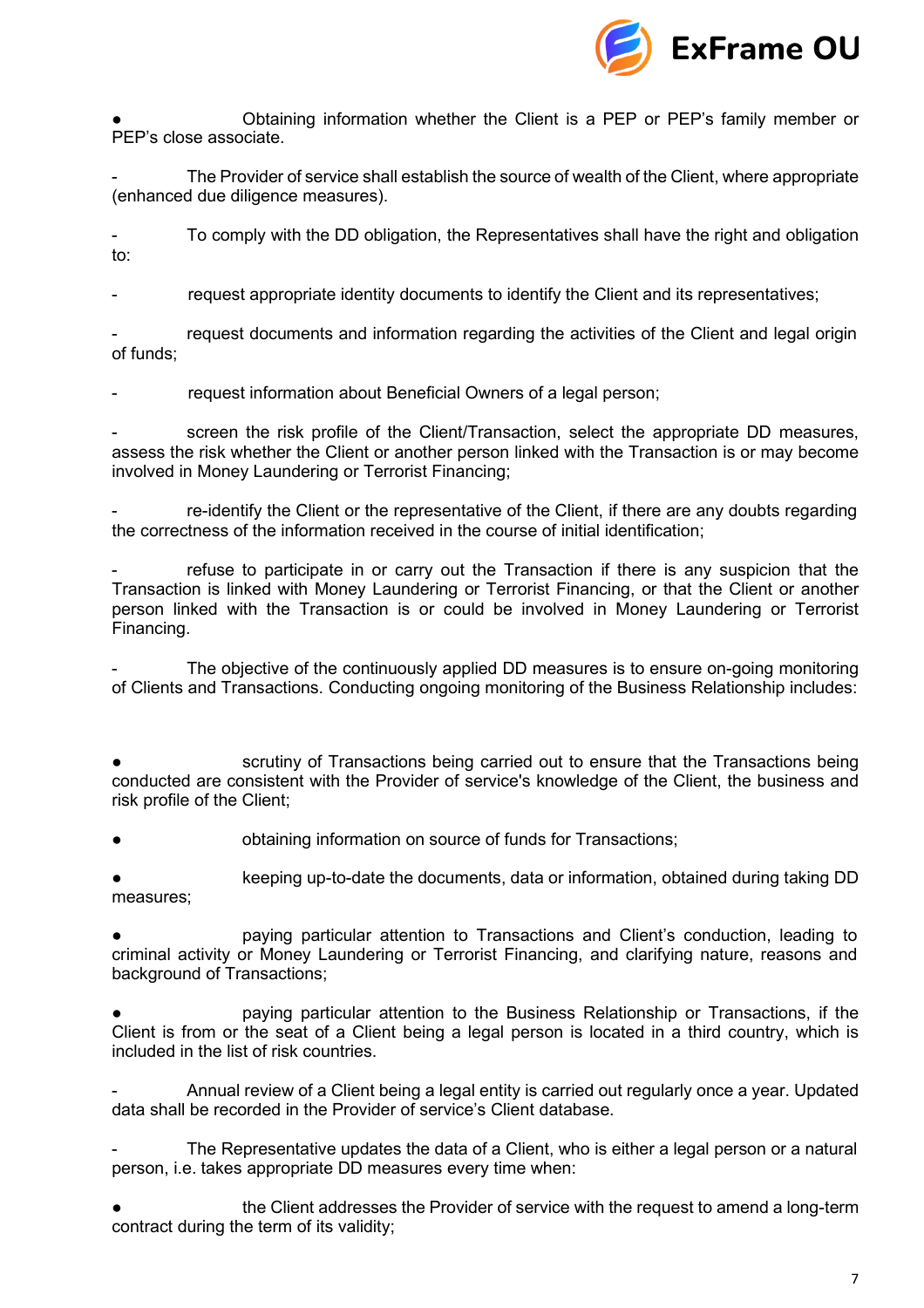

upon identification and verification of the information there is reason to suspect that the documents or data gathered earlier are insufficient, have changed or are incorrect. In this case, the Representative may conduct a face-to-face meeting with the Client;

the data pertaining to the Transactions of Client reveal significant changes in the

Client's area of activity or business volumes, which warrants amending the Client's risk profile;

the Provider of service has learned through third persons or the media that the activities or data of the Client have changed significantly.

The Representative shall evaluate the substance and the purpose of the Client's activities, in order to establish the possible links of the respective Transaction with Money Laundering or Terrorist Financing. The evaluation should result in an understanding about the purpose of the Business Relationship for the Client, the nature of the Client's business, the risk levels of the Client and, if necessary, the sources of funds related to Transactions.

## <span id="page-7-0"></span>**6. Risk Assessment and Risk Appetite**

For the purpose of identification, assessment and analysis of risks of money laundering and terrorist financing related to their activities, the Management Board of the Company and, where necessary, the other Staff members engaged in mitigating the risks of money laundering and terrorist financing on a day-to-day basis prepare a risk assessment.

Upon preparation of the risk assessment, the Company maps the risks of money laundering and terrorist financing related to the provision of the virtual currency exchange service and the wallet service, taking into account the risk categories specified in clause 6.1. Thereafter the effects of the mapped risks on the activities of the Company are assessed and possible risk-mitigating countermeasures, their reasonableness and their applicability are analyzed.

Thereby it must be kept in mind that the steps taken to identify, assess and analyze risks must be proportionate to the nature, size and level of complexity of the economic and professional activities of ExFrame OÜ.

**As a result of the risk assessment**, the following is established:

1) fields of a lower and higher risk of money laundering and terrorist financing;

2) the risk appetite, including the volume and scope of products and services provided in the course of business activities;

3) the risk management model, including simplified and enhanced due diligence measures, in order to mitigate identified risks.

Upon identifying a risk appetite, account must be taken of the risks that the Company is prepared to assume or that the Company wishes to avoid in connection with the economic activities as well as qualitative and quantitative compensation mechanisms such as the planned revenue, measures applied with the help of capital or other liquid funds, or other factors such as reputation risks as well as legal and other risks arising from money laundering and terrorist financing or other unethical activities.

The establishment of the risk assessment and risk appetite must be documented and, where requested/necessary, submitted to the Financial Intelligence Unit. The risk assessment and risk appetite are updated based on changes in the activities of the Company, but not less than on an annual basis.

The risks and risk threat arising from the activities of the obliged entity is stipulated under the Annex 5.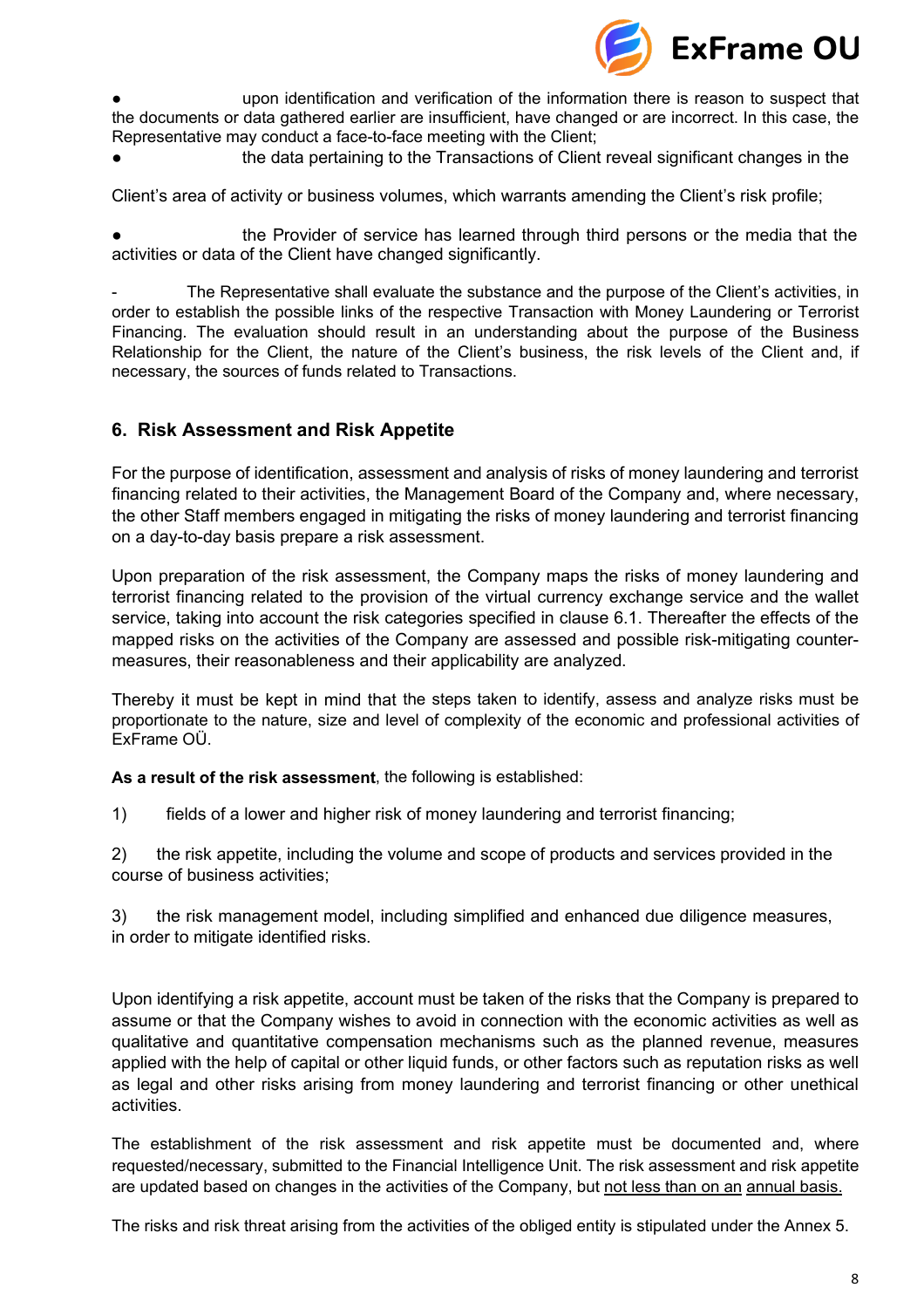

#### **6.1 Determination of the risk profile**

## **6.1.1 Determination of risk categories and factors increasing/reducing them**

Upon determining customers' risk profiles, the Company takes into account the following risk categories:

- 1. risks relating to the customer/partner;
- 2. risks relating to countries, geographic areas or jurisdictions;
- 3. risks relating to products, services or transactions;

4. risks relating to communication or mediation channels or delivery channels of products, services or transactions between ExFrame OÜ and customers.

In the event of doubts in determining risk categories and controversial data regarding increasing and reducing factors of risk categories, the principle of a source of greater danger must be followed – where there are signs that place the customer/jurisdiction/product/service in a higher risk category, it should be relied on.

**Customer risk** or risk factors arising from the person or customer participating in a transaction, incl.:

- 1. the legal form, management structure, field of activity of the person;
- 2. whether the customer is a politically exposed person (PEP);
- 3. whether the beneficial owner who is a natural person is a third party;

4. whether the identification of the beneficial owners is impeded by complex and nontransparent ownership relations;

5. the person is subject to an international sanction ;imposed by the United Nations, US (OFAC), EU;

6. a prior suspicion of money laundering and/or terrorist financing is known regarding the person;

7. the look and/or behaviour of the person are indicative of the person being a front;

8. whether the person participates in transactions where cash plays a great role (e.g., currency exchange locations, gambling operators);

9. whether the person renders the service to anonymous customers;

10. whether the origin of the person's assets or the source and origin of the funds used for a transaction can be easily identified;

Factors **increasing the customer risk** are, above all, situations where:

1. the business relationship is based on unusual factors, including in the event of complex and unusually large transactions and unusual transaction patterns that do not have a reasonable, clear economic or lawful purpose or that are not characteristic of the given business specifics;

2. the customer is a cash-intensive business;

3. the customer is a company that has nominee shareholders or bearer shares or a company whose affiliate has nominee shareholders or bearer shares;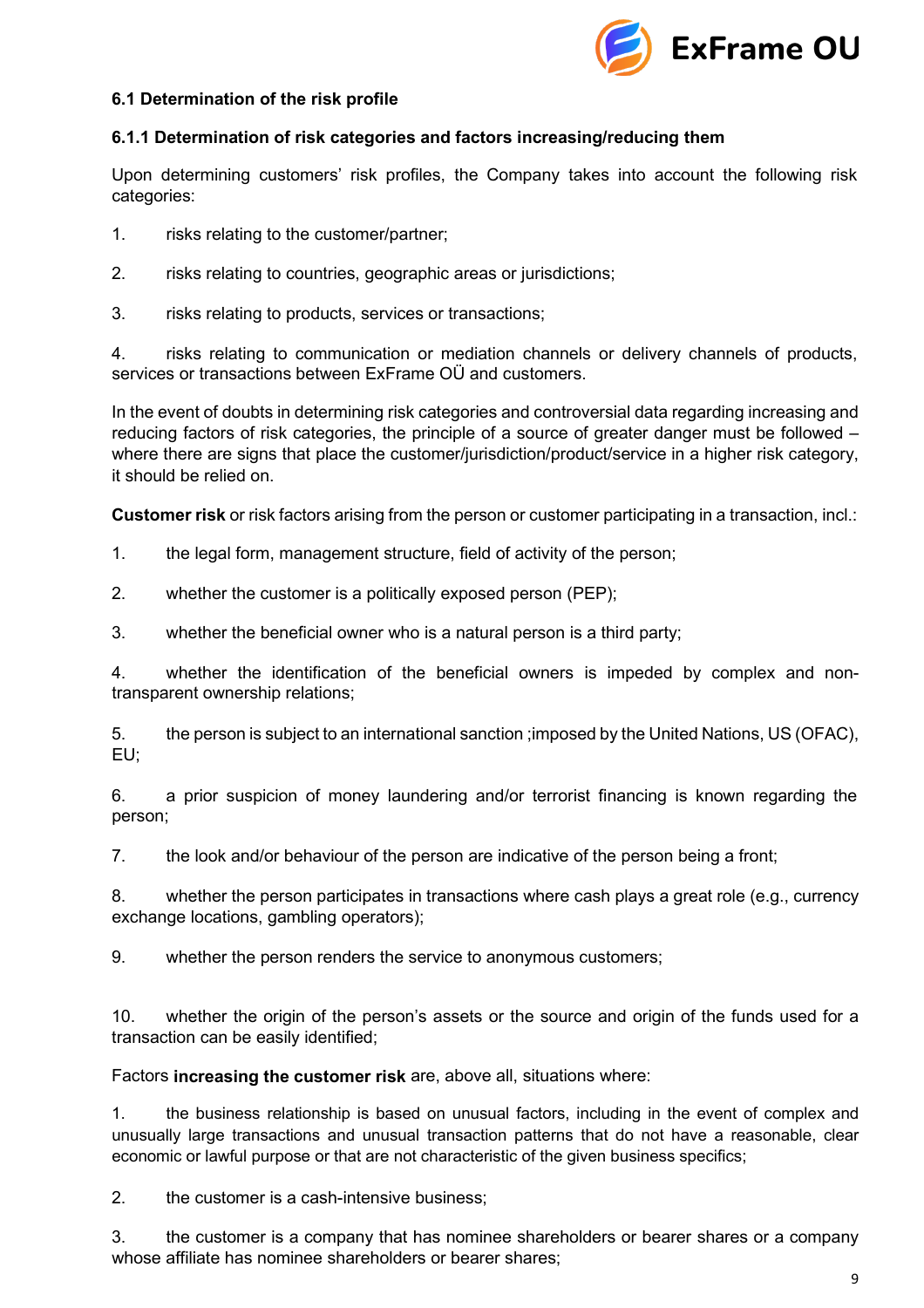

4. the ownership structure of the customer company appears unusual or excessively complex, given the nature of the company's business.

Factors **reducing the customer risk** are, above all, situations where the customer is a company listed on a regulated market, which is subject to disclosure obligations that establish requirements for ensuring sufficient transparency regarding the beneficial owner.

**Geographic area / jurisdiction** risk is a risk that arises from the country of the seat and/or place of business of the customer, incl.:

1. whether the country applies legal provisions that are in compliance with the international standards of prevention of money laundering and terrorist financing;

2. whether there is a high crime rate (incl. drug-related crime rate) in the country;

3. whether the country cooperates with a criminal group; whether criminal groups use the country for pursuing their operations;

4. whether the country engages in funding the spread of weapons of mass destruction;

5. whether there is high level of corruption in the country;

6. whether international sanctions have been or are being imposed on the country.

**Factors increasing the geographic risk** are, in particular, situations where the person involved in a transaction or the transaction itself is connected with a country or jurisdiction:

1. that, according to credible sources, has not established effective AML/CFT systems;

2. that, according to credible sources, has significant levels of corruption or other criminal activity;

3. that is subject to sanctions, embargoes or similar measures issued by, for example, the European Union;

4. that provides funding or support for terrorist activities or that has designated terrorist organisations operating within their territory, as identified by the European Union.

Factors **reducing the geographic risk** are, above all, situations where the person participating in a transaction is from or the person's place of residence or seat is in:

1. a contracting state of the European Economic Area;

2. a third country that has effective AML/CFT systems;

3. a third country where, according to reliable sources, the level of corruption and other criminal activity is low;

4. a third country where, according to credible sources, AML/CFT requirements that are in accordance with the updated recommendations of the Financial Action Task Force (FATF) have been established, and where the requirements are effectively implemented.

**The product, transaction and service risk** is a risk that arises directly from the field of activity of the customer and from the nature of the services provided by the customer, incl.:

1. provision of gambling services in a casino, via the Internet as well as in sports events (betting);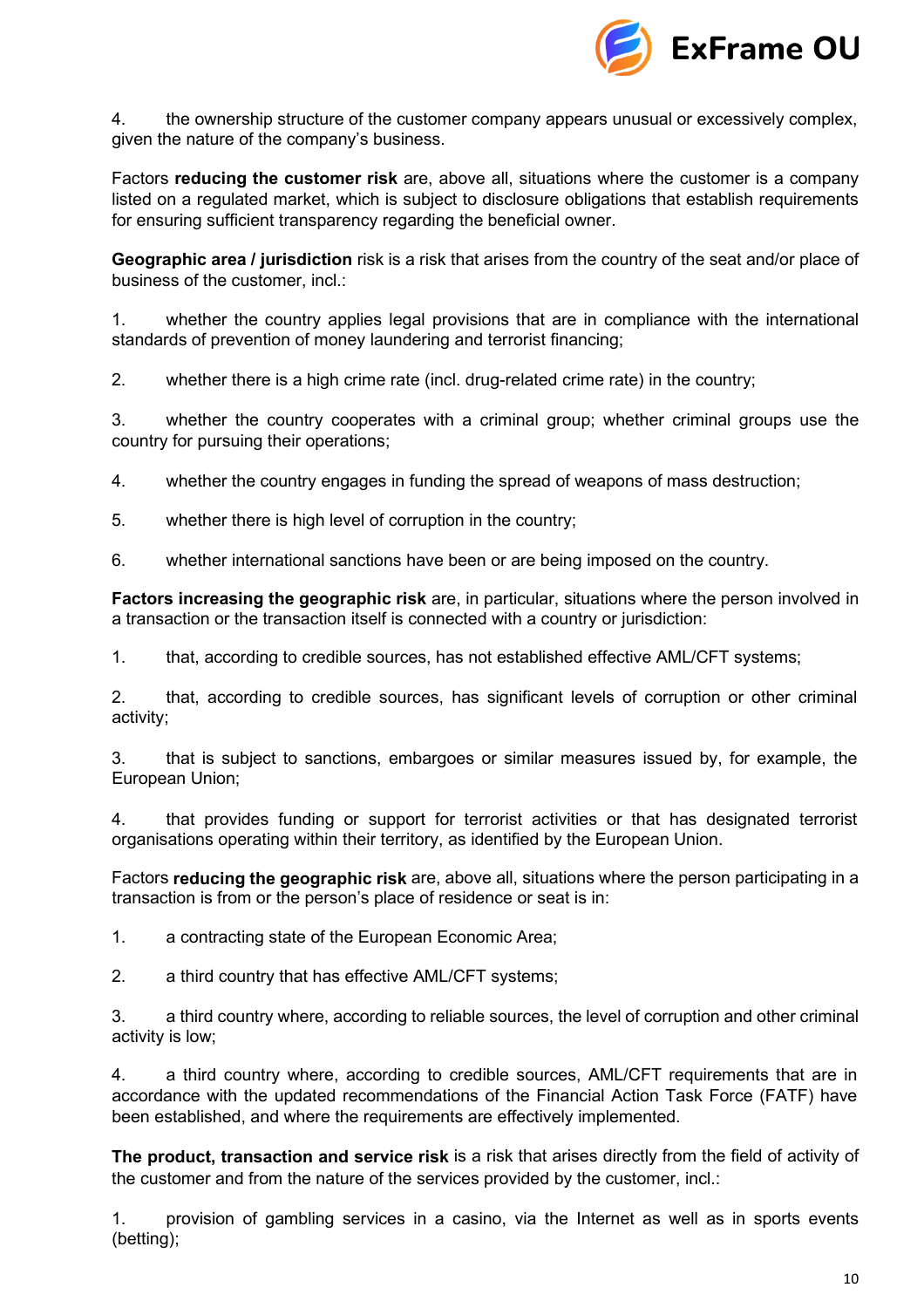

- 2. sale of medicinal products;
- 3. sale of erotic and adult goods;
- 4. dating services;
- 5. sale of e-cigarettes and tobacco products;
- 6. private and personal banking;
- 7. currency exchange and forex trading;
- 8. purchase and sale of precious metals and stones;
- 9. purchase and sale of weapons;
- 10. pawnbrokers;
- 11. companies providing cross-border cash and securities transport service;

12. any other illegal field of activity (e.g., sale of narcotic substances, sale of banned goods, darknet goods and services, etc.).

Factors **increasing the product/service risk** are, above all, situations where:

1. a product that may favour anonymity is provided or a transaction that may favour anonymity is made;

2. payments received from unknown or unassociated third parties are involved;

3. a business relationship or transaction is established or initiated in a manner whereby the customer, the customer's representative or party to the transaction is not met physically at the same place and whereby § 31 of the MLTFPA is not applied as a safeguard measure;

4. new payment methods and new business practices, including a new delivery mechanism, or new or emerging technologies are used for both new and pre-existing products.

Factors reducing the product/service risk are, above all, situations where:

1. financial products or services that provide appropriately defined and limited services to certain types of customers, to increase access for financial inclusion purposes, are involved;

2. products whereby the risk of money laundering and terrorist financing is managed through other factors such as loading restrictions or the transparency of ownership (e.g., e-money of a certain type) are involved.

The risk related to the communication or mediation channels between ExFrame OÜ and customers is a risk that directly arises from the manner of communication with the customer and from the extent to which the given manner of communication allows for identifying the customer and verifying the correctness of the information submitted by the customer.

The risk related to communication channels is increased, above all, by the following factors:

it is a situation where communication with the customer takes place constantly via various channels, e.g., calls are made from telephone numbers of different countries, letters are sent from different email addresses, etc.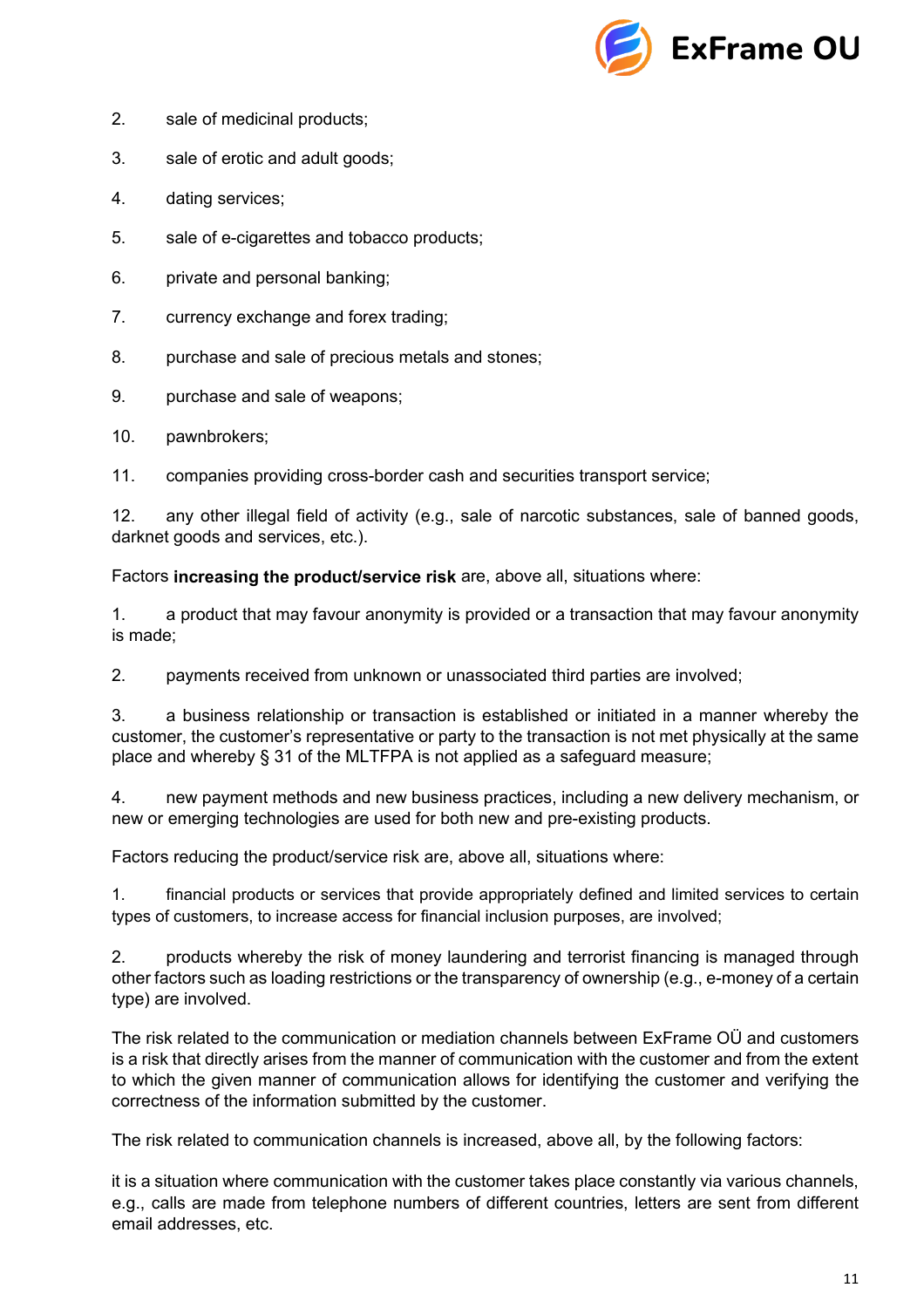

The risk related to communication channels is reduced, above all, by the following factors:

1. when communication with the customer takes place constantly via the same channels, using the same contact details that are also indicated for example in public registers / databases and/or on the customer's website or in the customer questionnaire.

#### **6.2 Determination of the customer's risk profile**

Upon determining the customer's risk profile, the risk categories (factors) and the factors increasing and reducing them must be taken into account. Upon determining the risk profile, all the risk factors must be taken into account as a whole and in terms of their mutual relationships. In the case of determining the risk related to customers, the Know Your Customer (hereinafter KYC) principle must be followed, i.e. the basis for determining the customer's risk profile is the information gathered upon application of due diligence measures. ExFrame OÜ divides its customers into **low-risk, mediumrisk, high-risk and very high-risk customers**.

## **7. Identification of a person**

Upon implementing DD measures the following person shall be identified:

- Client a natural or legal person;
- representative of the Client an individual who is authorized to act on behalf of the Client;
- Beneficial Owner of the Client;
- PEP if the PEP is the Client or a person connected with the Client.

Upon establishing the relationship with the Client and when carrying out a Transaction, the Provider of service shall identify and verify the Client while being present at the same place as the Client or by using information technology means.

For identification of a Client and verification of the identity of a Client by using information technology means, the Provider of service shall use one of the following documents:

a document issued by the Republic of Estonia for the purpose of digital identification;

another electronic identification system within the meaning of the Regulation (EU) No 910/2014 of the European Parliament and of the Council2. If the Client is a foreign national, the identity document issued by the competent authority of the foreign country is also used simultaneously.

In case of identification of a Client and verification of the identity of a Client by using information technology means the Provider of service shall additionally obtain data from a reliable and independent source, e.g., identity documents databases.

#### **7.1 Identification of a natural person**

The identification and verification of the identity of a natural person must be carried out, as a general rule, in one step on the basis of an identity document.

A person should be identified on the basis of credible and independent sources. Credible and independent sources are, above all, various governmental IT solutions for verification of the validity of documents and verification of data as well as information obtained from various public registers. If the information gathered upon identifying a person cannot be verified from a credible and independent source, it is prohibited to establish a business relationship. Cooperation with a customer who is not willing to update their data required for identification may not be continued.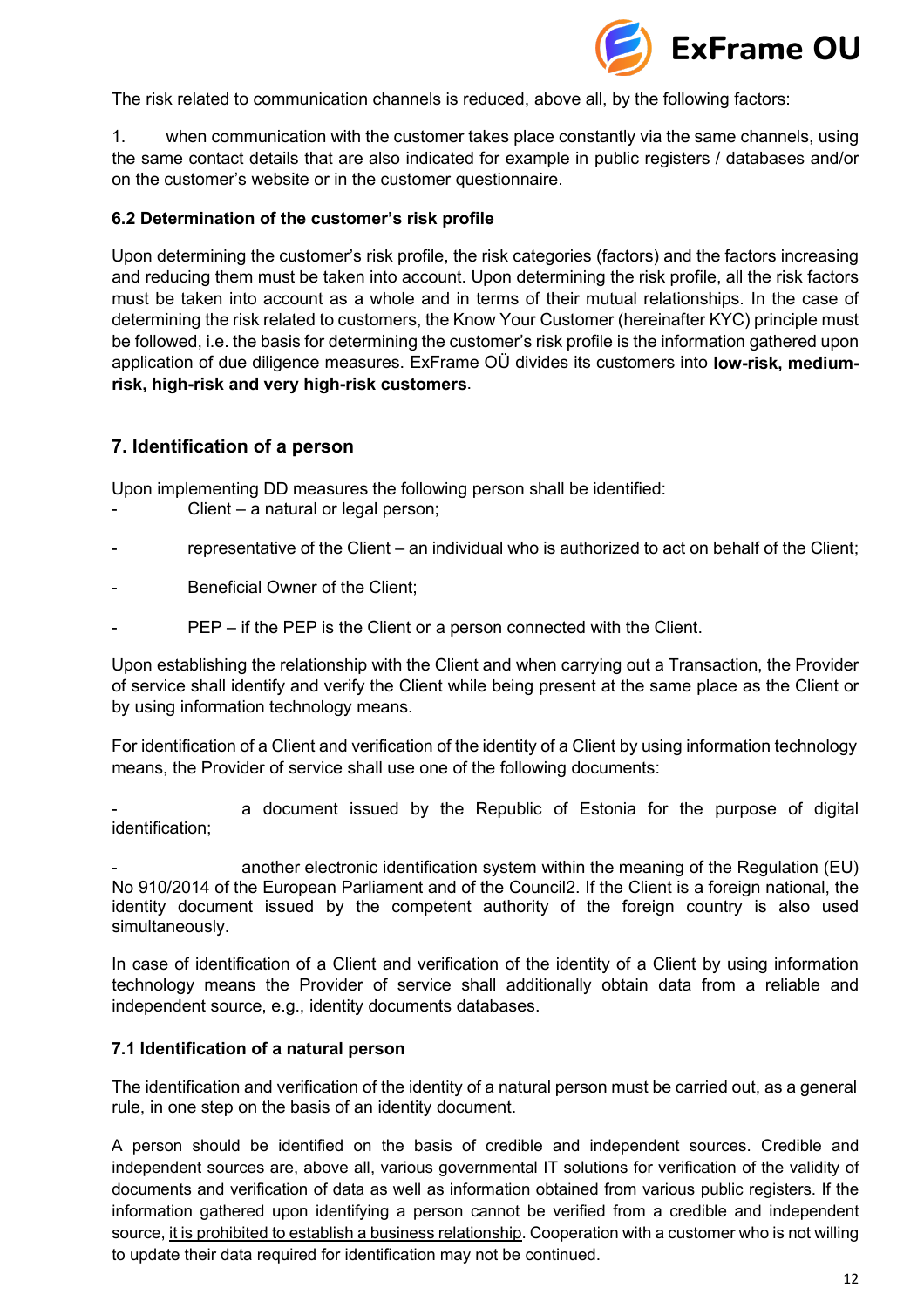

Upon identifying a customer who is a natural person, the following data must be collected and retained:

- 1. name;<br>2. person
- 2. personal identification code or, if none, the date and place of birth;<br>3. blace of residence or seat:
- 3. place of residence or seat;<br>4. contact details:
- contact details;

5. information on the identification and verification of the right of representation and scope thereof and, where the right of representation does not arise from law, the name of the document serving as the basis for the right of representation, the date of issue, and the name of the issuer;

- 6. the purpose and nature of establishment of the business relationship;<br>7. beneficial owner, where prescribed by the Guide.
- beneficial owner, where prescribed by the Guide.

The identification and verification of the identity of a natural person is carried out on the basis of an identity document.

The following valid documents can be used as a basis for identification:

- 1. Estonian identity card;
- 2. Estonian citizen's passport;
- 3. a diplomatic passport;
- 4. a foreign citizen's passport;
- 5. an ID card of a citizen of the European Union;

Upon presentation of an identity document, the following should be verified:

- 1. validity of the document;
- 2. person's external similarity with the photo on the document;

3. The authenticity of the document must be checked. If there are any doubts, a member of the Management Board of the Company must be addressed and, to verify the authenticity of the document, a foreign mission of the country or the Ministry of Foreign Affairs must be contacted.

The identification of a customer is not a one-off step. The Staff must regularly update the customer's personal data and operation profile, ensuring that they are up to date. In view of the above, all the customers must undergo identification upon making a transaction, establishing a business relationship and during the business relationship.

Identification data must be updated. The Staff updates data obtained upon identification and verification of identity at least once every two years in the case of a low risk level (Tier 1), once per year in the case of medium risk (Tier 2) and twice a year in the case of high-risk levels (Tier 3).

To update data, the Staff takes the following steps:

7.1.1 verifies data in public databases and registers;

7.1.2 upon expiry of a document, contacts the customer and asks for a new version of the document. The document shall be provided within two months' time from the date of request.

If the customer is not willing to submit updated data upon expiry of the document, the Compliance Officer of the Company must be informed about it and the business relationship with them must be terminated as soon as practically possible.

#### **7.2 Identification of a legal person**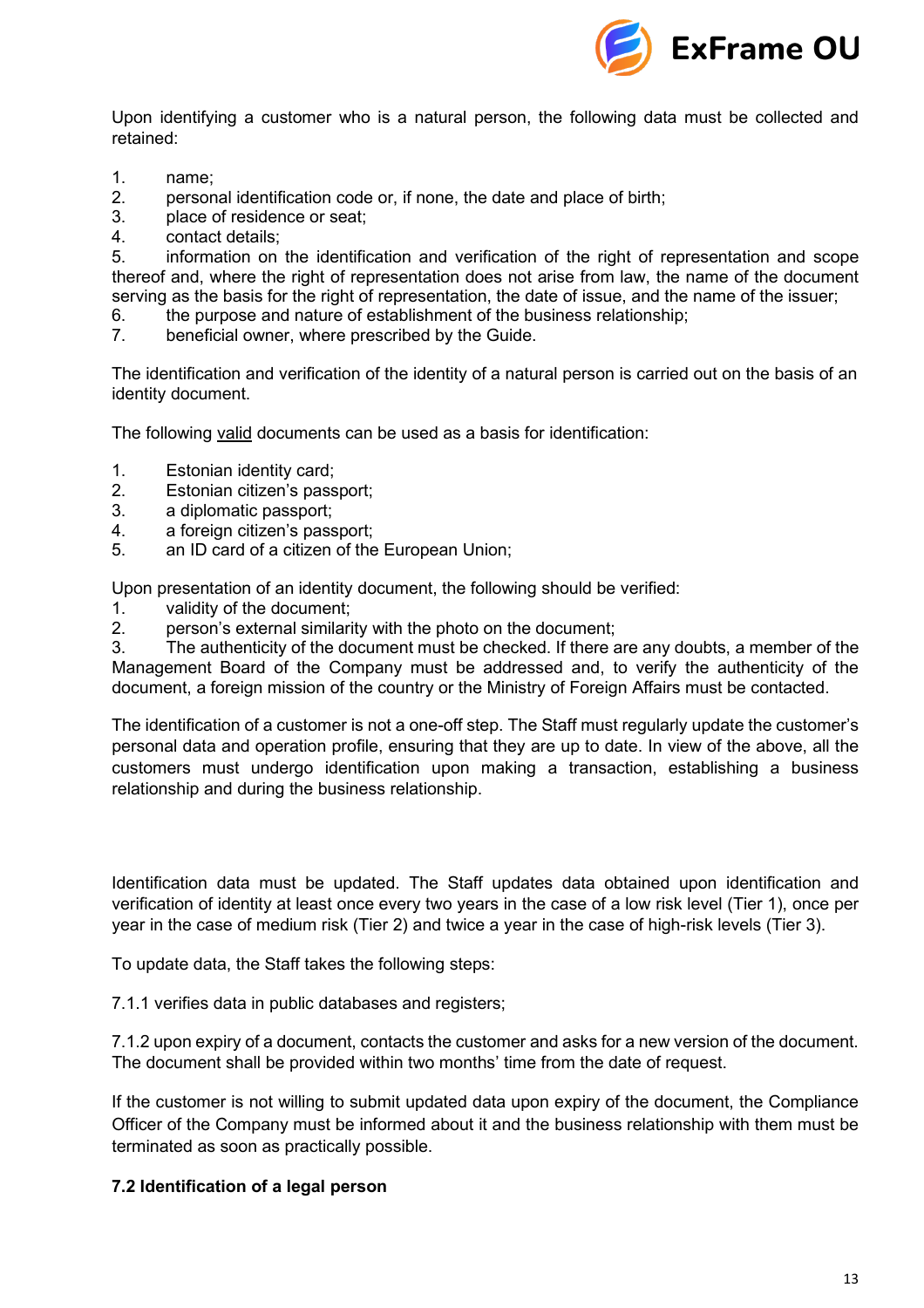

A legal person always acts via its management board or via a representative authorized by its management board. Upon identifying a legal person, it is important to identify the legal person as well as its representative.

Upon identifying a legal person, the following must be identified:

- 1. business name;
- 2. registry code;
- 3. seat and place of business;
- 4. data on the person's legal form and passive legal capacity;
- 5. names and authorization of the members of the Management Board;
- 6. details of the means of communication;
- 7. representatives' details;
- 8. politically exposed persons, if any;
- 9. data of beneficial owners.

The operation profile and purpose of operation of the person as a potential customer having a business relationship and the purpose of establishment and nature of the business relationship and other similar important information required for the establishment of a business relationship must be identified as well.

The identification and verification of the identity and passive legal capacity of a legal person is carried out, as a rule, on the basis of the data of the commercial register (in Estonia) or that of another equivalent register or a copy of the registration certificate or an equivalent document submitted in accordance with the procedure provided for in law.

Where the Staff has access to the commercial register, non-profit associations and foundations register or the data of the relevant registers of a foreign country via the computer network and is able to verify the data from a credible source, the customer does not need to submit a printout of the registry card. In such an event, the Staff makes a printout of the customer's registry card and records the data, indicating the date of making the printout.

If the customer is a legal person not established in Estonia, a printout of the customer's registry card must be requested. The registry card must have been issued in a language in which the Staff is proficient at a sufficient level (English, Russian, Ukrainian, Estonian).

Documents issued by a register or equivalent documents must have been issued not earlier than six months prior to their submission to ExFrame OÜ. In the case of doubt, the Staff may also demand a printout of the registry card authenticated by a notary or certified officially and/or having an apostille where a high-risk country or a high-risk profile customer is involved.

Upon identification of a legal person, it is also important to make a copy of the identity documents of the representatives of the legal person and to clarify the following data:

1. the names of the manager of a legal person, in the event of a foreign company the names of members of the management board or other body replacing the management board, and their authorization in representing the legal person;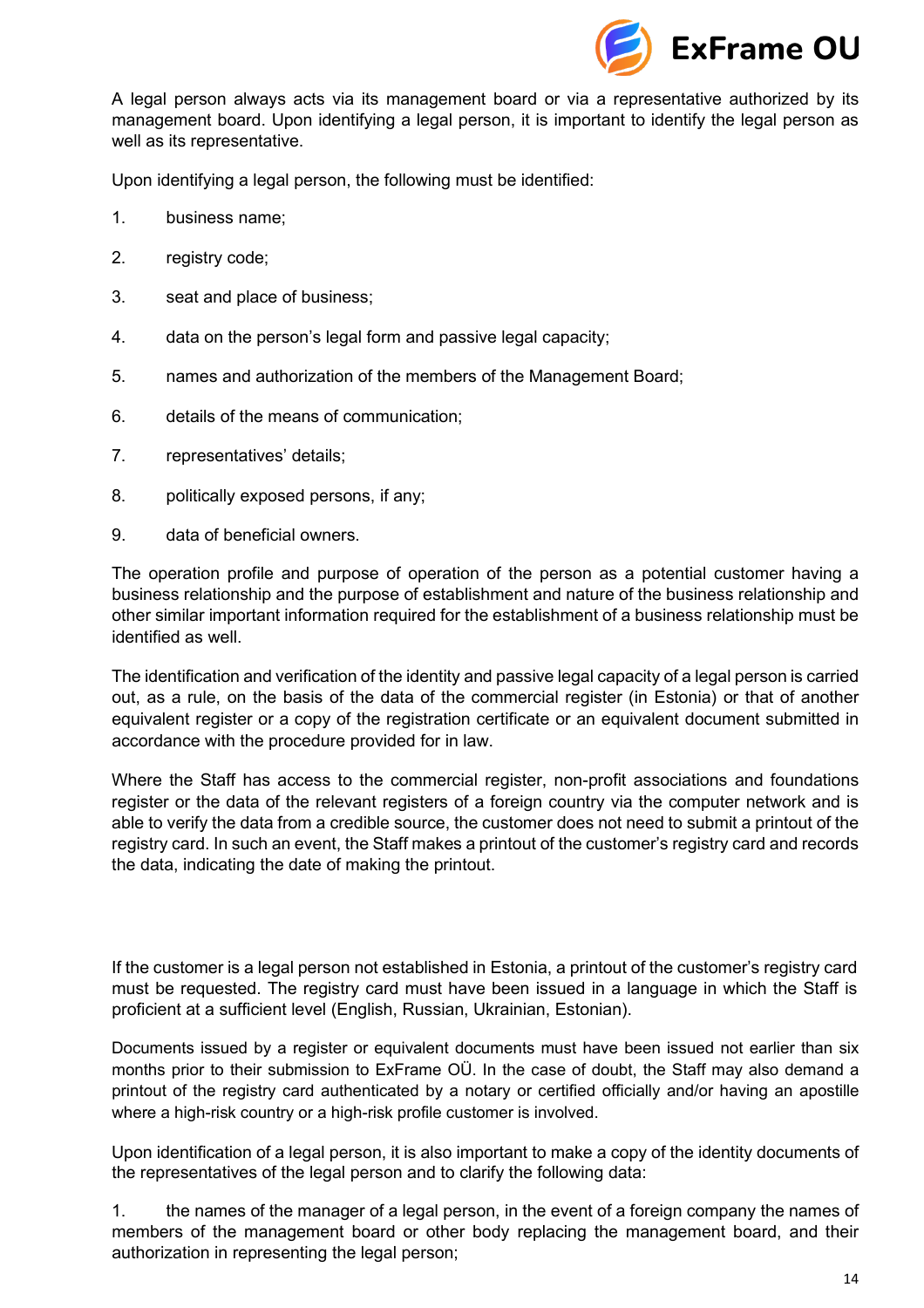

- 2. the main field of activity of the legal person;
- 3. data of the beneficial owner.

In the case of foreign legal persons, the measures applied for identification must be as similar to those applied to Estonian legal persons as possible, but due to regulatory differences between foreign countries, it may not be easy or fully possible. Due to differences in the legislation of different countries, attention must be paid to, above all, companies established in countries or regions with a low tax rate, because it is not always abundantly clear whether they have passive legal capacity.

#### **7.3 Identification and verification of the right of representation**

The Staff must verify whether the person is acting on their own behalf or on behalf of another (natural or legal) person. If the person is acting on behalf of another person, the obliged entity must also identify the person on whose behalf transactions are made. The employee must identify the basis, scope and term of validity of the representative's right of representation. The representative must be asked to submit a document proving the right of representation. Representation may be statutory or contractual (e.g., the authorization of a member of the management board to represent the company arises from law, while the authorization of the CEO of a legal person arises from a transaction/contract).

Documents required for identifying a legal person must be submitted by the legal representative or authorized representative of the legal person. The obliged entity must make certain that the right of representation complies with the requirements provided by law. If the submitted documents do not indicate the right of representation of the natural person submitting them and/or the authorization is not in compliance with the requirements, the identification process (and, thus, also the establishment of the business relationship and/or execution of the transaction) cannot be continued.

In the case of a contractual right of representation with authorization, the power of attorney should be requested and a copy thereof should be made. The power of attorney must be authenticated by a notary or certified by a notary. Clarification must be sought on the scope of the right of representation granted to the authorized representative (for instance, whether a one-off transaction or recurring transactions over a certain period are involved). The Staff must take notice of the terms of the right of representation granted to the authorized representative and provide services only to the extent of the right of representation. For instance, if the authorized representative has the right to sign contracts and submit applications on behalf of the company on the basis of a submitted power of attorney, the authorized representative does not have any other unspecified rights and that must be taken into account upon provision of the customer with the service.

In view of the above, if a company is represented by someone other than a member of the management board, they should be asked for a document certifying their right of representation and the existence of their right of representation and the scope of their authorization should be verified, i.e., which actual steps the person is entitled to take on behalf of the represented company.

In the case of an authorized person or a legal representative it should be verified whether the representative knows the principal. It should be verified whether the representative knows:

1. the substance and purpose of the declarations of intent of the person represented by the representative;

- 2. the economic and professional activities of the principal;
- 3. the purpose of the transactions; the business partners of the principal;
- 4. the source and origin of the funds used in the transaction;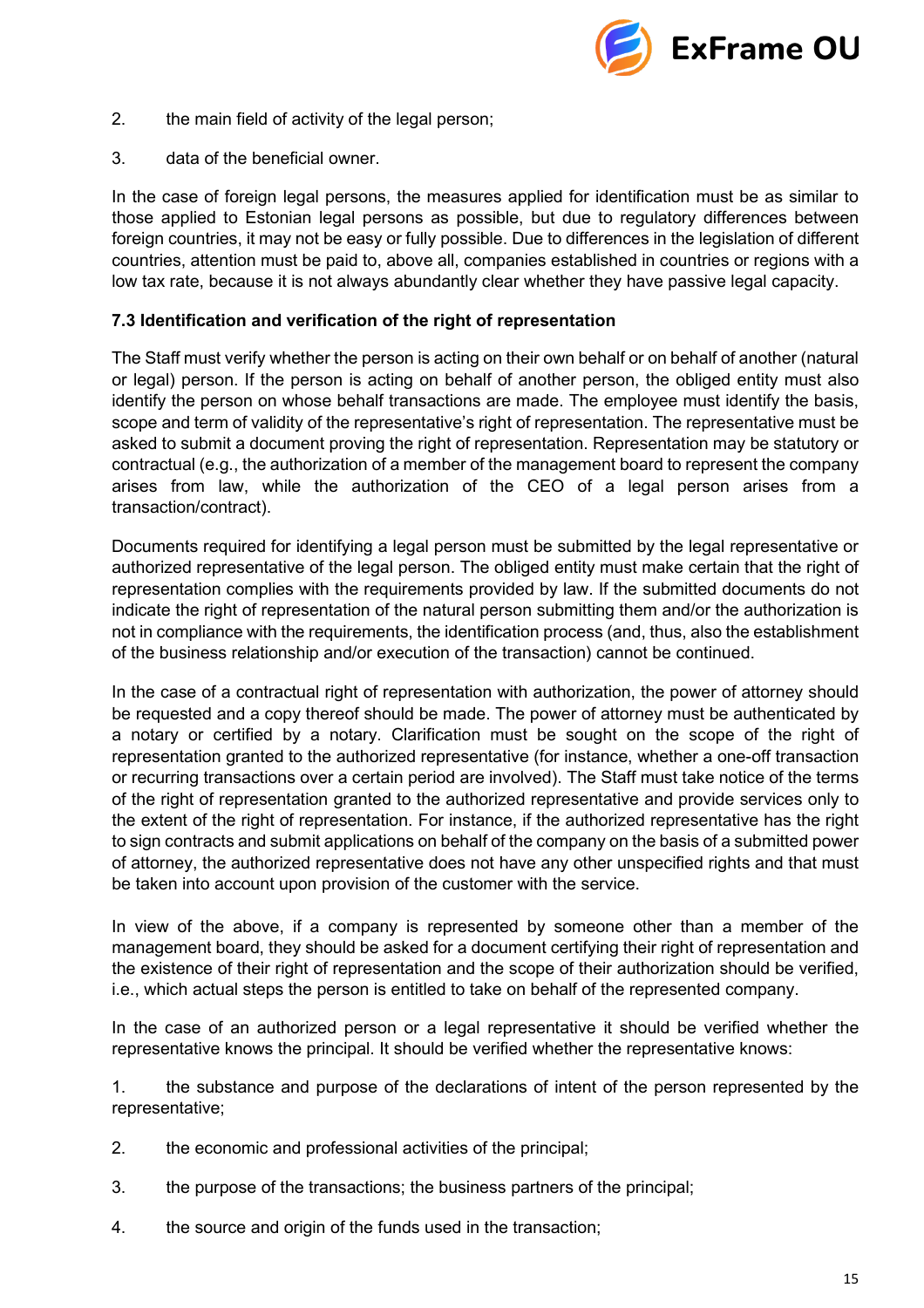

5. the circle of the owners of the legal person.

All the aforementioned data are important for making certain that the representative is indeed linked to the principal and acts in their interests.

#### **7.4 Identification of a person using information technology means**

It is possible to identify a customer using information technology means if the customer cannot be met face-to-face for the purpose of identifying the customer. As a rule, customers are identified using information technology means. Upon identification of a person using information technology means, the Company adheres to the Regulation "Technical Requirements of and Procedure for Identification of Persons and Verification of Data Using Information Technology Means" of the Minister of Finance.

A low-risk (tier 1/2/3) customer must, for the purpose of being identified and having their identity verified, submit:

1.a photo of the identity document;

2. a photo of their facial image (selfie) along with an identity document and date OR

video verification in the framework of which the person moves in front of the camera (liveness) after which it is made certain that the person in the video coincides with the photo of the person on the document.

Upon identification of persons and verification of identity (point 1 and 2 of the above) using information technology means, the photo (selfie) of a person must comply with the following requirements:

- 1. the person's head and shoulders must be visible;
- 2. the face must be clear of shadows;
- 3. the face must be clearly distinguishable from the background and recognisable;
- 4. the person may not wear sunglasses;
- 5. the face must be uncovered.

The identification can be carried out by the Staff of the Company as well as by using reliable companies providing verification services. Thereby the Company adheres to the rules provided for in § 24 of the MLTFPA concerning reliance on data gathered by other persons and enters into a written contract with such a person.

The Company uses the following partners for the performance of verification:

SUM AND SUBSTANCE LIMITED incorporated and registered in England with company number 09688671, whose registered office is at 80 Wood Ln, Central Working White City, London, United Kingdom, W12 0BZ

If identity document is submitted, attention must be paid to the following essential aspects, similarly to ordinary identity documents:

- 1. it must be made certain that the document type allows for establishing the person's identity;
- 2. it must be made certain that the document is valid;

3. The authenticity of the document must be checked. If there are any doubts, a foreign mission of the country or the Ministry of Foreign Affairs must be contacted to verify the authenticity of the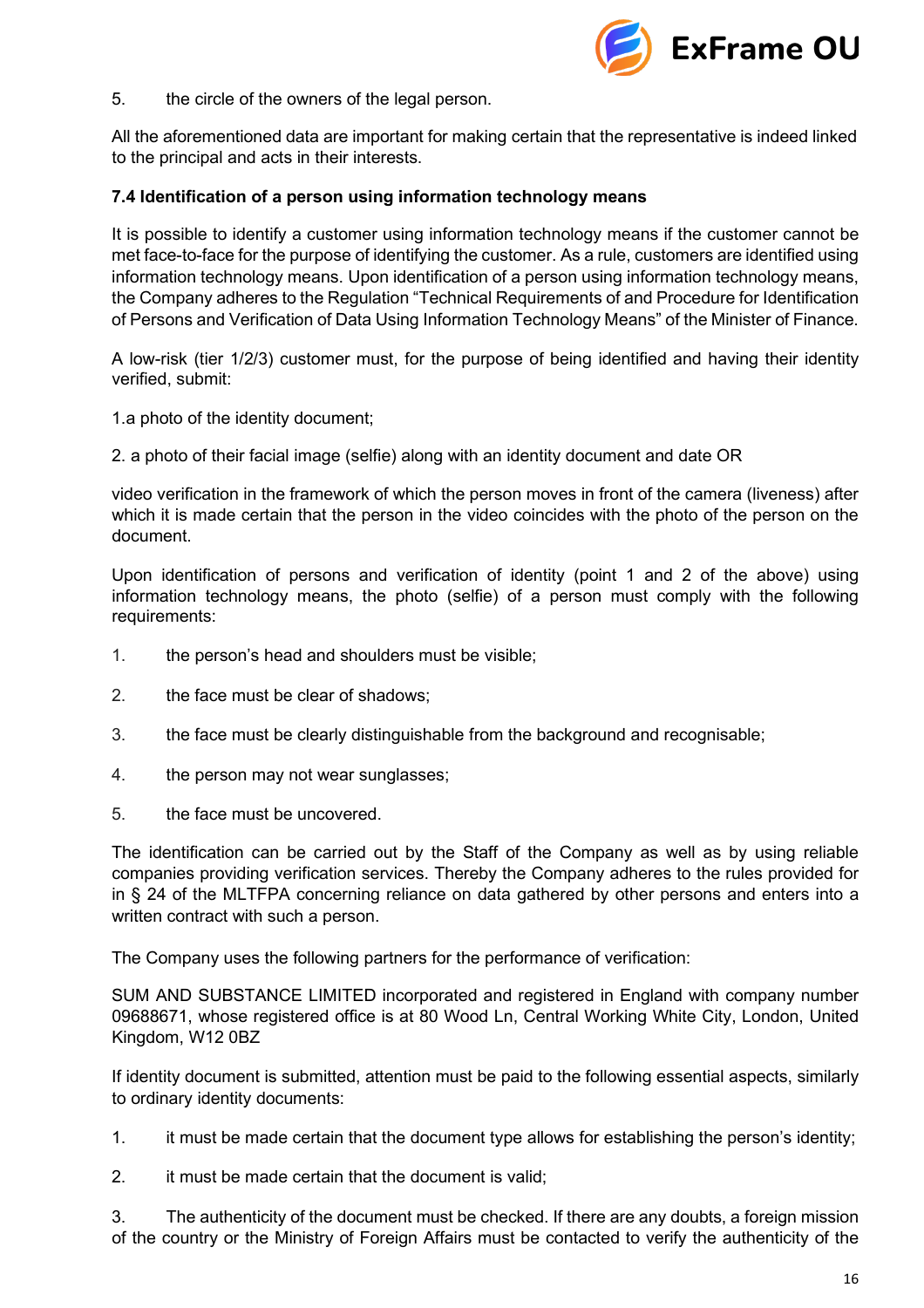

document, or a copy authenticated by a notary or certified officially must be requested or the document must be verified on the basis of any other reliable and independent source, using at least two different sources for verification of data in such an event.

The validity of the documents of EU Member States can be checked with the help of the Estonian register. The manual contains information on every country and the channels and websites through which the validity of the documents can be checked.

#### **7.5 Identification of the beneficial owner of the Client**

In the case of companies, a beneficial owner is the natural person who ultimately owns or controls a legal person through direct or indirect ownership of a sufficient percentage of the shares or voting rights or ownership interest in that person, including through bearer shareholdings, or through control via other means.

**'Direct ownership'** is a manner of exercising control whereby a natural person holds a shareholding of 25 per cent plus one share or an ownership interest of more than 25 per cent in a company.

**'Indirect ownership'** is a manner of exercising control whereby a company that is under the control of a natural person holds or multiple companies that are under the control of the same natural person hold a shareholding of 25 per cent plus one share or an ownership interest of more than 25 per cent in a company.

Where no natural person holds or identifiably controls more than 25%, information must be requested about the shareholders, partners or other persons who exercise control or other significant influence over the activities of the legal person.

Where the documents submitted upon identification or other documents do not explicitly indicate who the beneficial owner of the legal person is, the relevant information is registered on the basis of a written document submitted by the representative of the legal person.

The Staff has the obligation to ask the data of the beneficial owner from the customer in the event of a legal person.

The correctness of the submitted data based on the written document of the customer is verified by taking reasonable measures. Among other things, queries are made to respective registers, the submission of the annual report of the legal person or the submission of another relevant document is requested. Upon acceptance of the document, the employee informs the customer of the liability arising from giving misleading or false information.

Upon determining the beneficial owner, the instructions given by the Ministry of Finance may be

of help. The instructions are available at:

https://www.rik.ee/sites/www.rik.ee/files/elfinder/article\_files/tegelike\_kasusaajate\_andmete\_esit amise\_juhis.pdf.

Data on steps taken to identify the beneficial owner must be recorded.

#### **7.6 Identification of Politically Exposed Person of their family member or a person known to be close associate**

The Representative shall implement the following measures to establish whether or not a person is a PEP:

asking the Client to provide necessary information;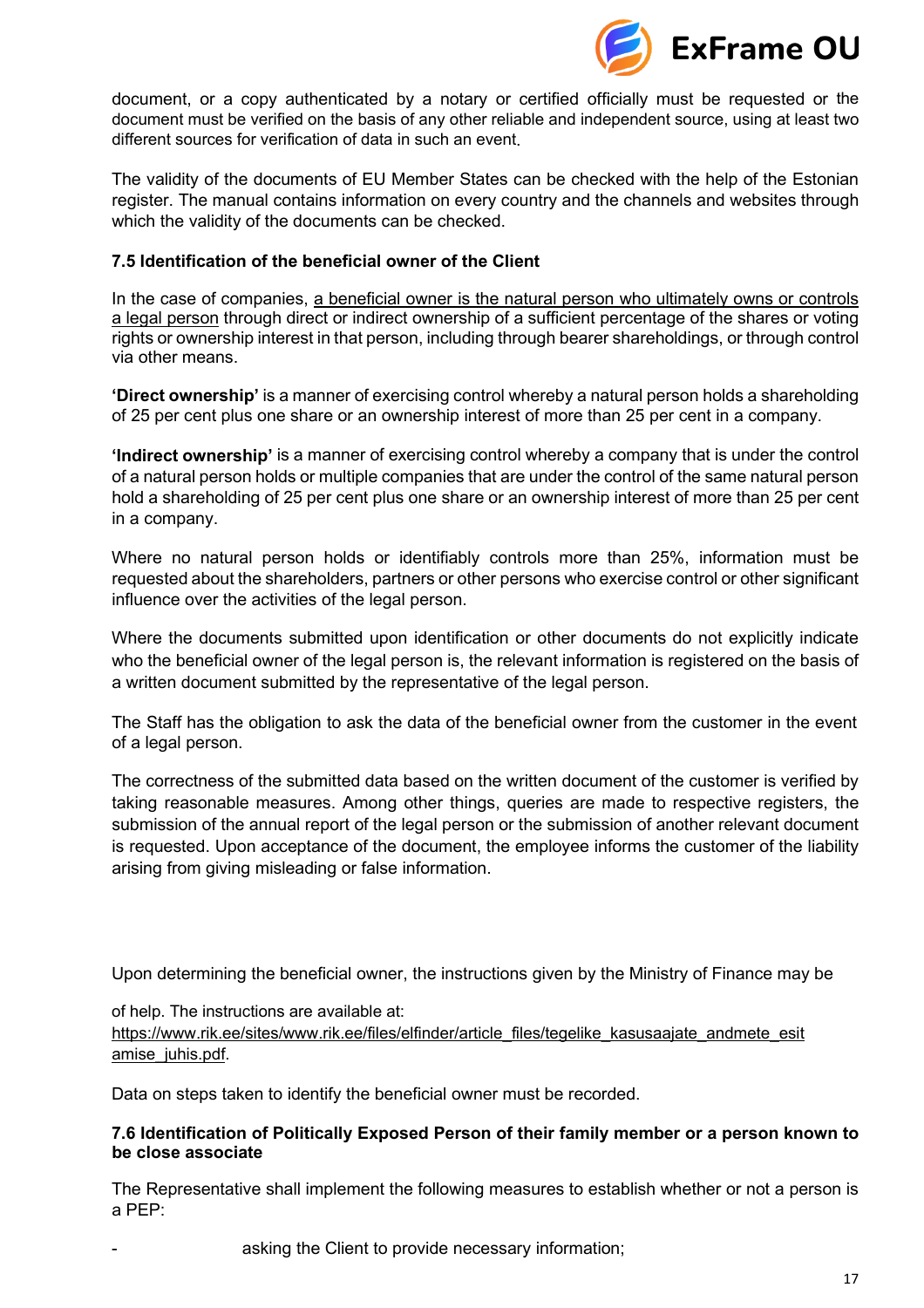

making an enquiry or checking the data on websites of the respective supervisory authorities or institutions of the country of location of the Client.

In a situation where a person participating in a transaction made in economic or professional activities, a person participating in a professional act, a person using a professional service, a customer or their beneficial owner is a politically exposed person, a family member of a politically exposed person or a person known to be a close associate of a politically exposed person, the Staff is required to apply the following due diligence measures:

1. request the required additional information from the customer, in order to identify the sources of wealth and funds used in the framework of the business relationship or transaction;

2. verify data or make queries to the databases of the public authorities of the country, and search for and verify data available on the internet.

The establishment of a business relationship with a politically exposed person is decided by the Management Board of ExFrame OÜ The Staff verifying the data informs the Management Board where a customer or beneficial owner later proves to be or becomes a politically exposed person.

In business relationships established with a politically exposed person, enhanced control is exercised regularly. Regular enhanced control must also be exercised after a politically exposed person has ceased to be a politically exposed person where, based on the risk-based approach, the person still entails a heightened risk.

Additional due diligence measures are applied to a politically exposed person at least 12 months after the person has stopped performing the prominent public functions conferred upon them.

**'Local politically exposed person**' means a person who is or who has been entrusted with prominent public functions in Estonia, another contracting state of the European Economic Area or an institution of the European Union. In the case of a local politically exposed person, usually the same additional due diligence measures as in the case of a politically exposed person are applied. However,

ExFrame OÜ has the right to omit the aforementioned additional due diligence measures where the customer is a local politically exposed person but other factors referring to a higher-than-ordinary risk are absent.

**'Person subject to an international sanction'** means a natural person or a legal person, authority, civil law partnership or legal arrangement explicitly specified in a legal instrument establishing or applying the international sanction and against whom measures provided for in the legal instrument establishing the international sanction are taken.

The Staff must pay special attention to the activities of a person having a business relationship with the Company or making a transaction or an act with the Company or planning the establishment of a business relationship or the making of a transaction or act with the Company as well as to factors referring to the possibility that the person is subject to an international financial sanction.

The Staff must:

1. upon establishment of a business relationship and making transactions, exercise special care towards the customer and the circumstances of the transaction (incl. with regard to the other party to the transaction);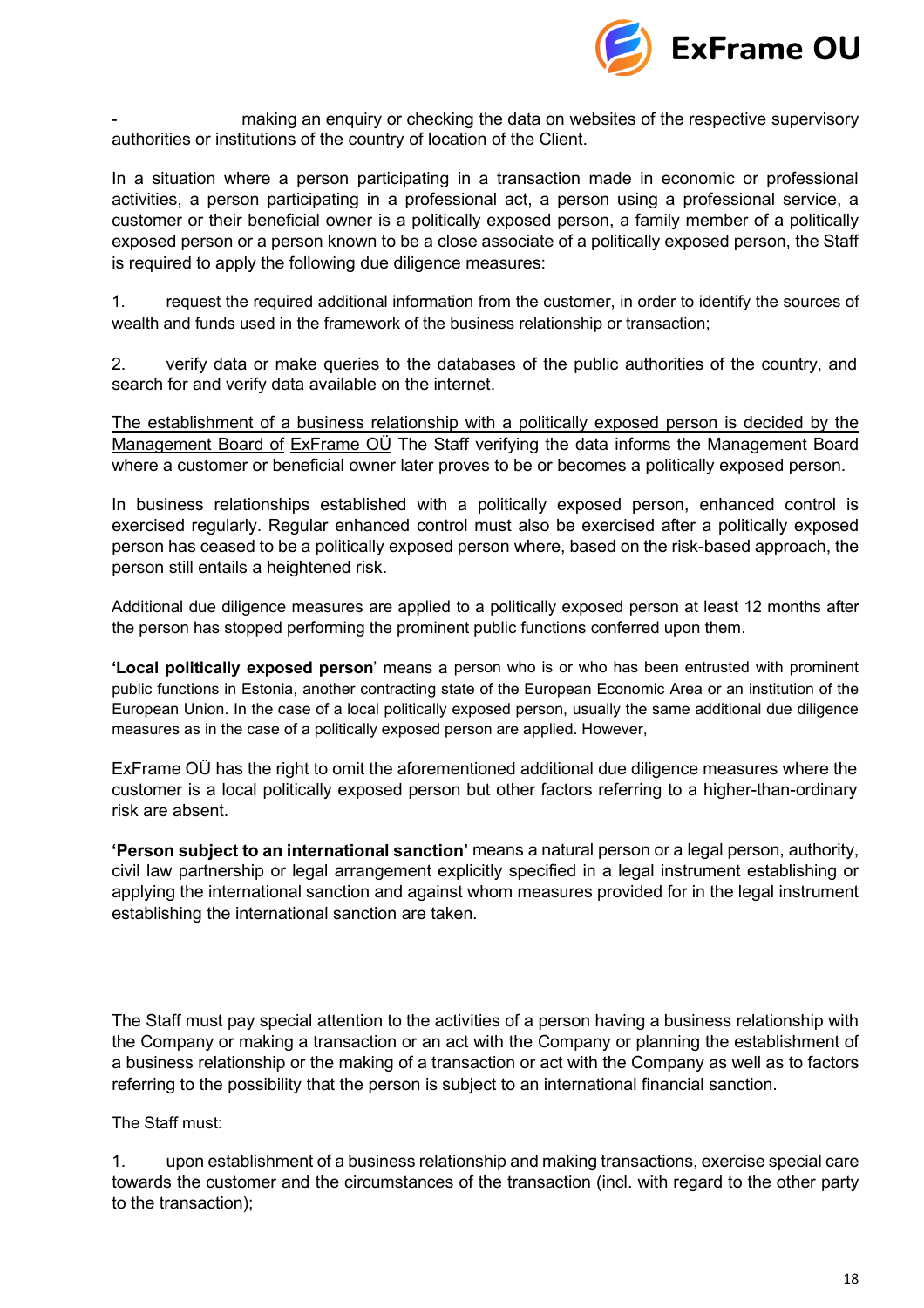

2. in its activities, take notice of information on sanctions and respective lists on the website of the FIU (or use direct sources to that end);

3. report to the FIU on identifying a person subject to a financial sanction and on imposing the financial sanction on the basis thereof;

4. in the event of suspicion that a person is subject to a financial sanction, gather additional information (incl. from the customer);

5. in the event where the suspicion of the applicability of financial sanctions to a person or the circumstances of a transaction and another party persists after gathering additional information (also where no additional information can be gathered), report to the FIU on the suspicion, refusing to make further transactions and/or establish a business relationship until further notice;

6. report to the FIU on refusal to establish a business relationship or make a transaction where the basis for the refusal was a possible link between the person, state, transaction or goods that were the object of the transaction and an international sanction regime;

7. report to the FIU on a situation where there is a reason to suspect that a person is under the direct or indirect control of a person who is subject to an international financial sanction;

8. carry out checks for the purpose of identifying financial sanctions;

9. retain data related to financial sanction suspicions, impositions and checks.

If the Staff suspects or knows that a person having a business relationship with the Company or making a transaction with the Company is subject to an international sanction, the Staff immediately informs the Financial Intelligence Unit of identifying the person subject to the international financial sanction, the respective suspicions and the measures taken. In such a situation, the Staff is prohibited to establish a business relationship with the person or to make a transaction with the person and must immediately inform the Management Board and Compliance Officer of the Company of the fact.

# <span id="page-18-0"></span>**8. Application of the Know Your Customer (KYC) principle**

The Know Your Customer principle means the gathering of relevant information and data on the customer, including, in addition to identification of the person, the establishment of the customer's operation profile, the purpose of the customer's activities, the beneficial owner of the customer and, where necessary, the sources and origin of the funds used in the transaction, which allow the Company to assess whether the transactions made by the customer correspond to the customer's principal activity and/or payment habits and decide if the transaction is ordinary, suspicious or unusual.

It is important that ExFrame OÜ collects additional data in order to:

- 1. know who the customer is and what their ordinary activity is;
- 2. know the customer's actual contact details, citizenship, tax residency and field of activity;

3. make certain that the customer's transactions correspond to the nature and scope of the customer's economic activities.

Therefore it is important to keep in mind that, according to the Know Your Customer principle, additional information is requested not once, but it is a constant process of knowing and monitoring the customer. Therefore, the Company updates the data of its customers as follows: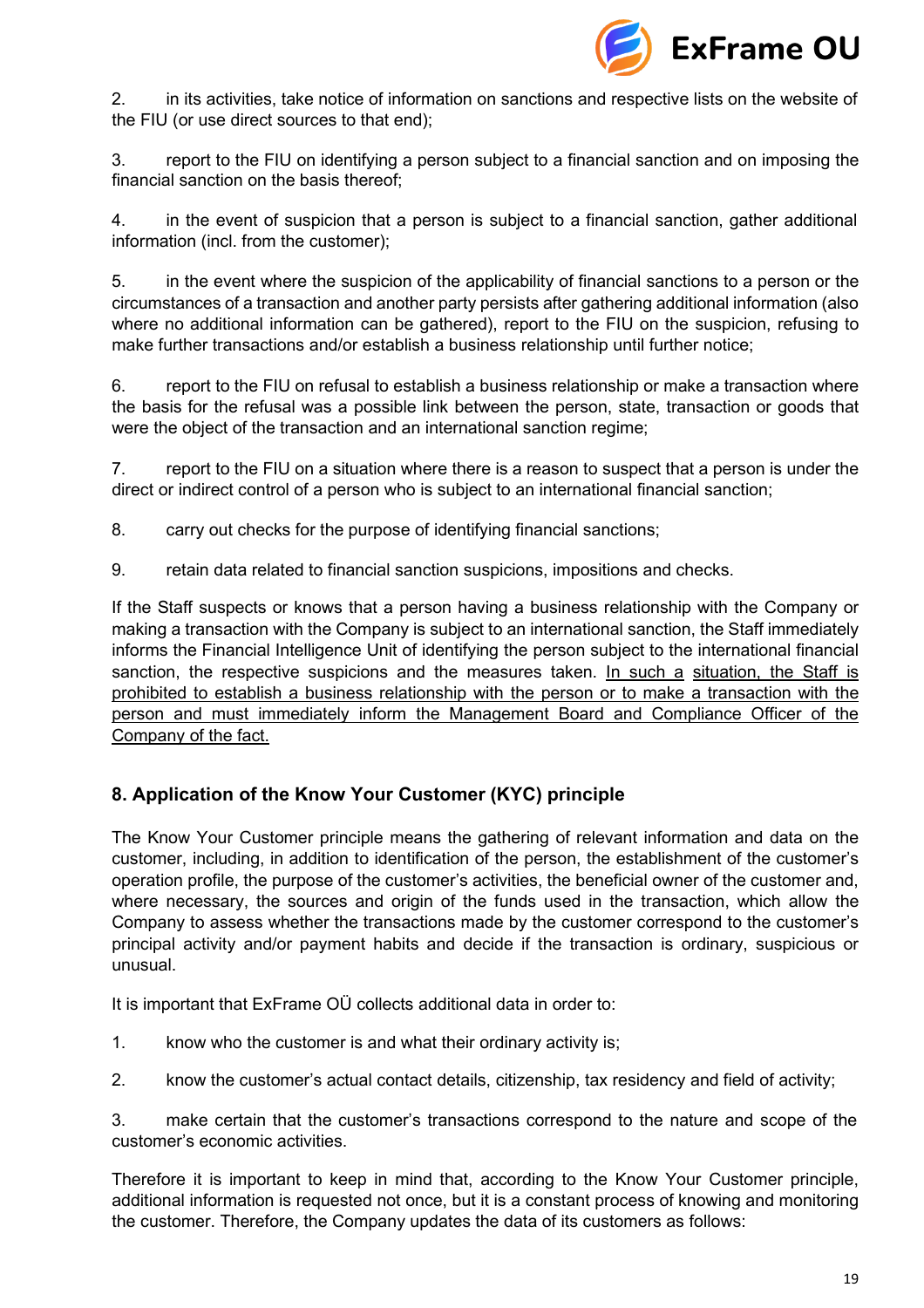

- 1. in the case of very high risk customers, ongoingly;
- 2. in the case of high risk customers, at least once per a year;
- 3. in the case of medium risk customers, at least once per two years;
- 4. in the case of low-risk customers, at least once every three years.

To that end, the Company sends a questionnaire to its customer in order to make certain that the data are correct and valid.

To apply the Know Your Customer principle, the Staff must:

1. apply measures to identify the customer's field of activity and operation profile, incl.

2. ask data from the customer upon establishment of a business relationship or making a transaction;

3. check public databases and registers (e.g., the register of economic activities, the Tax and Customs Board, the commercial register, etc.);

4. if the employee in charge suspects the customer of money laundering or terrorist financing in connection with a low-risk transaction, enhanced due diligence measures must be applied.

The Know Your Customer principle is applied by sending the customer a questionnaire for collecting additional data and thereafter the submitted data are analyzed. Among other things, the Company assesses the changes in the customer's activities and whether the changes may raise the risk level so that additional due diligence measures need to be taken.

## <span id="page-19-0"></span>**9. Monitoring a business relationship**

A Staff member appointed by the Management Board of ExFrame OÜ undertakes to regularly monitor the business relationship with the customer in order to ensure that the transactions to be made correspond to the customer's risk profile.

To that end, the Staff member undertakes to:

1. monitor the size of the sums used in transactions and the frequency of transactions and, where necessary, identify the origin of the assets used in the business relationship and/or the transactions;

2. check the customer's legal status (existence of the passive legal capacity), financial situation and the field of activity, where necessary;

3. verify ownership information (beneficial owners);

4. checking of transactions made in a business relationship in order to ensure that the transactions are in consent with the obliged entity's knowledge of the customer, customer's activities and customer's risk profile;

5. regular updating of relevant documents, data or information gathered in the course of application of customer due diligence measures;

6. identifying the source and origin of the funds used in a transaction;

7. in economic or professional activities, paying more attention to transactions made in the business relationship, the activities of the customer and circumstances that refer to a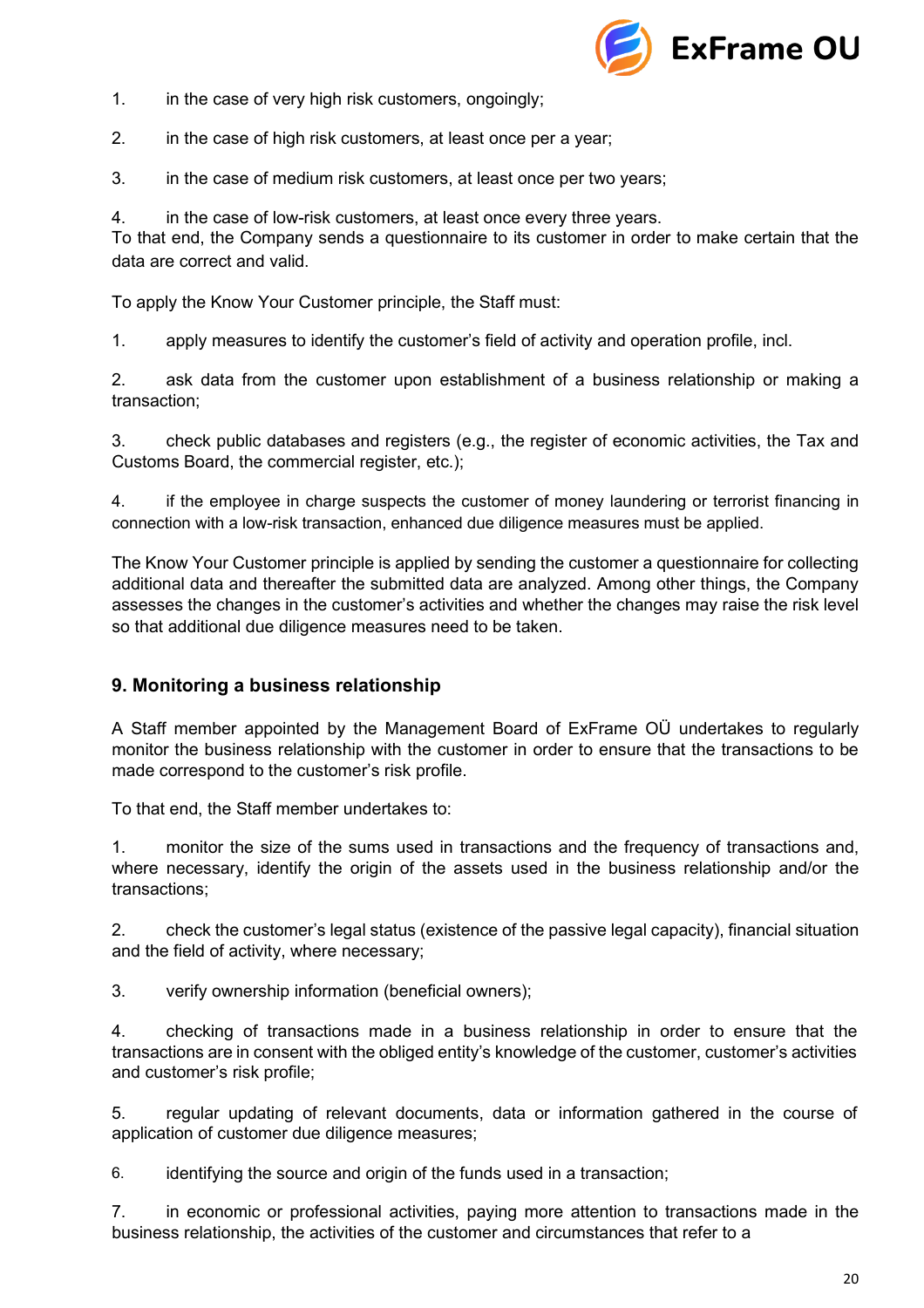

criminal activity, money laundering or terrorist financing or that is likely to be linked with money laundering or terrorist financing, including to complex, high-value and unusual transactions and transaction patterns that do not have a reasonable or visible economic or lawful purpose or that are not typical for the given business specifics. In the performance of these duties, it is necessary to ascertain the presence of these transactions, the reason and the background, as well as other information to understand the meaning and content of transactions, and to pay more attention to these transactions;

8. in economic or professional activities, paying more attention to the business relationship or transaction whereby the customer is from a high-risk third country or a country or jurisdiction specified in subsection 4 of § 37 of the AML/CFT Act or whereby the customer is a citizen of such country or whereby the customer's place of residence or seat or the seat of the payment service provider of the payee is in such country or jurisdiction.

In view of the above, in the event of long-term contracts, the Staff must send a questionnaire to the customer, have the customer fill it in and, thereafter:

- 1. verify whether the customer's risk data have changed;
- 2. verify whether the customer's geographic risk data have changed;
- 3. verify whether the customer's field of activity risk data have changed;
- 4. set/update the customer's risk profile.

#### **9.1 Monitoring of the activity related to Fiat Currencies.**

In order to accept fiat currencies, the Company uses the following channels: Single Euro Payment Area (or SEPA). Where the payments are settled to the

ExFrame OÜ accounts (IBAN) held in the Credit or Payment Institutions within the EU/EEA.

- Acquiring. Where the payments are settled to the ExFrame OÜ accounts held in the Acquiring banks within the EU/EEA.

The natural and legal persons are allowed to replenish the fiat accounts exclusively from their own accounts (under his/her names) opened in other Credit or Payment Institutions across the EU/EEA. Payments from third parties are strictly prohibited.

Supervision of the Customer's transactions is carried out by using the capabilities of the internal control system.

Description of the Internal control system and Fiat Currencies Monitoring principles are described in the Annex 6 **(the document is confidential, privileged, and only for the information of the compliance department employees and may not be disclosed without the consent of the MLRO).**

#### **9.2 Monitoring of the activity related to Virtual Currency.**

Monitoring of the Virtual Currency activity is performed with the use of the "Crypto Assets Analysis" tool provided by the SUM AND SUBSTANCE LTD (United Kingdom). The system performs analysis of connections that the address has with other addresses in the blockchain. This process also consists of screening customer's wallet addresses against available blacklisted wallet addresses as part of its ongoing monitoring.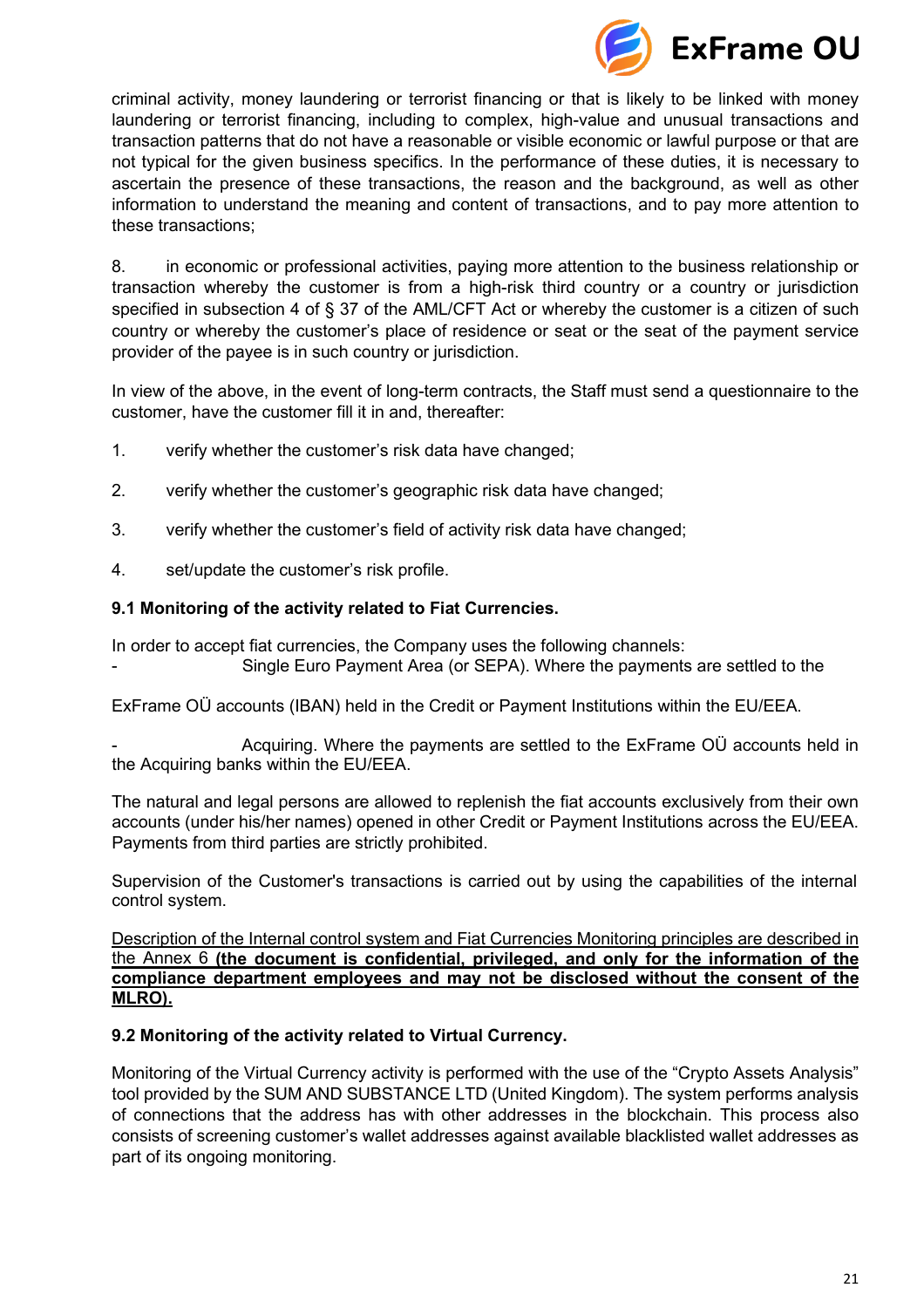

This solution assists the Company effectively manage virtual currency transaction risk by identifying the 'risky' amount in the received sum. The 'Risky Amount' is the part of the transfer sum potentially received from criminal sources.

Moreover, the Company is required to monitor business relationships and to apply scrutiny of unusual, complex or high-risk virtual currency transactions or activity so that money laundering or terrorist financing may be identified or prevented.

The Company virtual currency transaction monitoring IT system monitors and establishes customer behaviour patterns in order to identify:

- a common wallet address is shared between accounts identified as belonging to two different customers;

- deposits into an account or address significantly higher than ordinary with an unknown source of funds, followed by conversion to currency of legal tender, which may indicate theft of funds;

- a customer conducts transactions with addresses that have been linked to darknet marketplaces or other illicit activity;

- a transaction makes use of mixing and tumbling services, suggesting an intent to obscure the flow of illicit funds between known wallet addresses and darknet marketplaces;

- a customer receives a series of deposits from disparate sources that, in aggregate, amount to nearly identical aggregate funds transfers to a known virtual currency exchange platform within a short period of time;

- any other activity, which the Company regards as particularly likely by its nature to be related to money laundering or terrorism financing.

<span id="page-21-0"></span>Virtual Currency Transaction Monitoring principles are described in the Annex 7.

## **10. Standard due diligence measures**

The Staff may not identify the customer in situation stipulated under the paragraph 6.2 of this procedure related to low-risk account, for the other means the company applying necessary due diligence measures listed below and in accordance with MLTFPA.

Where the customer's risk profile is low and medium risk, standard due diligence measures are applied to the customer and the following data are requested from the customer:

1. completed customer questionnaire (Annex 2);

2. verifying the identity document with use of information technology means;

3. verifying facial image (selfie) along with a document and date OR undergoing a liveness check with use of information technology means;

4. submission of a proof of residential address.

5. where the customer's place of residence or seat is in a country that has a central enrolment system, a certificate of enrolment and one month's utility bill not older than three months. Where the country does not have a central enrolment system, utility bills for three months, which are not older than three months. In addition to the above, it is possible to request a bank account statement of the last three months;

6. in the event of a legal person, extract from the commercial register (if the data are public, the Staff collects the data on their own, if the data are not public, the data are requested from the customer);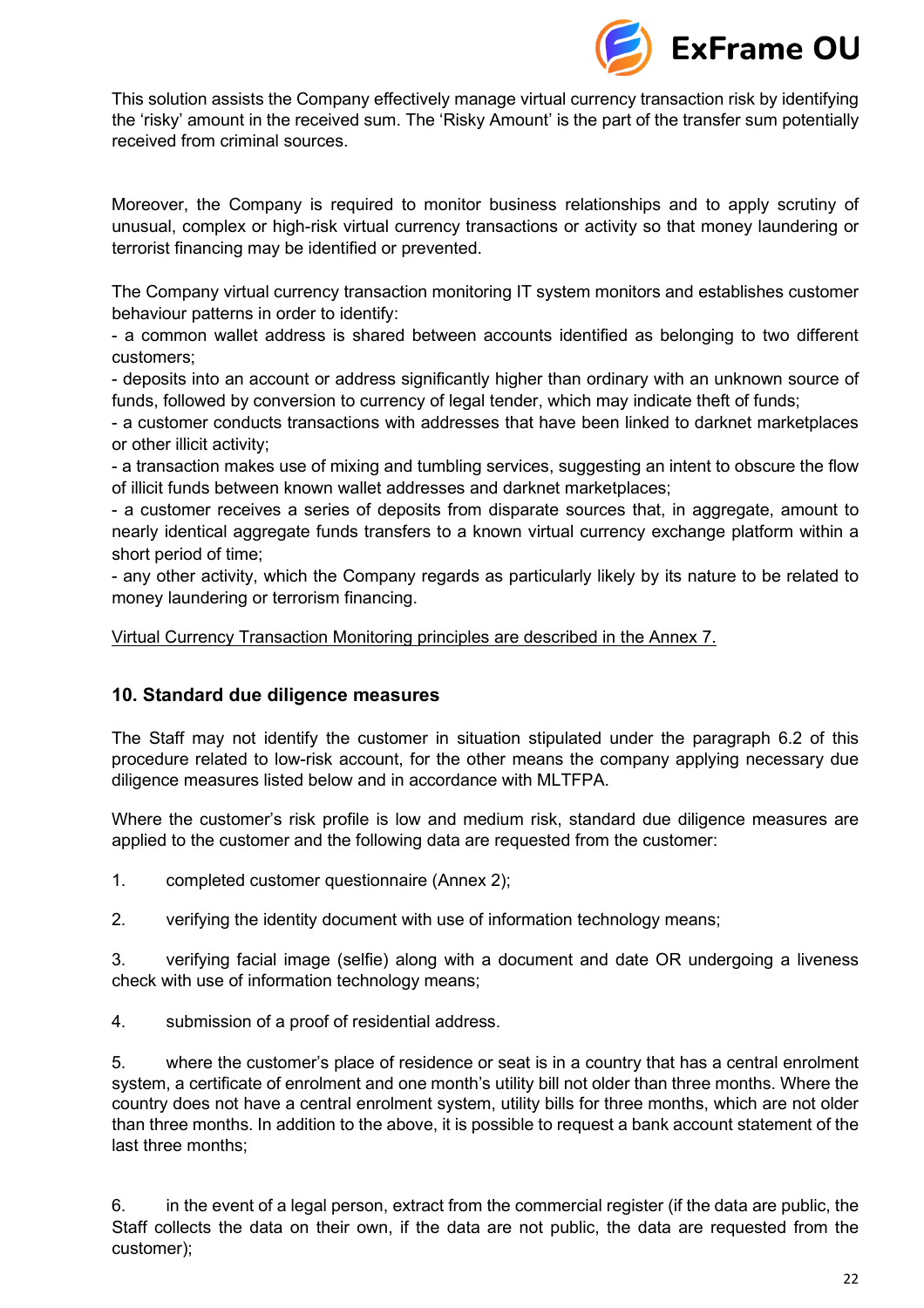

7. verification of whether the customer is a politically exposed person (PEP) or their spouse;

8. verification of whether the customer is included in the list of financial sanctions (European Union, FATF, United Nations) or embargoes;

9. a certificate or data concerning the beneficial owner;

10. in the event of a legal person, data about the beneficial owner (the data are requested from the customer);

11. verification of whether the customer is a politically exposed person (PEP) or their spouse;

12. verification of whether the customer is included in the list of financial sanctions (European Union, FATF, United Nations) or embargoes.

Where the customer's risk profile is high or very high risk apart from the measures described under the paragraph 10 (low and medium risk customers) an additional enhanced due diligence measures stipulated under the paragraph 11 shall be applicable.

## <span id="page-22-0"></span>**11. Enhanced due diligence measures**

ExFrame OÜ applies enhanced due diligence measures in order to adequately manage and mitigate a higher-than-usual risk of money laundering and terrorist financing. Enhanced due diligence measures are applied to high and very high risk customers.

#### **The additional measures shall include request of the following data:**

a proof of funds wealth.

the customer must submit a certificate that confirms and proves the origin of funds obtained for the transaction.

Еxamples of valid source of funds are:

- recent payslip from your employers,
- sale contract of a personal asset (a house, a car, a company, etc.),
- bank statement (savings account extract, salary deposits, etc.),
- Heritage / gift (copy of the will, notarized letter, etc.),
- loan agreements,
- other supporting documents (a letter signed by a lawyer or a Notary Public, etc.)

In the event of a foreign document not drawn up in Estonian, English or Russian, the document must be translated to enable the Staff to examine the substance of the contract. In the event of a contract, it must be made sure that the contract is signed and valid. In addition to the above, the customer must submit a statement for the past three months issued by a credit institution;

#### **Enhanced due diligence measures are applied always when:**

1. upon identification of a person or verification of information submitted by the customer, there are doubts as to the truthfulness of the submitted data, authenticity of the documents or identification of the beneficial owner(s);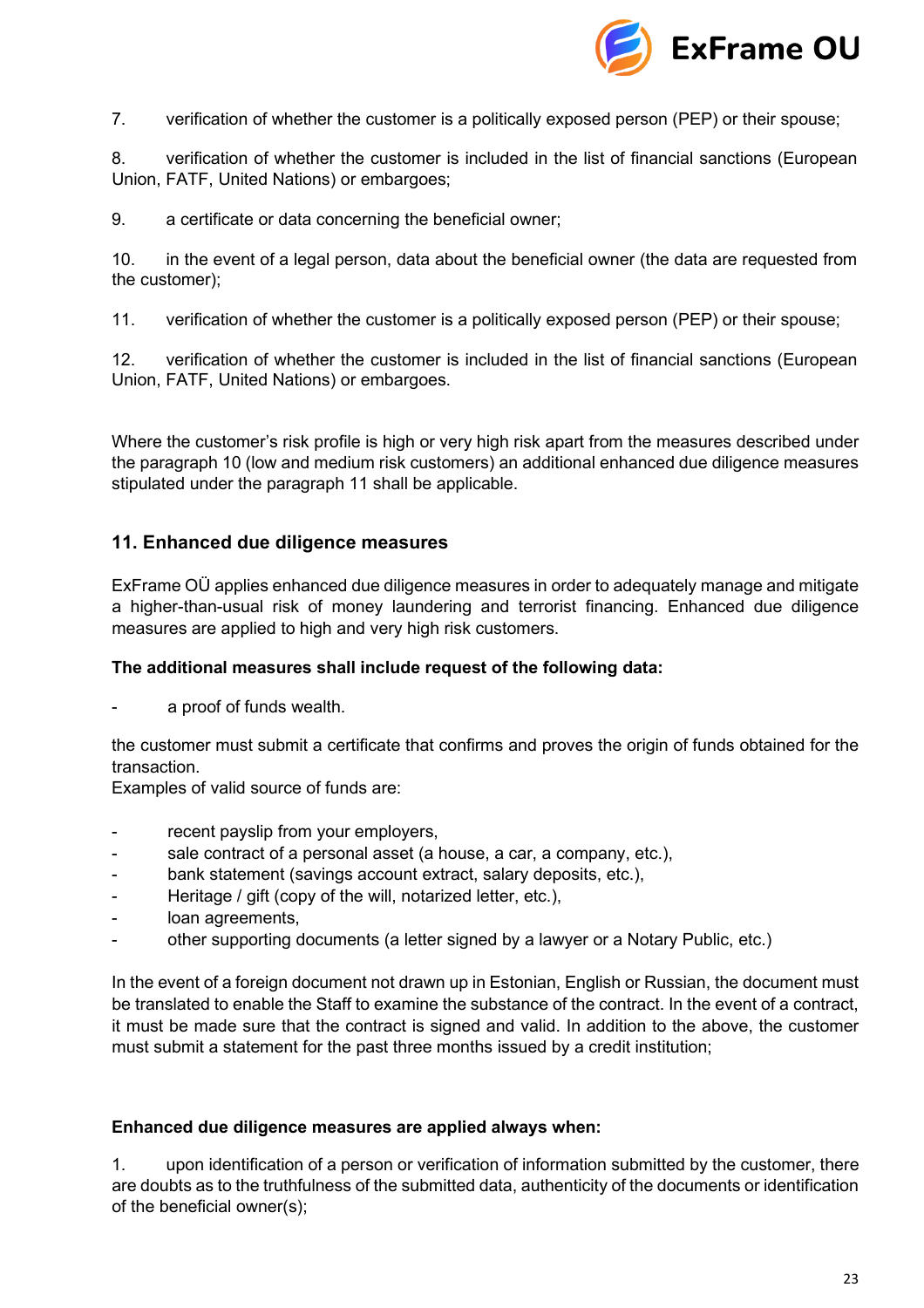

2. a party to the transaction is a politically exposed person their family member or a close associate;

3. a party to the transaction is from a high-risk or tax heaven country or their place of residence or seat or the seat of the payment service provider of the payee is in a high-risk or tax heaven country;

4. a screening result of the virtual currency transaction with use of "Crypto Assets Analysis" tool is medium-risk (25-75%);

5. a risk level determination decision prepared by the Staff has established that such factors amount to a higher-than-ordinary risk of money laundering or terrorist financing.

Where any risk-increasing factor arising from the customer, geographic area or transaction/service/product risk exists, enhanced due diligence measures need to be applied, i.e. each risk-increasing factor specified in Chapter 6.1 calls for the application of enhanced due diligence measures to the customer.

Upon application of enhanced due diligence measures, at least one of the following additional due diligence measures is applied:

1. identification of a person and verification of submitted information based on additional documents, data or information originating from a credible and independent source;

2. application of additional measures for the purpose of verifying the authenticity of documents and the data contained therein, among other things, demanding that they be certified by a notary or officially certified;

3. gathering additional information on the purpose and nature of the business relationship or transaction and verifying the submitted information based on additional documents, data or information that originates from a reliable and independent source;

4. gathering additional information and documents regarding the actual execution of transactions and for the purpose of identifying the source and origin of the funds used in a transaction in order to rule out the ostensibility of the transactions;

Upon application of enhanced due diligence measures, the Company applies a dynamic level of risk evaluation which calculates on the daily basis. Dynamic risk is formed of initial risk level and other factors which are taken into consideration, such as transaction flow, customer behavior and others.

Upon emergence of an unusual transaction, act or factor, the Staff is required to analyze and compare the circumstances of the transaction with the characteristics of transactions suspected of money laundering and terrorist financing (see Chapter 13).

In view of the above, if there is a factor that refers to a possible low, medium or high-risk customer and enhanced due diligence measures need to be applied to the customer, the Staff undertakes to gather additional information in order to make certain that the making of transactions and the establishment of a business relationship with the customer is allowed and the customer is not suspected of being involved in money laundering or terrorist financing.

## <span id="page-23-0"></span>**12. Establishing the purpose and actual substance of a Transaction**

For the purpose of preventing movement of illegally obtained funds through the Provider of service it is essential upon entering into a Business Relationship, in addition to identification of the Client, to establish the business profile of the Client, which consists of mapping the main areas of operation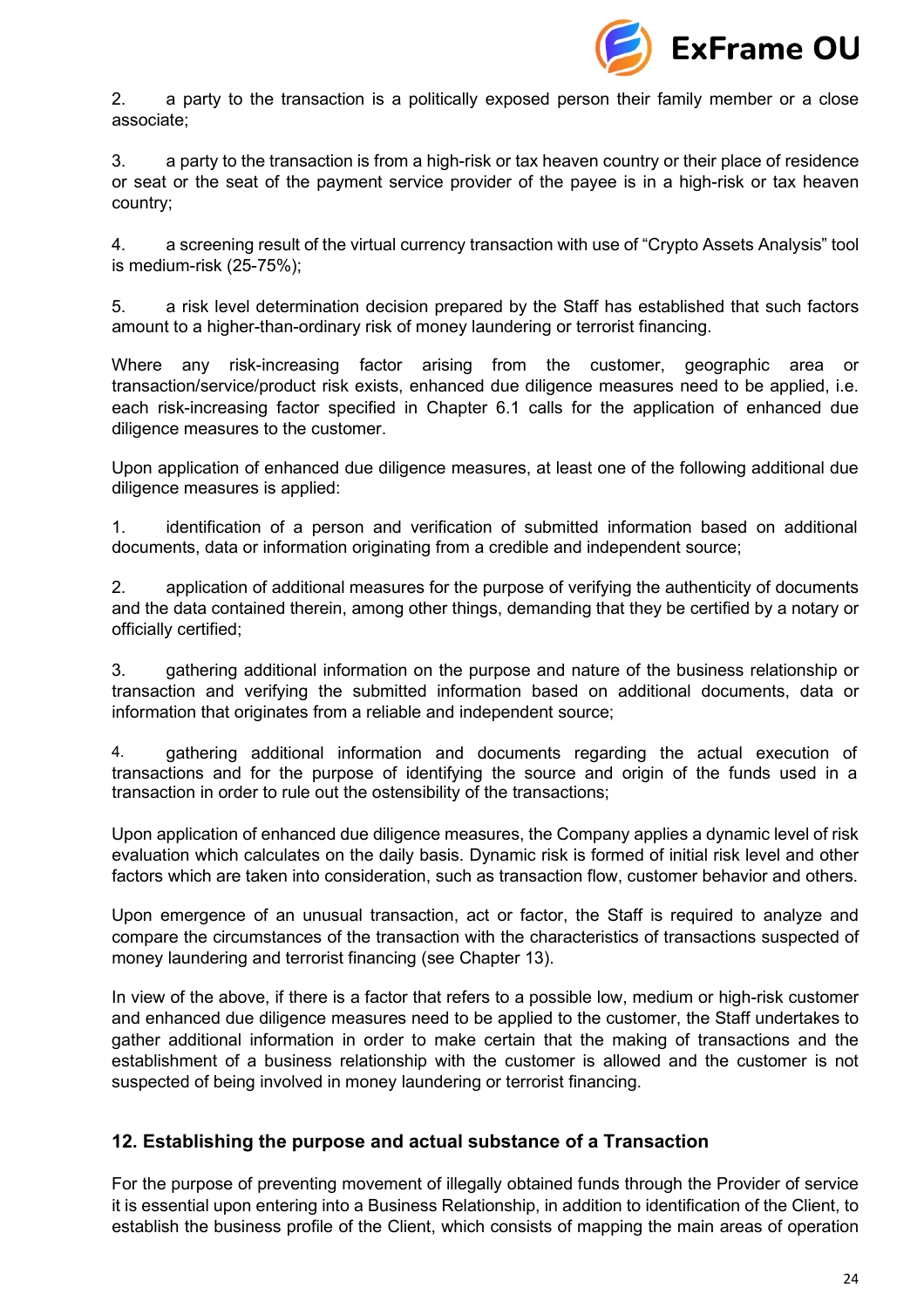

and possible payment practices. Notice is to be taken on persons that the Client has transactional relationships with, and their location.

It is necessary to bear in mind that certain circumstances, which are suspicious or unusual for one Client, could constitute a part of normal economic activities of another. Establishing the area of activity, work or profession of a Client allows assessing whether or not the Business Relationship or the Transactions are in conformity with the Client's normal participation in commerce, and whether the Business Relationship or the Transaction has an understandable economic reason for the Client.

In order to screen out suspicious or unusual Transactions and the purpose and actual substance of a Transaction, the Representative shall take the following actions:

if necessary, ask the Client to provide (additional) information about the professional or economic activities;

if necessary, ask the Client explanations about the reasons for the Transaction and, if necessary, documents evidencing of the origin of the assets and/or source of wealth;

to verify if a customer conducts transactions with addresses that have been linked to darknet marketplaces or other illicit activity

being particularly attentive to Transactions, which are linked with natural or legal persons, whose country of origin is a state, wherefrom it is particularly difficult to receive information about the Client and/or transactions with persons, who originate from such states, which do not contribute sufficiently into prevention of Money Laundering.

## <span id="page-24-0"></span>**13. Identification of unusual transactions**

The Staff of the Company undertakes to analyze the identification of a potential transaction suspected of money laundering where the following customer characteristics become evident in the course of their ordinary work:

1. the person wishes to use the services, but also to remain anonymous and conceal the (illegal) origin of the funds;

2. the person does not wish to disclose the beneficial owners;

3. the person who wishes to use the services of exchanging virtual currencies for fiat currencies or the virtual currency wallet services is suspected of being a front (e.g., their social appearance or background does not correspond to the nature of the commissioned service or business activity, the person cannot explain the service ordered or does not know facts about the activities of a business, etc.);

4. the person wishes, through the provider of the service of exchanging virtual funds for a fiat currency, to make transactions that lack any economic reason and on the basis of which it can be suspected that the business lacks actual economic activities;

5. the person refuses to give explanations on the transactions or the given explanations and documents are not plausible;

6. the person wishes to make a single transaction (or a series of linked transactions) with virtual currencies in an amount exceeding EUR 32,000 and does not wish to or does not provide convincing information on the origin of the assets;

7. the person contacts ExFrame OÜ with a proposal that has the characteristics of money laundering;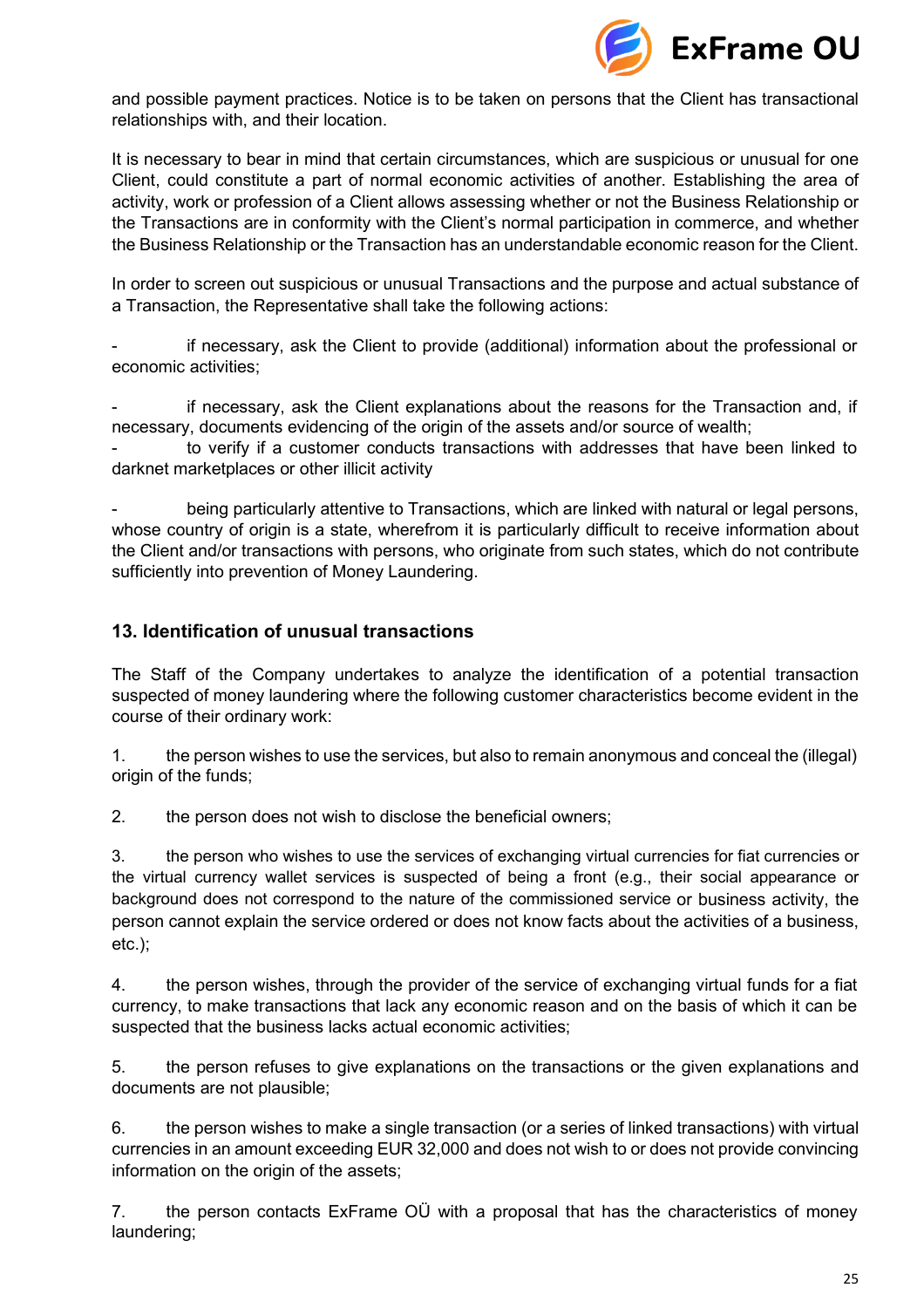

8. the person pays for a virtual currency from an unusual account (i.e. there is a reason to suspect that the person is not the account holder);

9. the person constantly uses different means of communication and channels to make contact;

10. the person provides a service that calls for an authorization, but the person does not have any authorization an attempt to perform a transaction from the other client's account that was not authorized by the account owner;

11. a single large-scale or regular purchase and sale of virtual currencies or payments for the use of other confidentiality-promoting financial instruments;

12. an Enhanced due diligence measures are (PEP) has purchased or sold virtual currencies on a large scale, exceeding the value of EUR 15,000;

13. in the case of a virtual currency transaction, technical means impeding the identification of the person are used;

14. assets worth over EUR 50,000 are purchased for a virtual currency;

15. the person pays for virtual currencies via an offshore account;

16. the person collects or transfers funds or a virtual currency to a person who is linked to terrorist organizations;

17. the person transfers funds or a virtual currency to a person or receives funds from a person who operates in a region where there is a high risk of terrorism.

18. the customer conducts transactions with addresses that have been linked to darknet marketplaces or other illicit activity or high risk or a screening result of the virtual currency transaction with use of "Crypto Assets Analysis" tool is high-risk (75-100%);

19. If any one of the aforementioned characteristics exists, the employee is required to apply additional due diligence measures and notify the Compliance Officer of the Company and the Compliance Officer, in turn, reports to the Financial Intelligence Unit. Reporting to the Financial Intelligence Unit is also necessary where no service is actually rendered to the customer and/or no business relationship is established.

Description of the Internal control system and Fiat Currencies Monitoring principles are described in the Annex 6 **(the document is confidential, privileged, and only for the information of the compliance department employees and may not be disclosed without the consent of the CO).**

## **14. Restrictions on transactions**

It is prohibited to establish a business relationship or make a transaction:

1. in a situation where, based on documents collected in the course of application of due diligence measures to a business relationship, money laundering or terrorist financing or an attempt thereof is suspected;

2. where it is suspected that a person is subject to an international sanction;

3. where the customer wishes to settle in cash;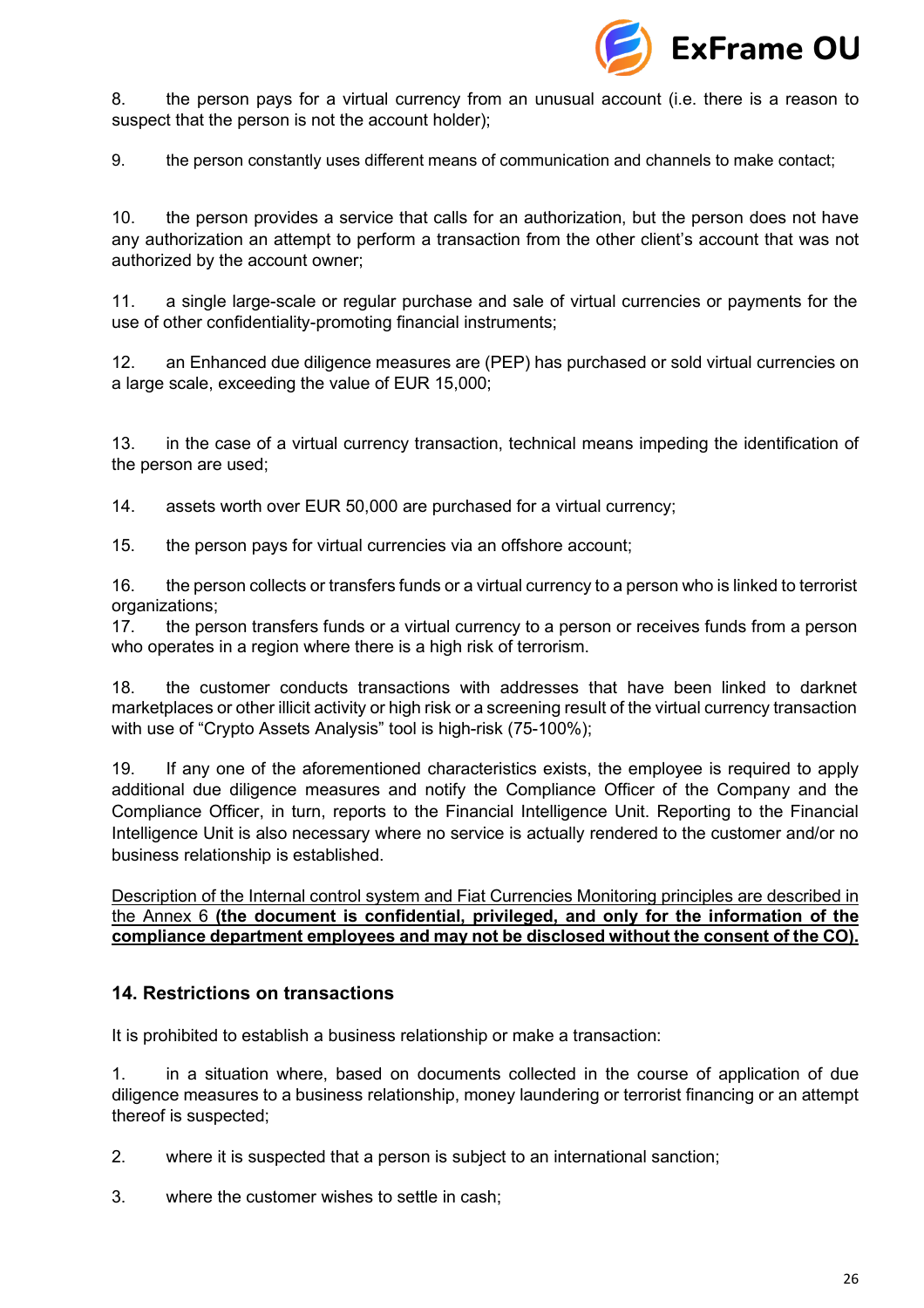

4. where a customer does not submit the documents and information required for compliance with due diligence measures (incl. information on the country of origin, field of activity, beneficial owner, etc.);

5. where, based on the data and documents submitted by the customer, there is suspicion of money laundering or terrorist financing or an attempt thereof, and the application of additional due diligence measures does not eliminate the suspicion;

6. where a customer fails to submit documents/data certifying the legal origin of the assets or a proof of residential address requested by the Company or any other document requested;

7. where a customer has not undergone the verification procedure successfully.

8. where a customer conducts transactions with addresses that have been linked to darknet marketplaces or other illicit activity.

In addition to the above, it is prohibited to make transactions with customers:

1. who are included in the list of sanctions;

- 2. who are included in the US embargo sanctions list;
- 3. who are citizens or residents of the country where trade in virtual currencies is not allowed;

4. who are citizens or residents of the country included in the list of prohibited countries (Annex 4);

5. who are citizens or residents of the country where trade in virtual currencies presumes the existence of additional authorizations.

ExFrame OÜ or the Staff is not allowed to:

1. make a transaction with a customer whose identity has not been established in accordance with this Procedure;

- 2. make transactions with persons who have the characteristics of a front;
- 3. make transactions with persons who hide data or submit false data;
- 4. make transactions with persons suspected of money laundering or terrorist financing before;
- 5. make transactions with persons who wish to settle in cash;
- 6. make transactions with persons included in the list of sanctions or embargoes.

Where there is a factor that does not allow for making a transaction or establishing a business relationship with a customer, as much data as possible on the customer's background and the origin of the assets must be obtained, the data must be recorded, the Management Board or Compliance Officer of the Company must be notified, and the Management Board or Compliance Officer decides whether it is necessary to report to the FIU.

## <span id="page-26-0"></span>**15. Reporting of suspicious Transactions**

In a situation where: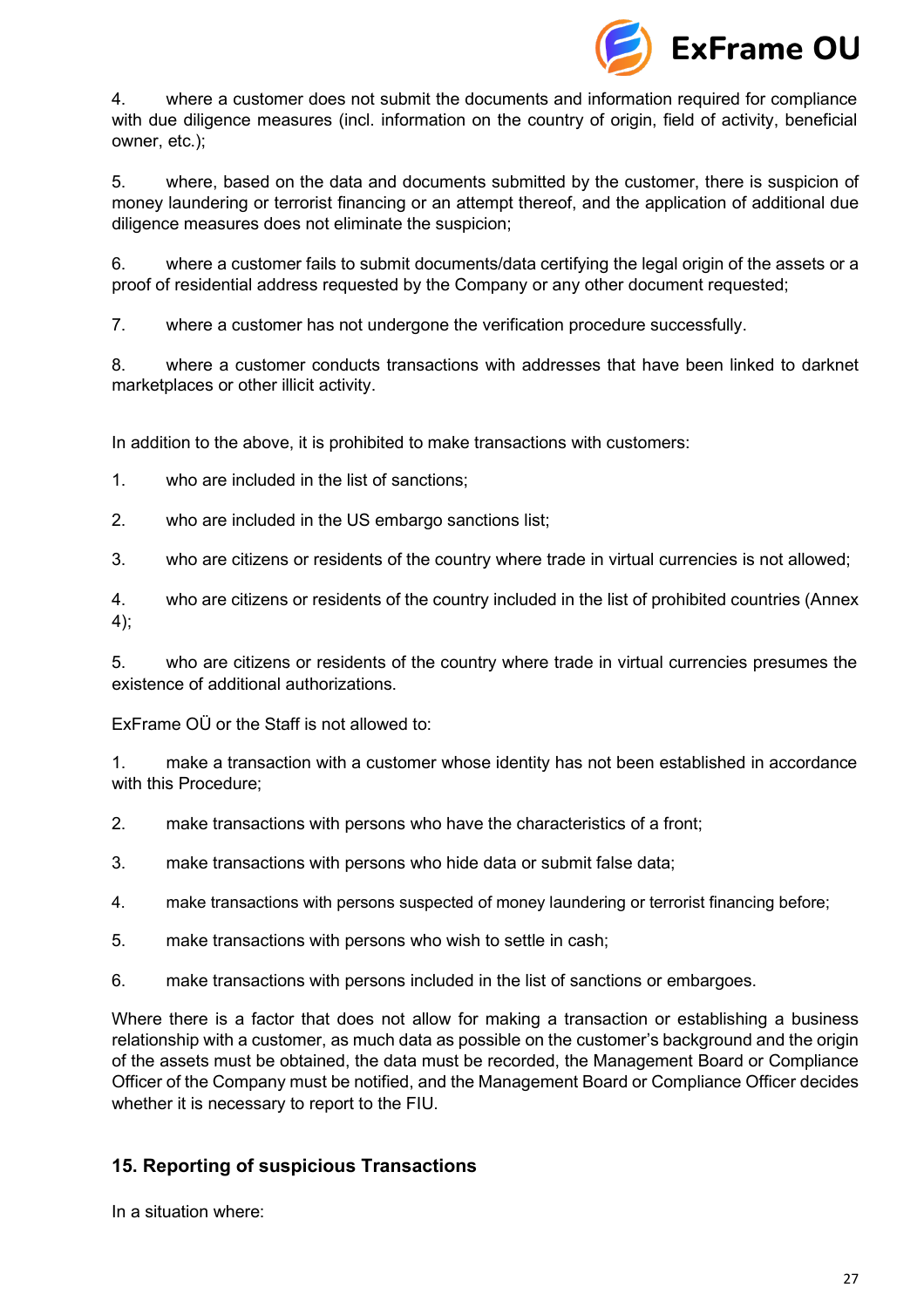

1. unusual circumstances become evident in a relationship with a customer or whereby the Staff has a reason to suspect money laundering or terrorist financing, or

2. circumstances prohibiting or precluding, in accordance with the Guide, the establishment of a business relationship or the making of a transaction become evident,

the Staff must immediately inform the Compliance Officer thereof. The Compliance Officer decides whether to report to the Financial Intelligence Unit and is responsible for reporting to the Financial Intelligence Unit without delay.

Upon performance of the duty to report, the Company adheres to the "Guidelines on the Characteristics of Suspicious Transactions" established by the FIU.

The Compliance Officer must inform the FIU immediately but not later than within two working days of the detection of the suspicion of money laundering.

The responsible Staff has the right to report to the FIU directly on the suspicion of money laundering or terrorist financing where:

1. a prior suspicion of money laundering and/or terrorist financing is known regarding the customer;

2. the customer has refused to submit data upon performance of the due diligence duty or has given false information and there is a reason to believe that failure to take immediate action could bring about negative consequences;

3. the customer has submitted forged documents and uses the name of another person;

4. the customer is subject to an international sanction.

The Staff must inform the Compliance Officer of the Company of, among other things, the following circumstances:

1. a business relationship cannot be established, a transaction or operation cannot be made or a service cannot be provided;

2. the establishment of a business relationship or the making of a transaction is refused due to the impossibility of the application of the due diligence measures;

3. the establishment of a business relationship or the making of a transaction is refused, because the person's capital comprises bearer shares or other bearer securities;

4. the customer does not, in spite of a respective request, submit documents and relevant information or data or documents proving the origin of the assets constituting the object of the transaction or, based on the submitted data and documents, there is a reason to suspect money laundering or terrorist financing.

The Compliance Officer analyses (and, where necessary, collects) information communicated by the Staff regarding the suspicion of money laundering or terrorist financing and reports it to the FIU.

Upon drawing up and sending a report to the FIU, the instructions on the substance and form of a report to be submitted to the Financial Intelligence Unit and the reporting instructions are followed.

The Management Board of ExFrame OÜ retains in a format that can be reproduced in writing all the reports received from the Staff about suspicious and unusual transactions as well as any information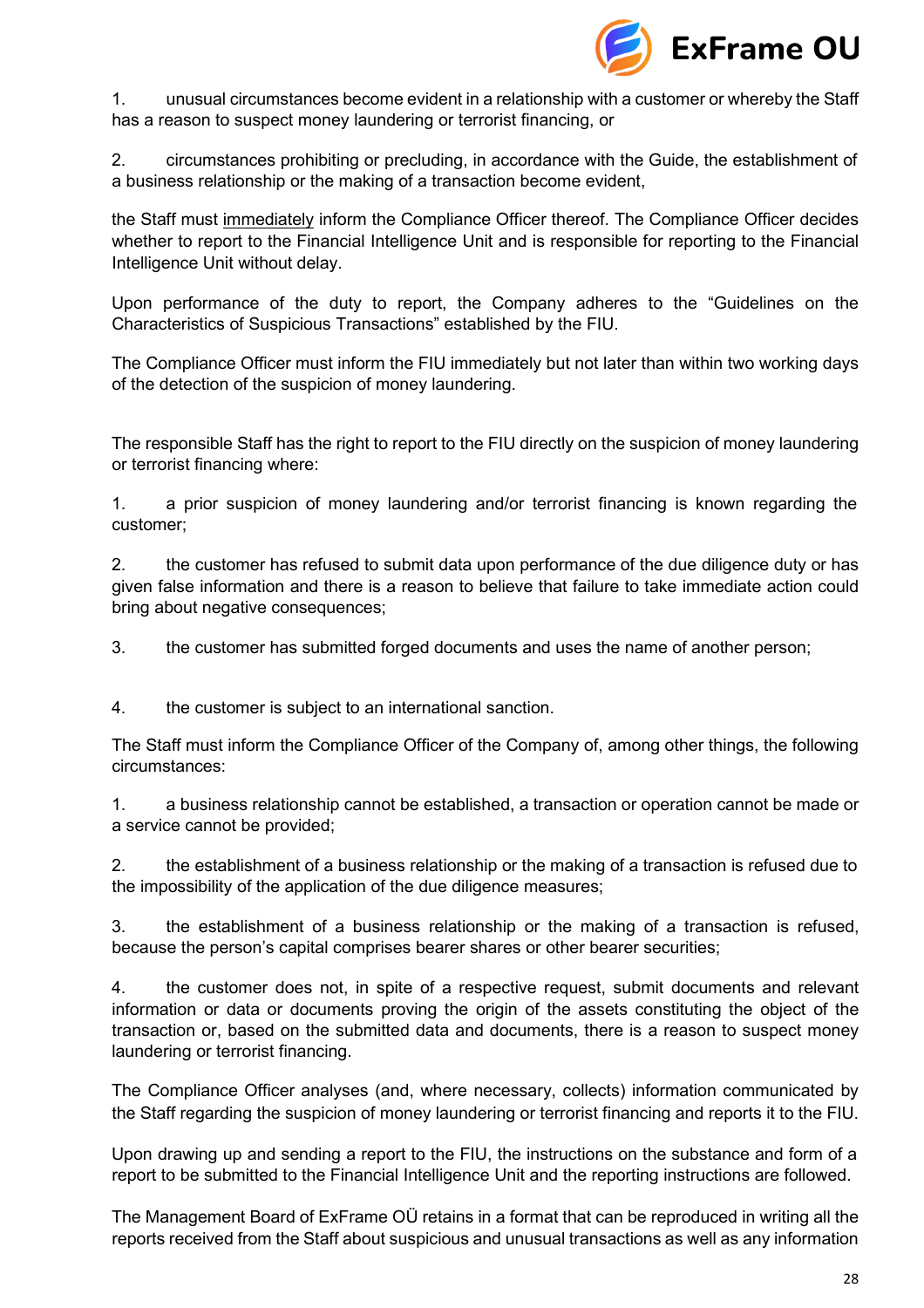

collected for analysing these reports and other related documents and any reports forwarded to the Financial Intelligence Unit along with information about the time of the forwarding of the report and the employee that forwarded it.

It is strictly prohibited to notify a customer or a person participating in a transaction (incl. their representative and other related parties) with respect to whom a suspicion is being communicated to the Financial Intelligence Unit.

The report is forwarded to the Financial Intelligence Unit digitally, using the form on the website of the Financial Intelligence Unit (the "Send notification" link) or the format agreed with the Financial Intelligence Unit (XML format). A report in a format agreed with the Financial Intelligence Unit is forwarded via the information systems data exchange layer (X-road).

In the event of questions, the Financial Intelligence Unit must be contacted, using the following contact details:

Rahapesu Andmebüroo Pronksi tn 12 10117 Tallinn phone: 612 3840 e-mail: rahapesu@fiu.ee

## <span id="page-28-0"></span>**16. Termination of the Business Relationship with a Client and cancelling a Transaction in the event of suspected Money Laundering and Terrorist Financing.**

16.1 Pursuant to law, the Provider of service is obliged to extraordinarily and unilaterally terminate the Business Relationship and cancel all Transactions with the Client, without observing the advance notification period, if:

the Client fails to present upon identification or upon updating the previously gathered data or the taking of DD measures, true, full and accurate information, or

the Client or a person associated with the Client does not present data and documents evidencing of the lawfulness of the economic activities of the Client, or the legal origin of the funds used in the Transaction, or

the Client uses fictitious persons to carry out the Transaction, or

the Provider of service suspects for any other reasons that the Client or the person associated with the Client is involved in Money Laundering or Terrorist Financing, or

the documents and data submitted by the Client do not dispel the Provider of service's suspicions about the Client's possible links with Money Laundering or Terrorist Financing.

The decision on terminating the Business Relationship and the activity of carrying out the Transactions shall be taken by the Management Board, considering also the proposal of the Compliance Officer.

The Client shall be notified of the termination of Business Relationship and cancellation of Transactions in writing. Notation about the cancellation of the Business Relationship shall be made in the Provider of service's Client database or documentation, and a note "AML" shall be added to the Client's data.

16.2 Indemnification of the Representatives.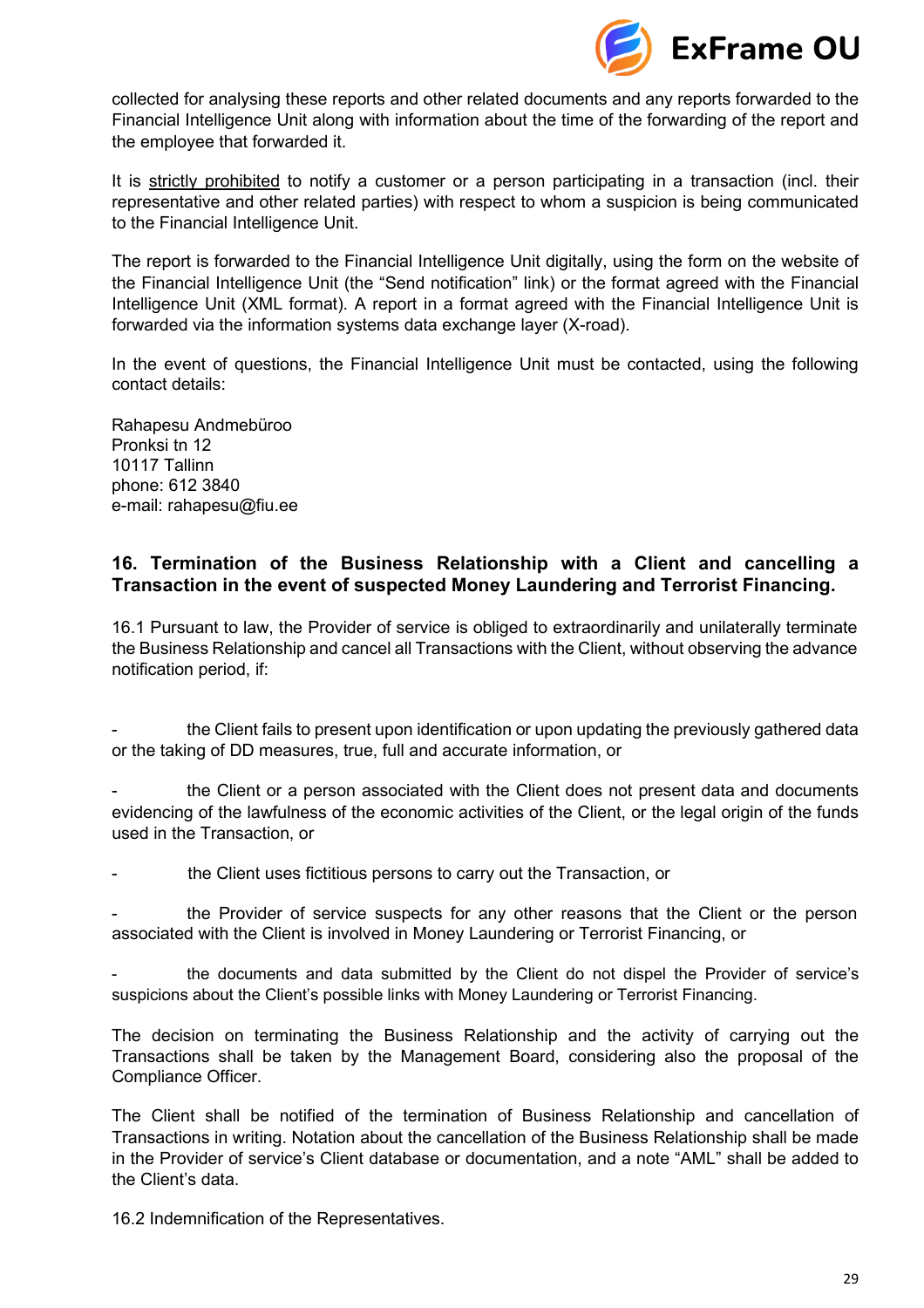

The Provider of service and its Representatives shall not, upon performance of the obligations arising from the Rules, be liable for damage arising from failure to carry out a Transaction (by the due date) if the damage was caused to the persons participating in the Transaction made in economic or professional activities in connection with notification of the FIU of the suspicion of Money Laundering or Terrorist Financing in good faith, or for damage caused to a Client or a person participating in a Transaction carried out in economic or professional activities in connection with the cancellation of a Business Relationship and Transactions on the basis provided in Section 16.1.

Fulfilment of the notification obligation by the Representative acting in good faith, and reporting the appropriate information shall not be deemed breach of the confidentiality obligation imposed by the law or the contract, and no liability stemming from the legislation or the contract shall be imposed upon the person who has performed the notification obligation.

# <span id="page-29-0"></span>**17. Implementation of International Sanctions**

17.1 The Provider of service is required to implement International Sanctions in force (United Nations, US (OFAC), EU).

17.2 The ExFrame OÜ for the screened using reputable Due Diligence Databases (i. Member Check Pty Limited, NameScan) at the time of onboarding as well as for ongoing screening.

17.3 Representatives shall draw special attention to all its Clients (present and new), to the activities of the Clients and to the facts which refer to the possibility that the Client is a subject to International Sanctions. Control and verification of possibly imposed International Sanctions shall be conducted by the Representatives as part of DD measures applied to the Clients in accordance with these Rules.

17.3 The Representatives who have doubts or who know that a Client is subject to International Sanctions, shall immediately notify the Compliance Officer. In case of doubt, if the Compliance Officer finds it appropriate, the Representative shall ask the Client to provide additional information that may help to identify whether he/she is subject to International Sanctions or not.

17.4 The Compliance Officer shall be responsible for the implementation of International Sanctions.

The Compliance Officer shall:

regularly follow the web page of FIU [\(https://www.fiu.ee/rahvusvahelised](https://www.fiu.ee/rahvusvahelised-sanktsioonid/rahvusvahelised-finantssanktsioonid)[sanktsioonid/rahvusvahelised-finantssanktsioonid\)](https://www.fiu.ee/rahvusvahelised-sanktsioonid/rahvusvahelised-finantssanktsioonid) and immediately take measures provided for in the act on the imposition or implementation of International Sanctions;

upon entry into force of an act on the imposition or implementation of International Sanctions, the amendment, repeal or expiry thereof, immediately check whether any of the Clients is subject to International Sanctions with regard to whom the financial sanction is imposed, amended or terminated;

if an act on the imposition or implementation of International Sanctions is repealed, expires or is amended in such a manner that the implementation of International Sanctions with regard to the subject of International Sanctions is terminated wholly or partially, terminate the implementation of the measure to the extent provided for in the act on the imposition or application of International Sanctions;

keep an updated record of subjects of International Sanctions and submit this information to the Representatives in the form that allows to use this information in the course of their activity;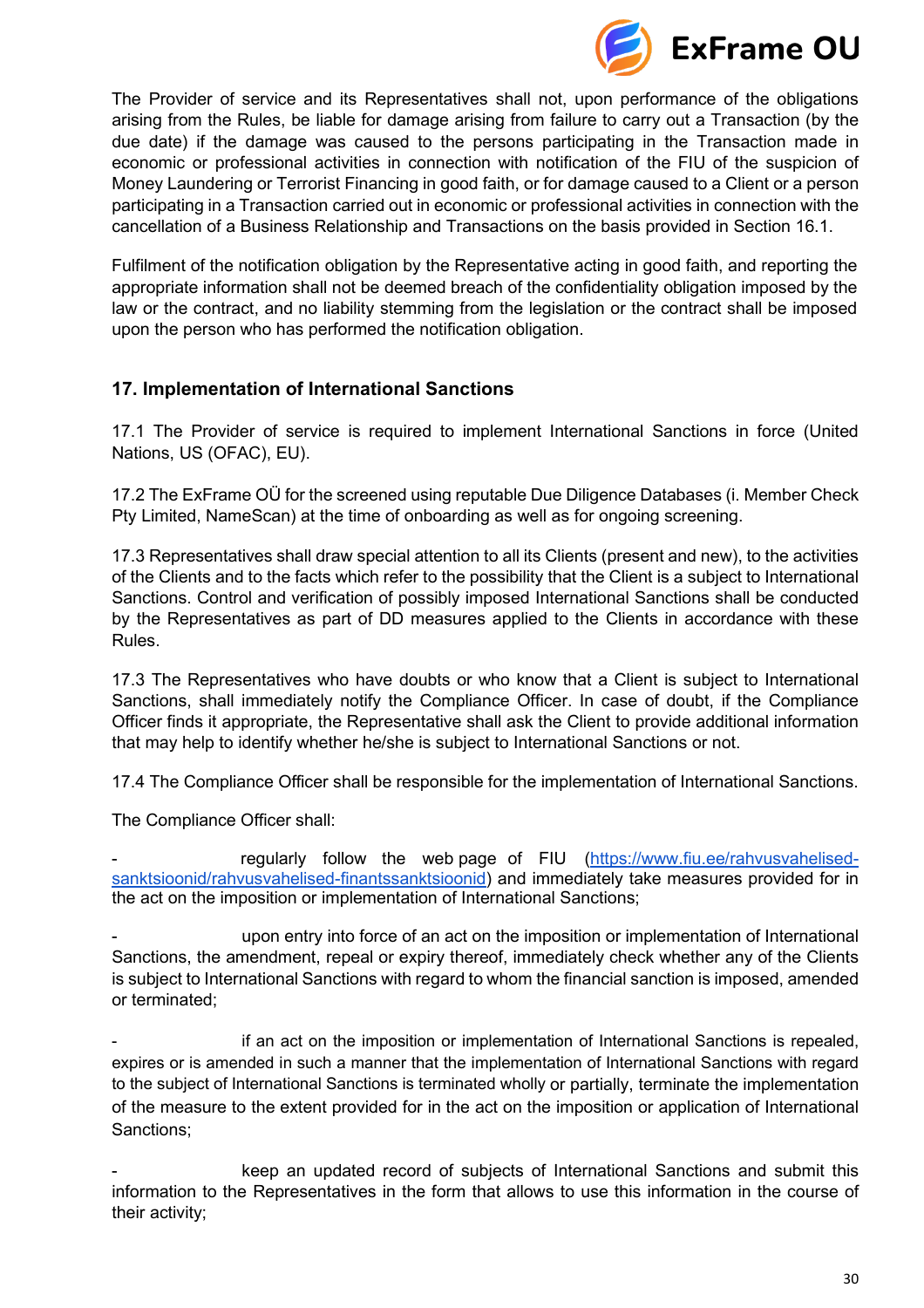

- provide training to the Representatives that allows them to establish independently the subjects of International Sanctions;

assist the Representatives if they have doubt or knowledge that a Client is a subject to International Sanctions;

supervise the application of the Rules regarding the implementation of International Sanctions by the Representatives;

review and keep updated the Rules regarding the implementation of International Sanctions;

notify FIU of Clients who are subject to International Sanctions or in part of whom the Compliance Officer, the Representatives have doubts;

keep record of made checks, notifications submitted to FIU and applied measures in part of detected subjects to International Sanctions.

When making checks on Clients as to detect whether they are subject to International Sanctions, the following information shall be recorded and preserved for five years:

- time of inspection;
- name of person who carried out inspection;
- results of inspection;
- measures taken.

If in the course of the check, it shall be detected that a Client or a person who used to be a Client is subject to International Sanctions, the Compliance Officer shall notify the Representatives who dealt with this Client, the Management Board and FIU. The notification shall be submitted at least in the way that allows its reproduction in writing.

The Client who is subject to International Sanctions and about whom the notification is made, shall not be informed of the notification.

Application of special measures and sanctions on the Client who is detected to be subject to International Sanctions should be authorized by FIU.

When making checks of Clients, the possible distorting factors in personal information (i.e. way of written reproduction of name etc.) must be kept in mind.

## <span id="page-30-0"></span>**18. Collection, Verification and Retention of Data**

ExFrame OÜ collects and retains data on a customer and persons related to the customer, which are learned upon performance of the due diligence duties.

The substance as well as the time or period of all transactions or steps are registered. Upon identification of a person and verification of submitted information, the respective step is registered as of the date or period of carrying out the verification.

Data on a transaction and a customer are registered based on a risk level determination decision.

ExFrame OÜ retains the originals or copies of the documents which serve as the basis for identification of persons and verification of submitted information, and the documents serving as the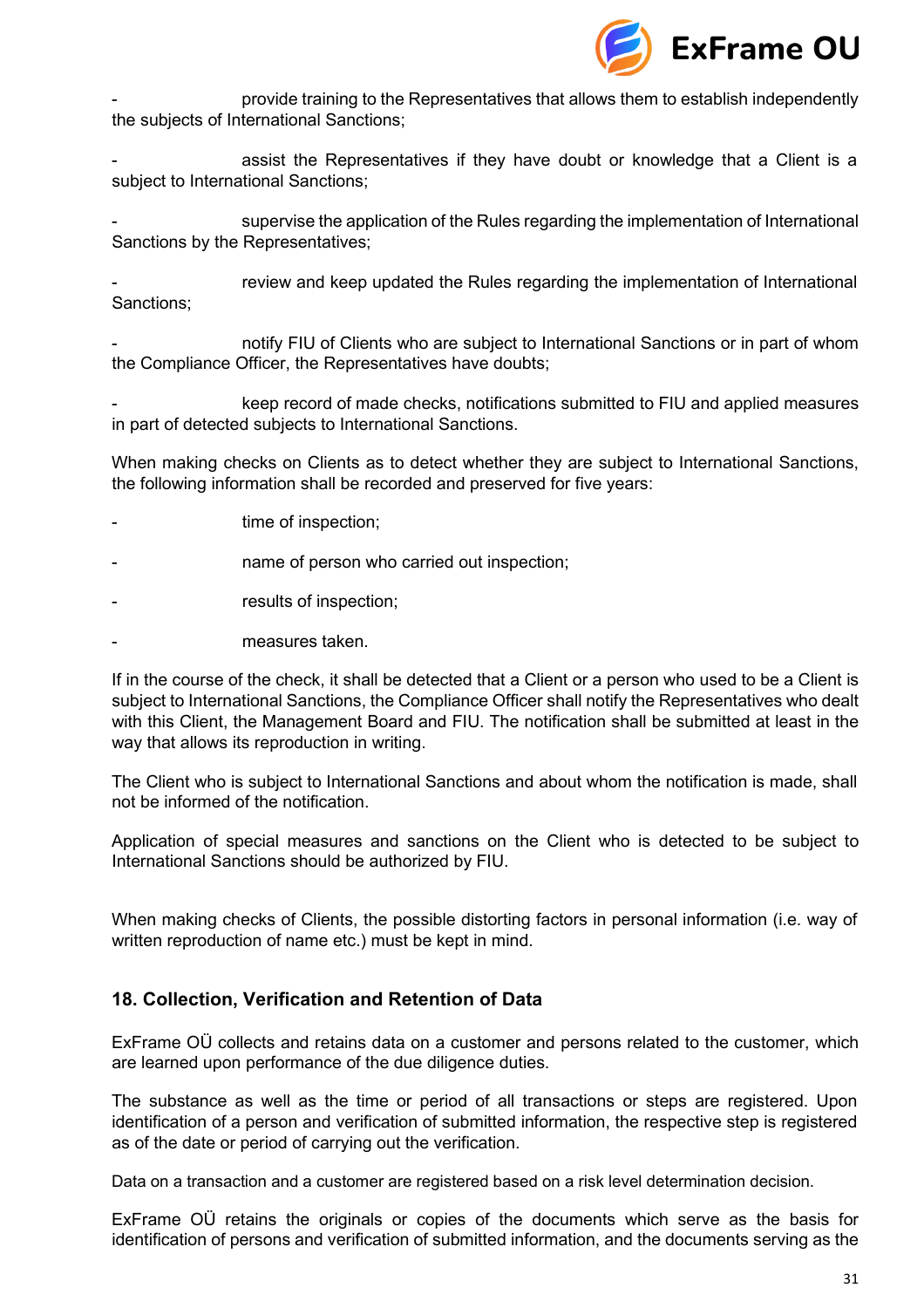

basis for the establishment of a business relationship for five years after the termination of the business relationship.

ExFrame OÜ retains the documents and data on customers in a manner that allows for exhaustively and immediately replying to the enquiries of the Financial Intelligence Unit or those of other public authorities, among other things, regarding whether the Company has or has had in the preceding five years a business relationship with the given person and what is or was the nature of the relationship.

The Staff is required to retain:

- a copy of the identity document;
- responses to queries made to databases for the purpose of verifying data;
- questionnaires filled in by customers;

all other documents or data that a customer has submitted in connection with the performance of the due diligence duties;

the decision on determining the risk level;

the consents and warranties of a customer (incl. on identifying the customer using information technology means);

a report sent to the Management Board of the Company or to the FIU on suspected money laundering;

- decisions on / estimates of the reasons for refusal to establish a business relationship or make a transaction with the person.

When in doubt, the validity of the identity document must be verified on the website of the Police and Border Guard Board: https://www2.politsei.ee/et/teenused/e-paringud/dokumendi-kehtivusekontroll/

ExFrame OÜ retains data received in the course of performance of the due diligence duty in a secure virtual server that has been leased (cloud service). Upon retention and processing of data, any and all terms and conditions and rules arising from the GDPR are adhered to.

Data associated with a suspicion of money laundering and terrorist financing are retained in a manner that does not allow for accessing it by anyone besides the Management Board of the Company or a person authorized by the Management Board.

ExFrame OÜ deletes the retained data after the expiry of a period of five years, unless the legislation regulating the relevant field establishes a different procedure. On the basis of a precept of the competent supervisory authority, data of importance for prevention, detection or investigation of money laundering or terrorist financing may be retained for a longer period, but not for more than five years after the expiry of the first-time limit.

The protection of personal data is of utmost importance and the Staff is required to adhere to the statutory rules related to personal data protection. The data obtained on the customer in connection with the performance of the employment duties are confidential and not subject to disclosure to third parties.

ExFrame OÜ may process the collected personal data solely for the purpose of preventing money laundering and terrorist financing and the data should not be processed in a manner that does not serve the aforementioned purpose.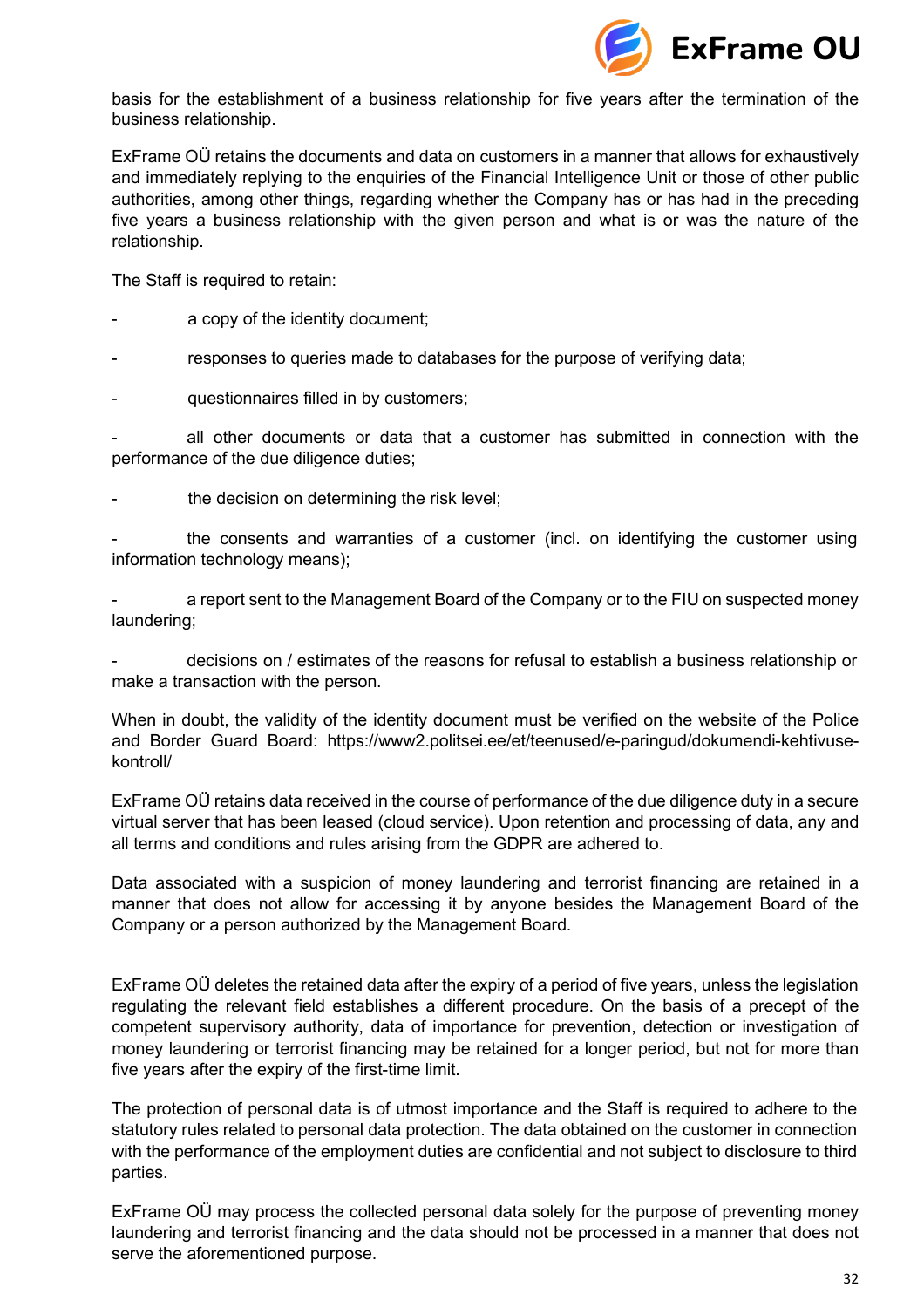

Before the establishment of a business relationship or making a transaction, it is important to submit to the customer information concerning the processing of personal data. Upon collection, processing and retention of personal data, the following must be adhered to:

the principle of lawfulness, i.e., personal data are collected and processed in strict accordance with legitimate purposes;

- the principle of minimalism, i.e., as little data as possible are gathered;
- the principle of data quality, i.e., the updating of the collected data;
- the principle of limited retention, i.e., data may not be retained for longer than necessary;

the principle of security, i.e., data retention must be secure, using necessary technical and organizational measures.

In the event of questions concerning the collection, retention, processing or deletion of personal data, the Management Board of the Company must be addressed.

## <span id="page-32-0"></span>**19. Training**

The Provider of service shall ensure that all Representatives who have contacts with Clients or matters involving Money Laundering are provided with regular training and information about the nature of the Money Laundering and Terrorist Financing risks, as well as any new trends within the field. The CO shall arrange regular training concerning prevention of Money Laundering and Terrorist Financing to explain the respective requirements and obligations.

Initial training is provided at the start of representative service. The Representatives who are communicating with the Clients directly may not start working before they have reviewed and committed to the adherence of these Rules or participated in the Money Laundering and Terrorist Financing prevention training.

Training is provided regularly, at least once a year, to all Representatives and other relevant designated staff of the Provider of service. Training may be provided also using electronic means (conference calls, continuous email updates provided confirmation on receipt and acceptance is returned and similar means).

Training materials and information shall be stored for at least three years.

#### <span id="page-32-1"></span>**20. Internal audit and amendment of the Rules**

Compliance with the Rules shall be inspected at least once a year by the CO. The report on the results of the inspection concerning the compliance with the measures for prevention of Money Laundering and Terrorist Financing shall set out the following information:

- time of the inspection;
- name and position of the person conducting the inspection;
- purpose and description of the inspection;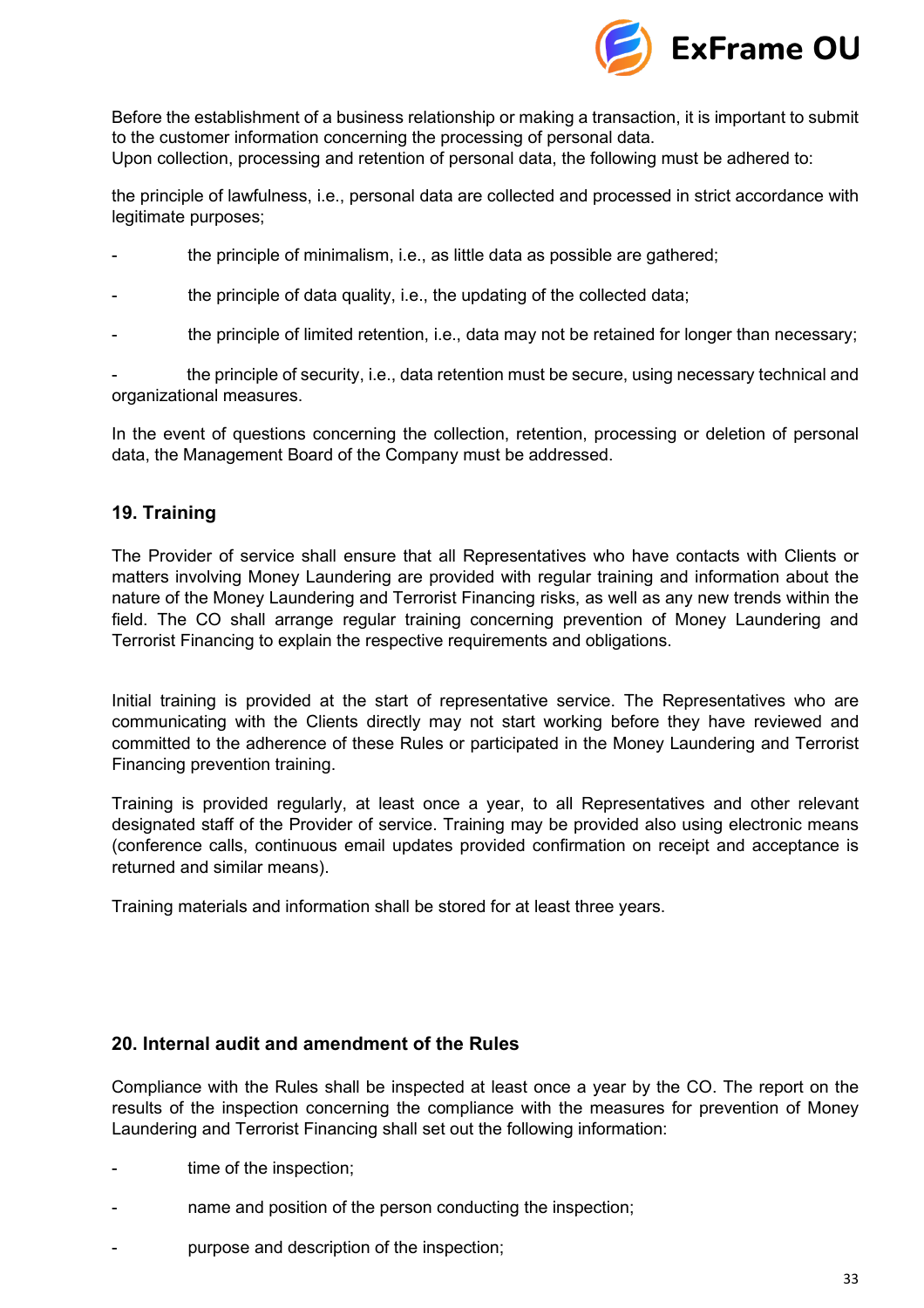

analysis of the inspection results, or the conclusions drawn on the basis of the inspection.

If the inspection reveals any deficiencies in the Rules or their implementation, the report shall set out the measures to be applied to remedy the deficiencies, as well as the respective time schedule and the time of a follow-up inspection.

If a follow-up inspection is carried out, the results of the follow-up inspection shall be added to the inspection report, which shall state the list of measures to remedy any deficiencies discovered in the course of the follow-up inspection, and the time actually spent on remedying the same.

The inspection report shall be presented to the MB, who shall decide on taking measures to remedy any deficiencies discovered.

#### LIST OF HIGH-RISK THIRD/PROHIBITED COUNTRIES (RISK COUNTRIES)

*From 23 October 2020*

#### **High Risk Third/Prohibited Countries for ExFrame OÜ**

**(Counties that are not acceptable according to the risk management system of the company. Not allowed to make a transaction or establish a business relationship)**

| <b>FATF</b>         | Eυ                 |
|---------------------|--------------------|
| Albania             |                    |
| <b>Barbados</b>     | Afghanistan        |
| Botswana            | <b>Bahamas</b>     |
| <b>Burkina Faso</b> | <b>Barbados</b>    |
| Cambodia            | Botswana           |
| Cayman Islands      | Cambodia           |
| Ghana               | <b>North Korea</b> |
| Jamaica             | Ghana              |
| <b>Mauritius</b>    | Iran               |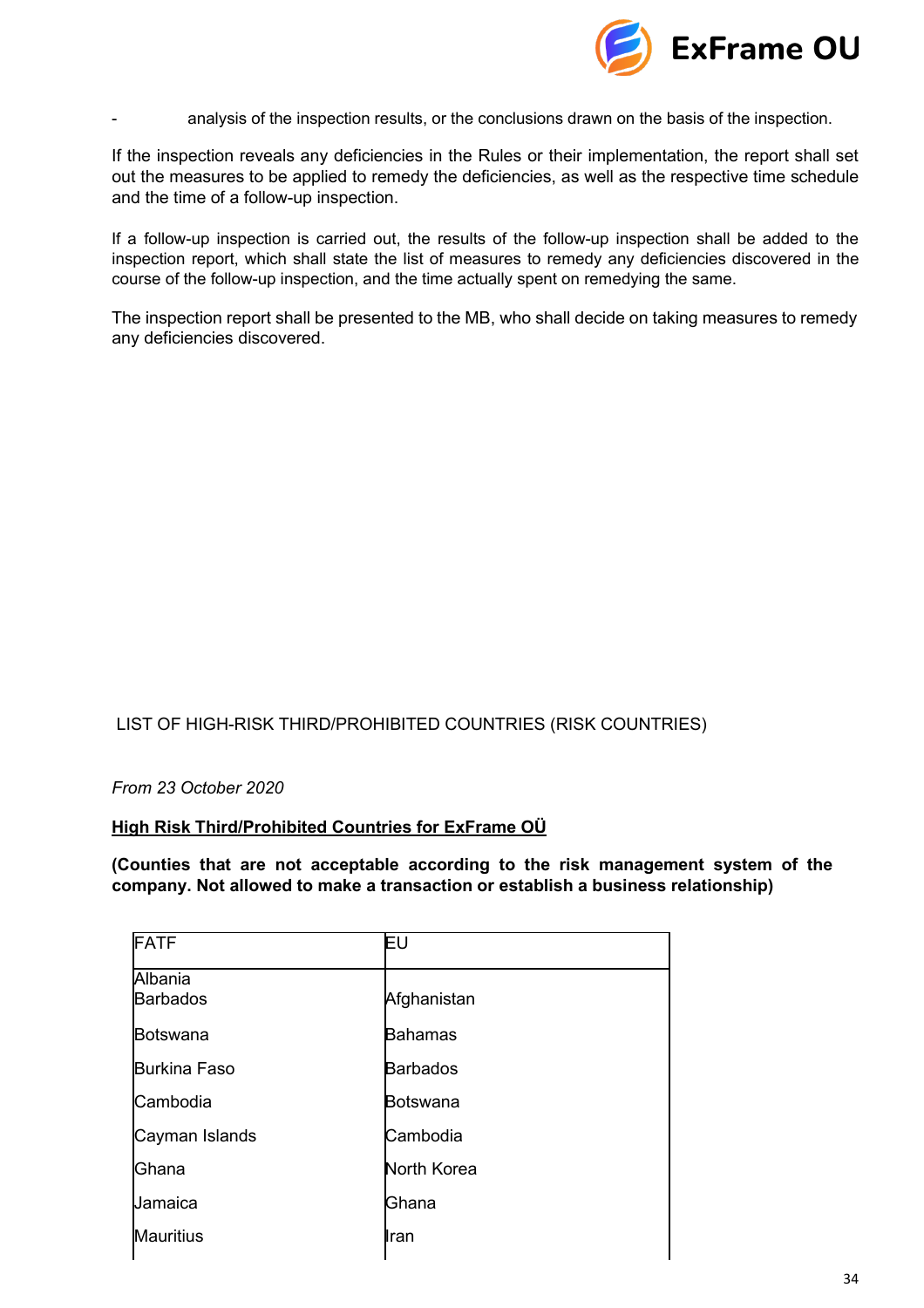

| Morocco            | Iraq                       |
|--------------------|----------------------------|
| Myanmar            | Jamaica                    |
| Nicaragua          | <b>Mauritius</b>           |
| Pakistan           | Myanmar                    |
| Panama             | Nicaragua                  |
| Senegal            | Pakistan                   |
| Syria              | Panama                     |
| Uganda             | Syria                      |
| Yemen              | <b>Trinidad and Tobago</b> |
| Zimbabwe           | Uganda                     |
| Iran               | Vanuatu                    |
| <b>North Korea</b> | Yemen                      |
|                    | Zimbabwe                   |
|                    |                            |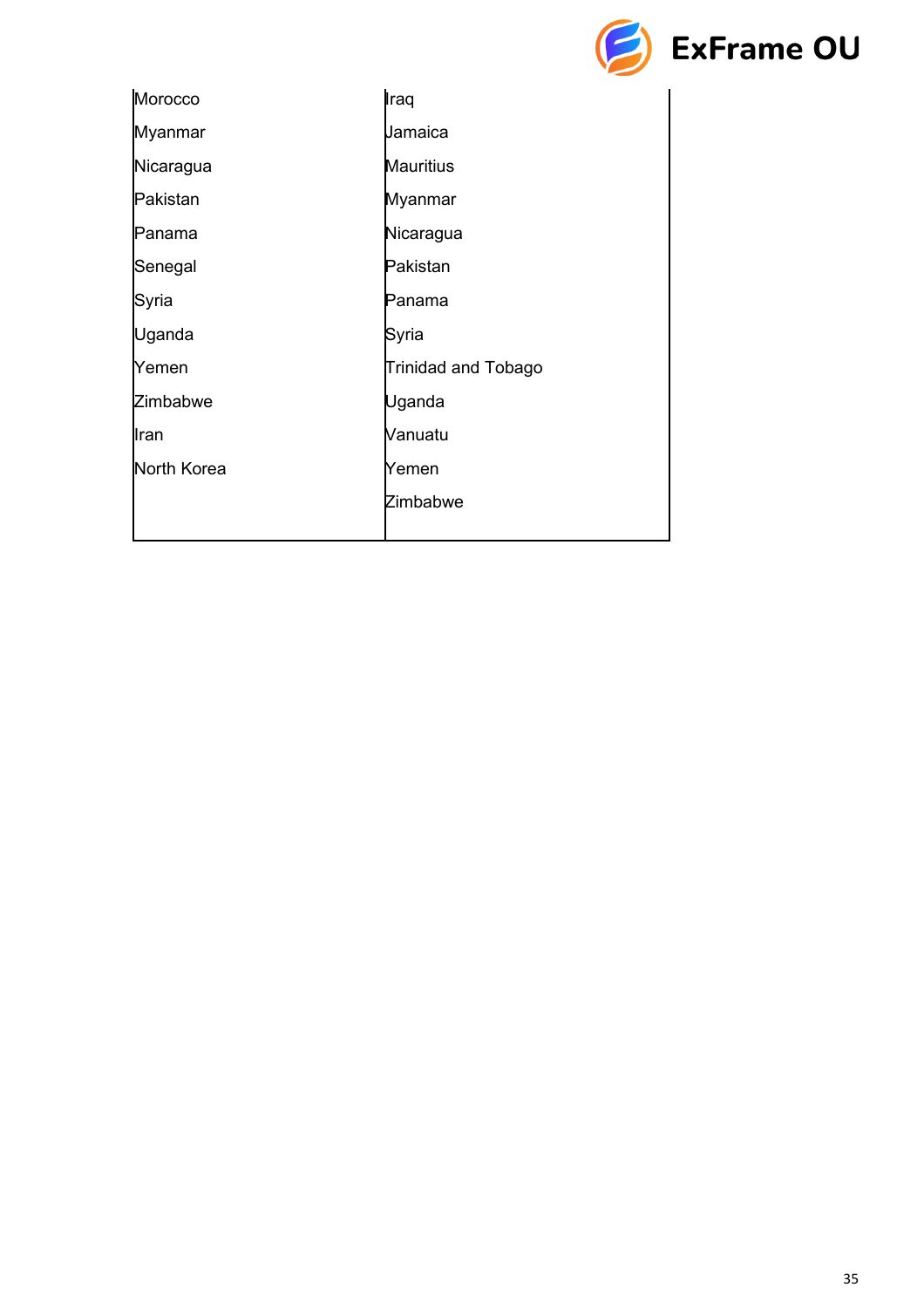

# **Tax havens and High-risk countries for ExFrame OÜ**

## **(Transactions and establishment of a business relationship is possible only if additional due diligences procedures are applicable, Tier 2, Tier 3)**

| High-risk and "Tax havens" or IMF Offshore financial centers |                            |
|--------------------------------------------------------------|----------------------------|
| <b>Tax havens</b>                                            | High-risk                  |
| Cyprus                                                       | Moldova                    |
| Malaysia                                                     | Bosnia and Herzegovina     |
| Seychelles                                                   | Russia                     |
| Vanuatu                                                      | <b>Turkey</b>              |
| Andorra                                                      | Egypt                      |
| Aruba                                                        | <b>Ukraine</b>             |
| Bermuda                                                      | Cuba                       |
| <b>British Virgin Islands</b>                                | Lebanon                    |
| Cook Islands                                                 | Tunisia                    |
| Gibraltar                                                    | <b>Belarus</b>             |
| Guernsey                                                     | Central African Republic   |
| <b>Isle of Man</b>                                           | Guinea-Bissau              |
| Jersey                                                       | <b>Burundi</b>             |
| Liechtenstein                                                | Libya                      |
| Macau                                                        | Sudan                      |
| Monaco                                                       | South Sudan                |
| Montserrat                                                   | Somalia                    |
| <b>Netherlands Antilles</b>                                  | Guinea                     |
| <b>Turks and Caicos Islands</b>                              | Democratic Republic of the |
| Anguilla                                                     | Congo                      |
| Samoa                                                        |                            |
| Palau                                                        | Mali                       |
|                                                              | Venezuela                  |
| <b>Belize</b>                                                | Iraq                       |
| <b>Bahamas</b>                                               | Haiti                      |
|                                                              |                            |

**Countries listed under High Risk Third/Prohibited Countries are removed from this list.**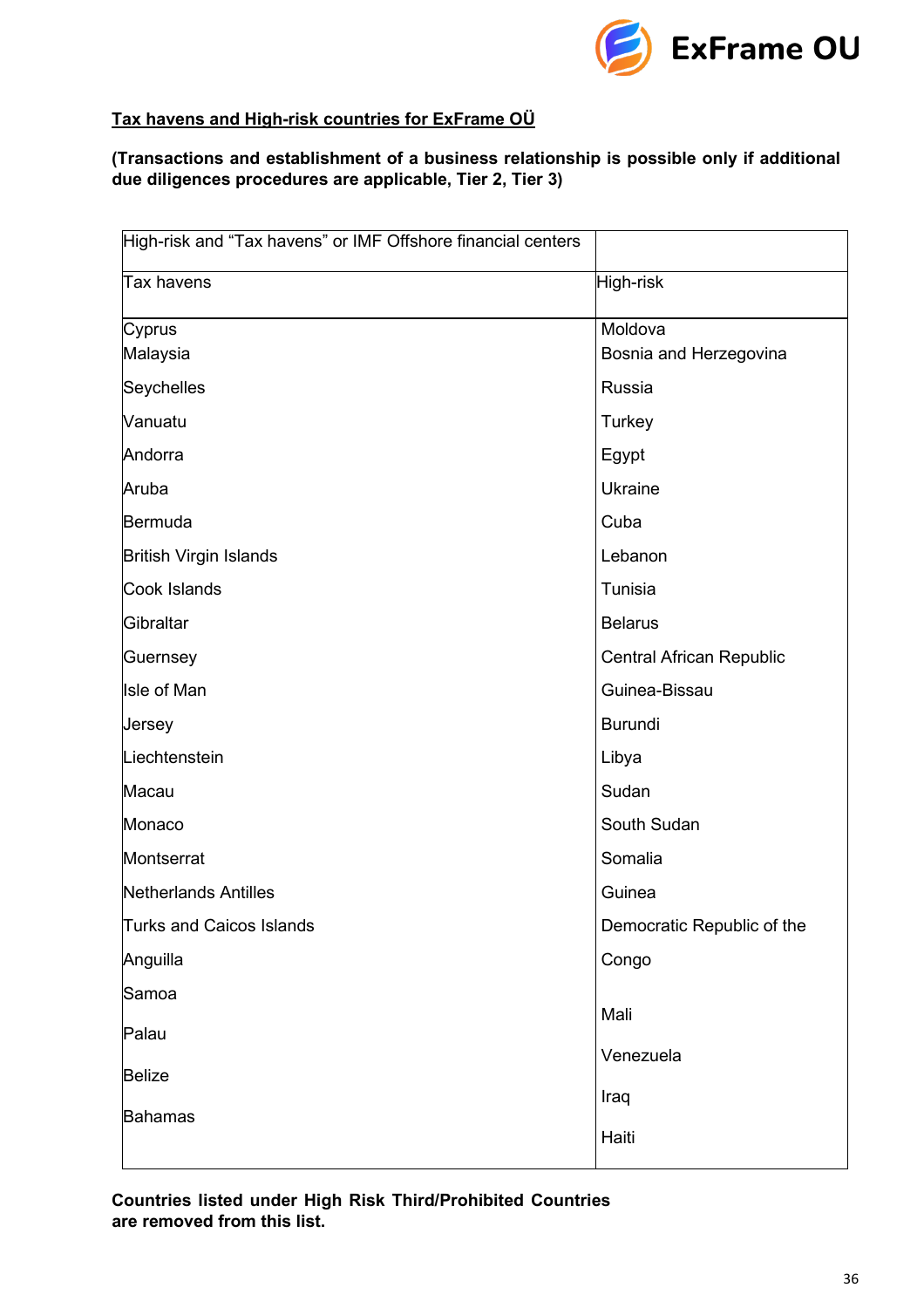

ANNEX 6 . DESCRIPTION OF THE INTERNAL CONTROL SYSTEM AND FIAT CURRENCIES MONITORING PRINCIPLES

#### 1. **Description of the Internal Control System**

Internal Control System – an electronic monitoring system designed to supervise the transactions carried out by the Customer in accordance with the parameters specified in the scenarios, in which is integrated the Company's Scoring System too. Company's Internal Control System seeks to identify, measure, monitor, evaluate and manage all risks of the Company. In this context, Internal Control System of the Company provides monitoring and control of the risks intrinsic to the activity of the Company either financial or non-financial, including risks in the areas of cryptocurrency, fiat money, client relationship and also operational, business and strategy, reputational, etc.

In addition to the Company's own IT solution, Internal Control System integrates third-party service providers independent solutions. For example, following services are being provided by Sum and Substance LTD: AML Screening, Identity Document Verification, Face Match and Liveness Check, Proof of Address Check, Legal Entities Check, Crypto Asset Analysis.

OU ExFrame Internal Control System features comprehensive and integrated policies and procedures, which are both quantitative and qualitative in nature. They are designed broadly to ensure measurement/control of risks, independent reporting with responsible behavior, as well as the respect for the adherence to regulatory and legal guidelines.

The Internal Control System is developed in accordance with strategies and policies defined by the responsible Board Member and MLRO.

The main objective of the Internal Control System is to ensure the following:

- Company's operations are efficient and effective;
- recorded transactions are accurate:
- financial reporting is reliable;
- risk management systems are effective;
- The Company complies with laws and regulations, internal policies and procedures.

The Internal Control System ensures the overall effectiveness of the Company. Monitoring of the risks on an ongoing basis is a part of the daily activities of the Company as well as periodic evaluations by the business lines and internal audit.

#### 2. **Monitoring principles of the fiat currencies**

Supervision of the Customer's transactions includes the post-transaction and pre-transaction monitoring of transactions on the Customer's account. Supervision of the Customer's transactions is carried out in order to control:

the compliance of transactions on the account with the personal activity planned by the

Customer and its volumes (on the basis of a customer's specific profile);

the compliance of transactions on the account with the transactions previously performed by the Customer on the account;

the existence of signs of Suspicious transactions (on the basis of detection rules and ongoing monitoring).

Transaction monitoring is conducted in combination of both real time (Pre-transaction monitoring) and after the event (Post-transaction monitoring), whereby transactions and patterns are reviewed after execution.

#### **Monitoring Channels**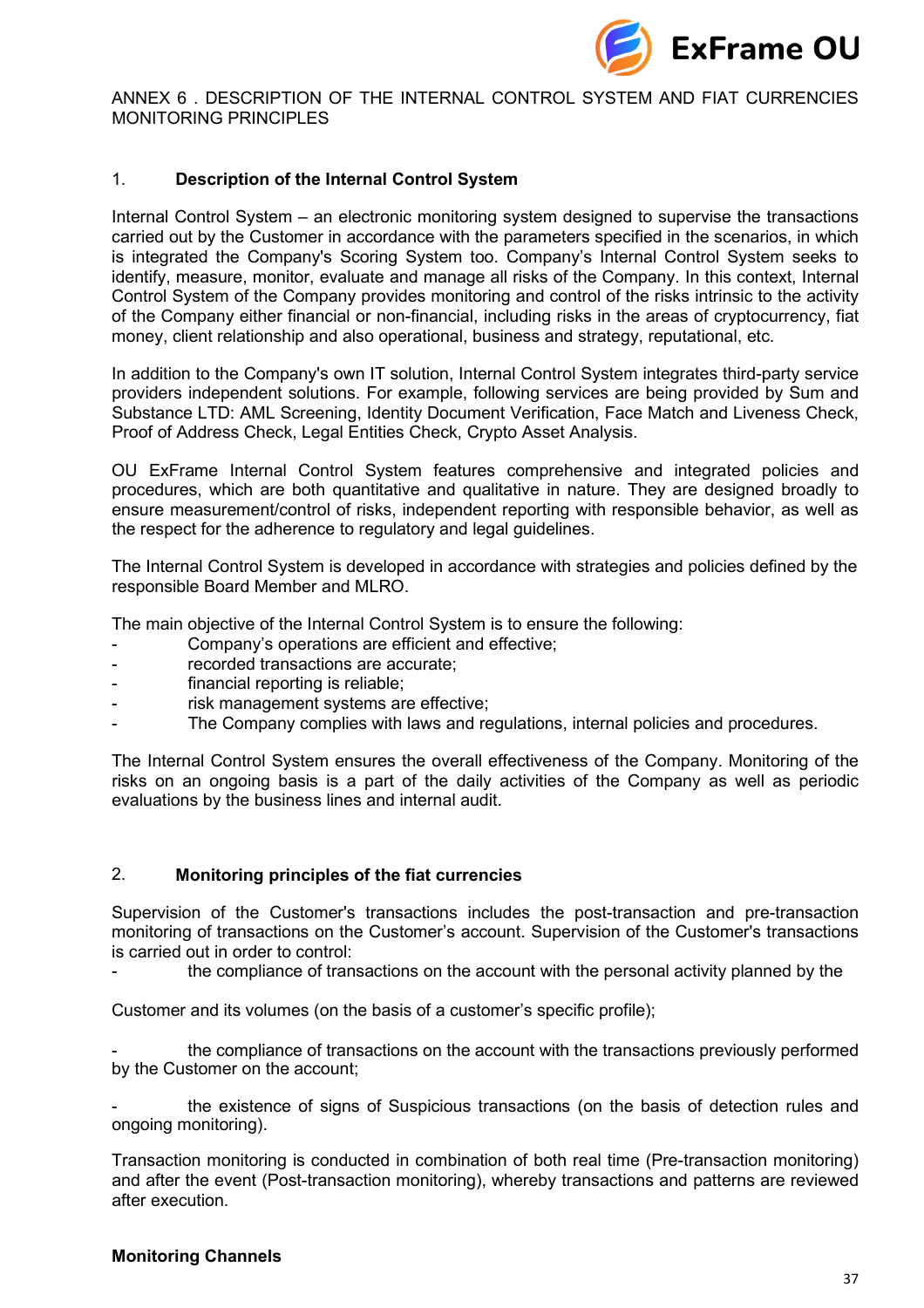

In accordance with description provided in the Paragraph 9.1, acceptance of the fiat currencies is possible through the following channels:

Payments made into the Company IBAN accounts held in the Credit or Payment Institution within the EU/EEA.

In this scenario the Company does not have a direct integration between its Internal Control System and the back office system of the Credit or Financial Institutions where the company held its accounts. Therefore, the Company is performing post-transaction monitoring which occurred after the event, whereby transactions and patterns are reviewed after execution. However, the Company is still able to prevent replenishment of the Customer account. The monitoring rules are developed and managed by the Company and implemented in the Internal Control System.

- Acquiring, where the payments are settled to the Company accounts held in the Acquiring bank within the EU/EEA.

In this scenario the customers can replenishment its account with use of Credit or Debit cards and considering the higher fraudulent risk of this channel, the Company implementing the posttransaction and pre-transaction monitoring which is being executed in real time, whereby transactions or activities are reviewed as they take place or prior to finalization (settlement). The monitoring rules are implemented on the Acquirer monitoring system upon the Company request.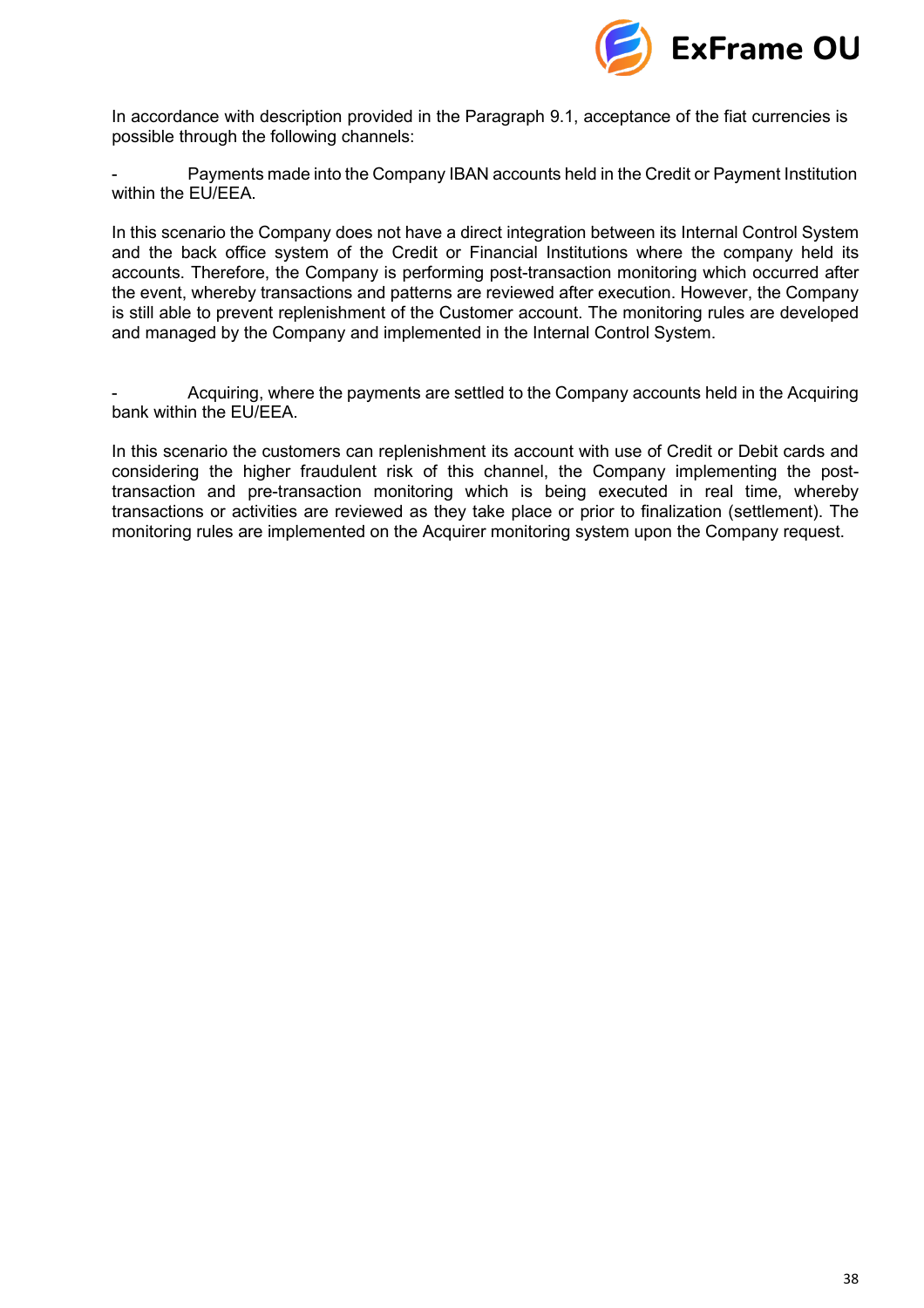

# 4. **Monitoring Rules**

# - **Monitoring rules which are related to Payments**

| <b>Rule Description</b>                                                                                        | <b>Required Action</b>                                                                                                                                              | Rule type                                                            | Payment<br>status |
|----------------------------------------------------------------------------------------------------------------|---------------------------------------------------------------------------------------------------------------------------------------------------------------------|----------------------------------------------------------------------|-------------------|
| The Customer receive funds from the third-party<br>laccount.                                                   | Refund a payment                                                                                                                                                    | Post-transaction                                                     | Alert             |
| The Customer receives several payments with<br>different name as beneficiary (especially commercial<br>names). | Refund a payment<br>Block the customer account;<br>Send SOF request with 3 days as<br>due date.<br>Register AML Investigation;                                      | Post-transaction                                                     | Alert             |
| The customer under low-risk account (Tier1) top-up<br>his account above the applicable threshold               | Block the customer account<br>(BLOCK)<br>Initiate full customer verification;                                                                                       | Post-transaction<br>(limits are being<br>monitored<br>automatically) | Alert / Hold      |
| Fully verified customer top-up his account above the<br>thresholds (Tier2, Tier3)                              | Block the customer account<br>(BLOCK)<br>Sent request to a customer and<br>require providing necessary<br>information within 3 days;<br>Register AML Investigation; | Post-transaction<br>(limits are being<br>monitored<br>automatically) | Alert/ Hold       |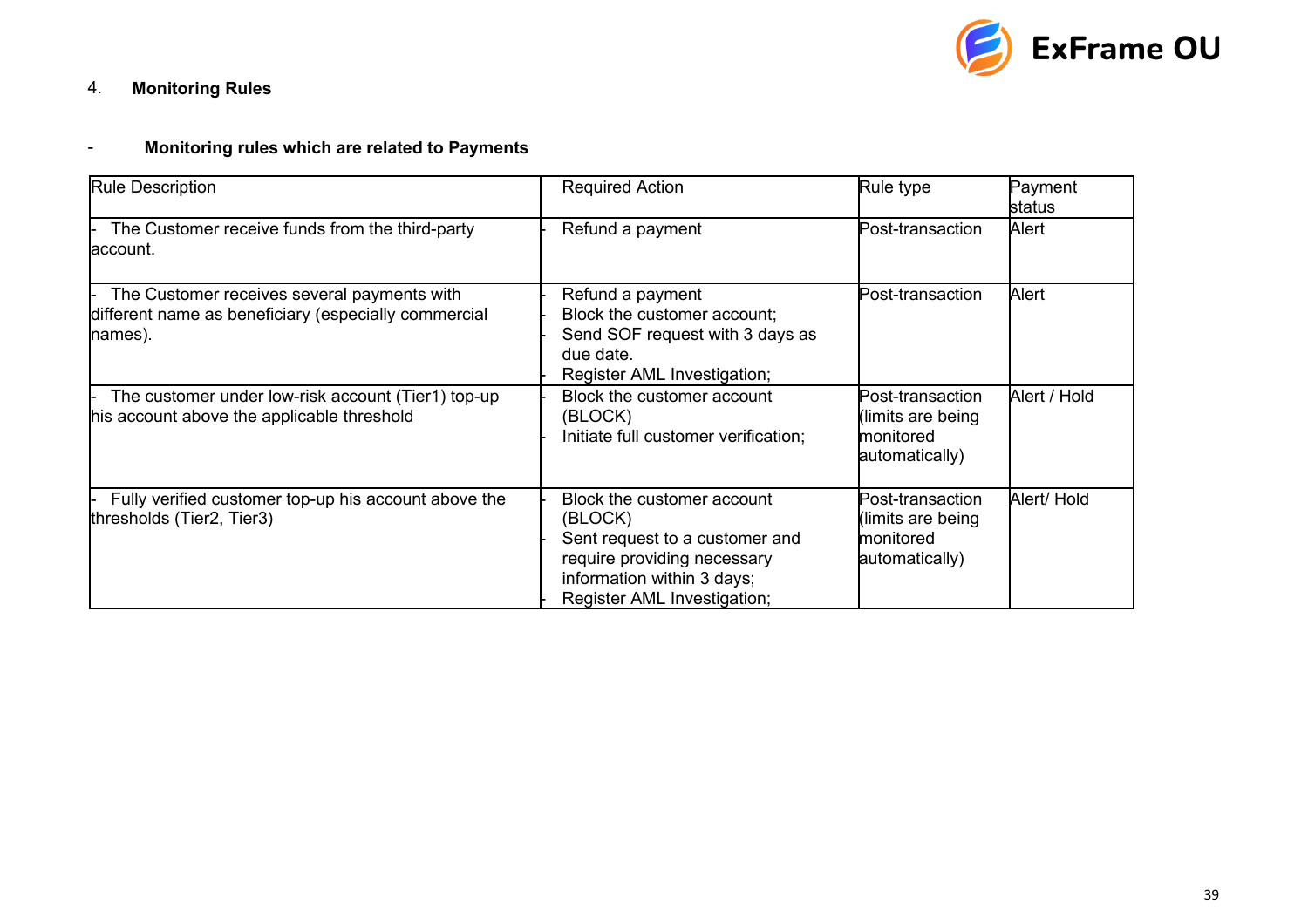

| High-risk customer (as an example - PEP) has<br>purchased or sold virtual currencies on a large<br>scale, exceeding the value of EUR 15,000                                                 | Sent request to a customer and<br>require providing necessary<br>information (SOF) within 3 days;<br>Register AML Investigation;      | Pre-transaction<br>(limits are being<br>monitored<br>automatically) | Alert / Hold |
|---------------------------------------------------------------------------------------------------------------------------------------------------------------------------------------------|---------------------------------------------------------------------------------------------------------------------------------------|---------------------------------------------------------------------|--------------|
| The Customer exceeded his limits to the maximum<br>within 7 days after the account is opened                                                                                                | Perform ongoing monitoring of the<br>customer;                                                                                        | Post-transaction                                                    | Alert        |
| When negative information is obtained from reliable<br>sources such as:<br><b>Banks and Financial Institutions;</b><br>- Natural Person contacting support team claiming to<br>be defrauded | Block the customer account<br>(BLOCK);<br>Request EDD measures.<br>Register AML Investigation                                         | Post-transaction                                                    | NA           |
| When negative information is obtained from reliable<br>sources such as:<br>1. Police departments;<br>$2.$ FIU;<br>3. Courts and other Authorities                                           | Register AML Investigation;<br>Block the customer account<br>(BLOCK)<br>Gather all information that is<br>needed;<br>Prepare the STR. | Post-transaction                                                    | <b>NA</b>    |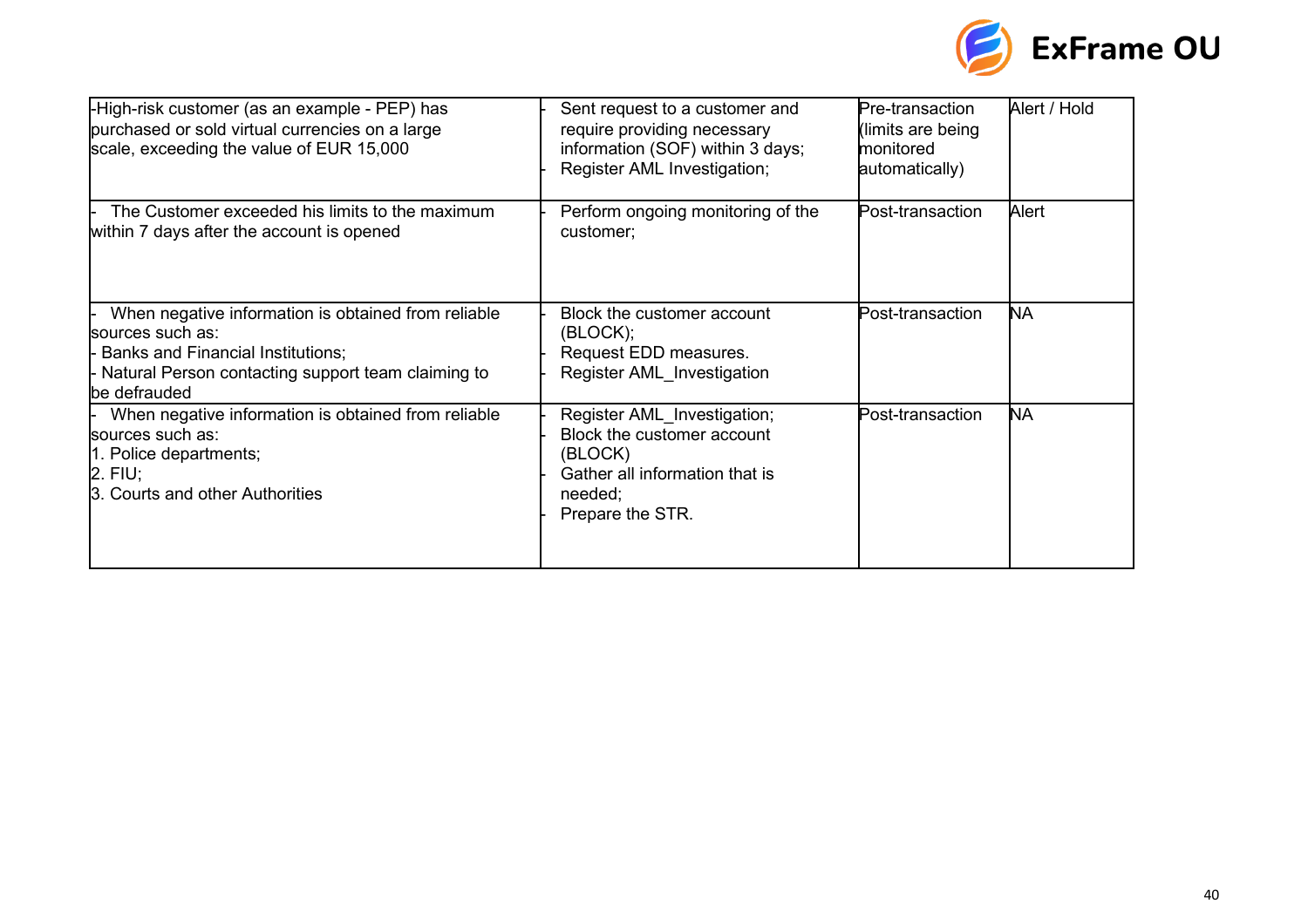

|                                                                                                                           |                                                                                                                                       |                 | <b>ExFrame OU</b> |
|---------------------------------------------------------------------------------------------------------------------------|---------------------------------------------------------------------------------------------------------------------------------------|-----------------|-------------------|
| -The person collects or transfers funds or a virtual<br>currency to a person who is linked to terrorist<br>organisations; | Register AML_Investigation;<br>Block the customer account<br>(BLOCK)<br>Gather all information that is<br>needed;<br>Prepare the STR. | Pre-transaction | <b>Decline</b>    |

## - **Monitoring rules which are related to Acquiring activity**

| <b>Rule Description</b>                                                                                                                                                                                | <b>Required Action</b>                                                                                                                                                        | Rule type        | Payment<br>status |
|--------------------------------------------------------------------------------------------------------------------------------------------------------------------------------------------------------|-------------------------------------------------------------------------------------------------------------------------------------------------------------------------------|------------------|-------------------|
| The Customer used card under third party name -<br>single operation. The payments met any of the<br>circumstances below:<br>Successfully and/or unsuccessfully;<br>Same and/or different BIN countries | Refund a payment                                                                                                                                                              | Pre-transaction  | Decline           |
| The Customer used more than 3 cards within a<br>calendar day. The payments met any of the<br>circumstances below:<br>- Successfully and/or unsuccessfully;<br>- Same and/or different BIN countries    | Block the customer account<br>(DEBT BLOCK)<br>Send request to a customer and<br>require to provide necessary<br>information within the 3 days;<br>Register AML Investigation; | Post-transaction | Alert             |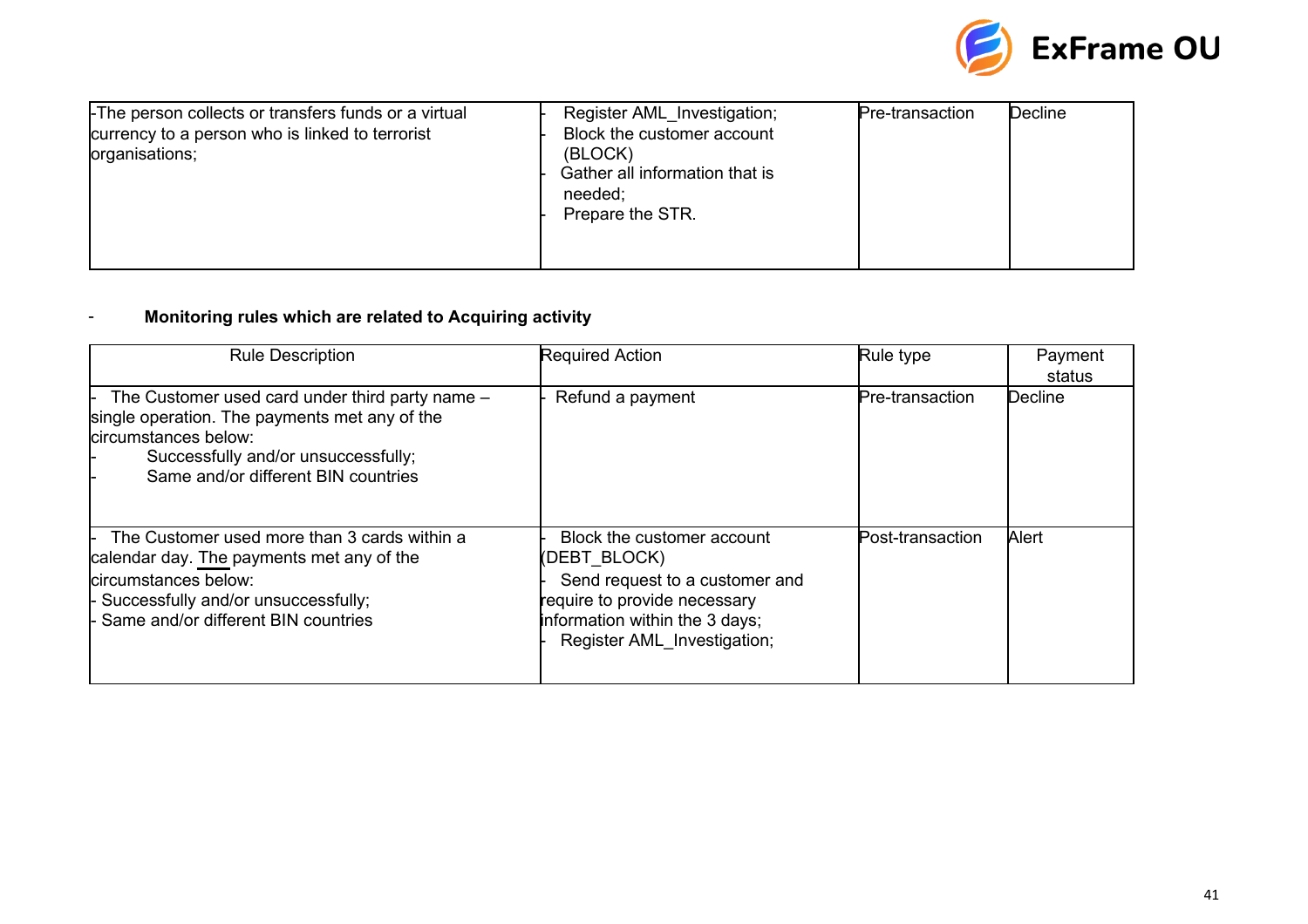

| The Customer used more than 3 cards within a<br>calendar month. The payments met any of the<br>circumstances below:<br>Successfully and/or unsuccessfully;<br>-Same and/or different BIN countries                                                                                                                                                                                                                   | Block the customer account<br>(DEBT BLOCK)<br>Send request to a customer and<br>require to provide necessary<br>information within the 3 days;<br>Register AML_Investigation;    | Post-transaction | Alert |
|----------------------------------------------------------------------------------------------------------------------------------------------------------------------------------------------------------------------------------------------------------------------------------------------------------------------------------------------------------------------------------------------------------------------|----------------------------------------------------------------------------------------------------------------------------------------------------------------------------------|------------------|-------|
| The Customer, successfully and/or unsuccessfully,<br>used 1 or more cards from "unusual" or<br>"unexplained" country(ies) other than the country of<br>residence.<br>The BIN code is from an institution which does not<br>open accounts for non-residents due to internal<br>policy/national legislation.<br>E.g.:<br>1. Latvian resident using Colombian cards;<br>2. Estonian residents using Turkish cards; etc. | Block the customer account<br>(BLOCK)<br>Sent request to a customer<br>(template 1) and require to provide<br>necessary information within 1 day;<br>Register AML Investigation; | Pre-transaction  | Alert |
| The Customer has 3 or more top-ups denied with<br>Base Anti-fraud on a calendar day.                                                                                                                                                                                                                                                                                                                                 | Block the customer account<br>(BLOCK)<br>Sent request to a customer and<br>require to provide necessary<br>information within 1 day;<br>Register AML Investigation;              | Pre-transaction  | Alert |
| The Customer used 1 or more cards to do several<br>top-ups with high amounts in a very short period of<br>time (especially during the night or weekends);<br>The activity is unusual or inconsistent with client's<br>activity.                                                                                                                                                                                      | Block the customer account<br>(BLOCK)<br>- Sent request to a customer and<br>require to provide necessary<br>information within 3 days;<br>- Register AML Investigation;         | Pre-transaction  | Alert |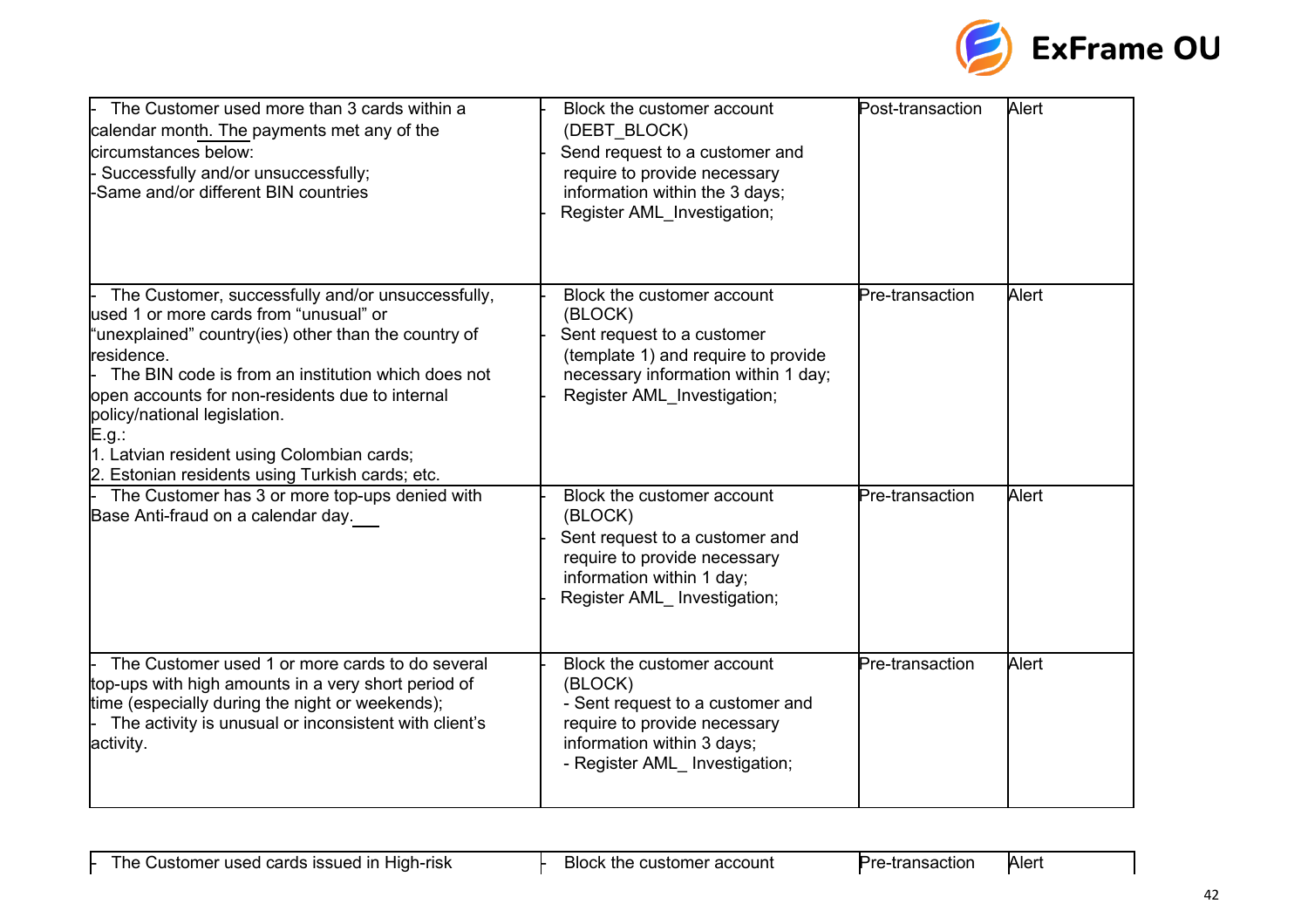

| <b>jurisdictions</b>                                                  | (DEBT BLOCK)<br>Send request to a customer and<br>require to provide necessary<br>information within the 3 days;<br>Register AML Investigation;                      |                                                                      |              |
|-----------------------------------------------------------------------|----------------------------------------------------------------------------------------------------------------------------------------------------------------------|----------------------------------------------------------------------|--------------|
| The Customer used cards issued in Prohibited<br>jurisdictions         | Block the customer account<br>(BLOCK)<br>Sent request to a customer and<br>require to provide necessary<br>information within 3 days;<br>Register AML Investigation; | Pre-transaction                                                      | Decline      |
| The customer under DD top-up his account above<br>the available limit | Block the customer account<br>(BLOCK)<br>Initiate full customer verification;                                                                                        | Pre-transaction<br>(limits are being<br>monitored<br>automatically)  | Alert / Hold |
| Fully verified customer top-up his account above the<br>thresholds    | Block the customer account<br>(BLOCK)<br>Sent request to a customer and<br>require to provide necessary<br>information within 3 days;<br>Register AML Investigation; | Post-transaction<br>(limits are being<br>monitored<br>automatically) | Alert / Hold |

## 5. **Record keeping**

All information and documents received during the monitoring of the Customer are stored electronically in the Internal Control System. Information storage terms are stated in Paragraph 18. Collection, Verification and Retention of Data of this procedure.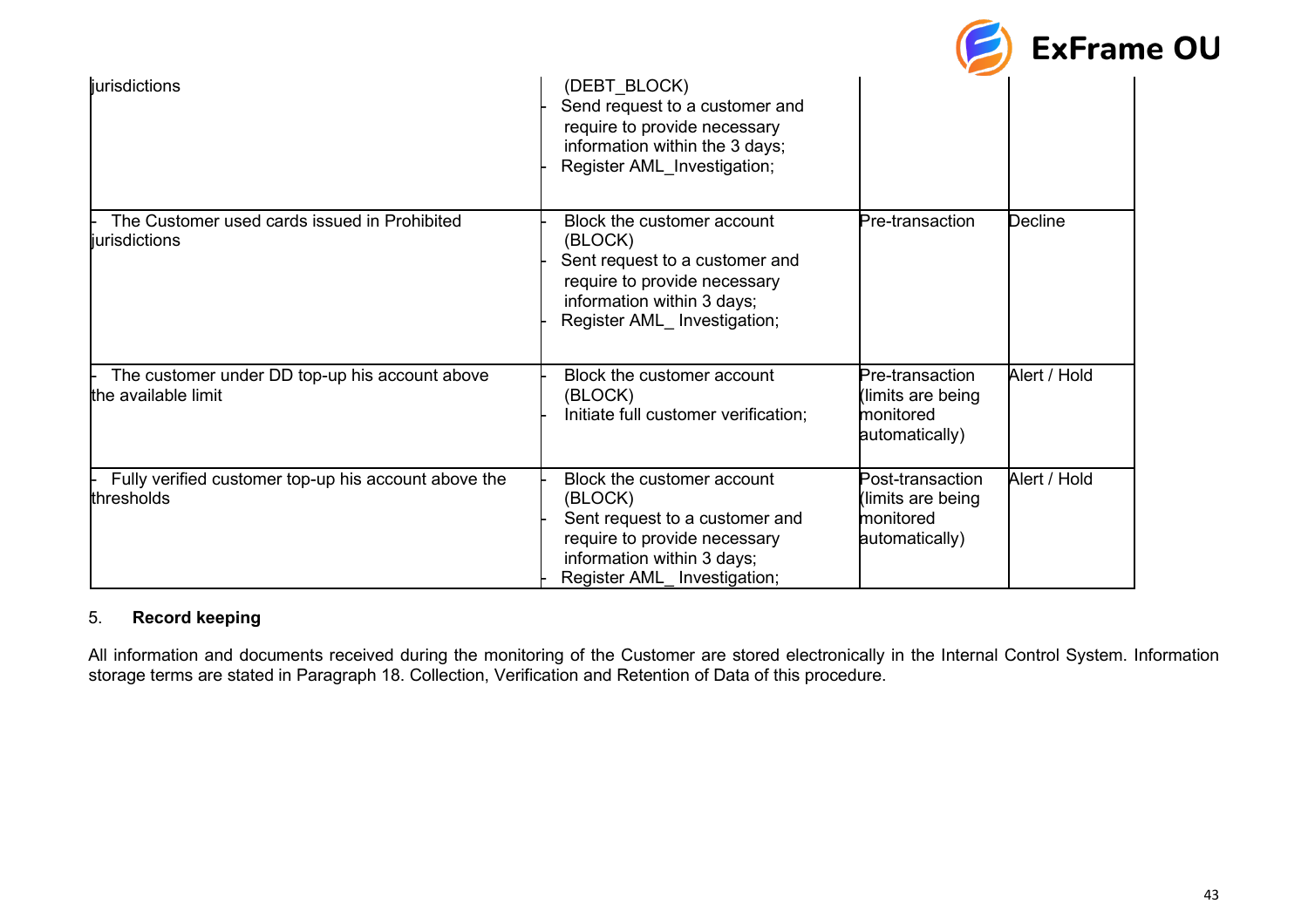

### ANNEX 7. VIRTUAL CURRENCY TRANSACTION MONITORING PRINCIPLES

## 1. **General information**

ExFrame OÜ (hereafter the "Company") performs transaction monitoring of the virtual currency operations and every transaction which is undertaken by a Client with the Company. This activity also shall be reviewed to ensure that they are in concert with the Client's initial declared scope and purpose for the establishment of the business relationship and coherent with the Client's Risk Profile and transactional history. Virtual Currency monitoring provides real-time risk assessment capabilities for evaluating and comparing risk associated with multiple blockchain transactions and their connections. The system gives a risk score based on blockchain interactions for a comprehensive assessment.

Said monitoring shall identify transactions which should be more thoroughly examined, based, among others, on frequency of transactions, forming or breaking of any pattern of behavior, size of the transaction, etc., taking into account the profile of the specific Client, and the observed characteristics of relevant groups of Clients.

Where a transaction is flagged as unusual or suspicious of ML/TF, the Compliance Function shall manually review the findings, assess the risks and operate according to its findings. After the aforementioned review is undertaken, the Risk Function shall document the transaction and the results of its review in the Client's AML File.

If the Risk Function determines that a transaction is suspicious of ML/TF, it shall provide a Report of Suspicion directly to the Company MLRO.

### <span id="page-43-0"></span>2. **Systems description**

2.1. Monitoring of Virtual Currency activity.

Monitoring of the Virtual Currency activity is performed with use of "Crypto Assets Analysis" tool provided by the **Sum and Substance Ltd** (hereafter the System). The System perform analysis of connections for both, incoming and outgoing addresses that has with other addresses in the blockchain and perform basic and enhanced checks:

Basic check - every transaction screening starts with a basic check — address screening via API, with automatically generated risk profiles. The screening can result in one of three levels of risk: low risk (0-25%), medium risk (25-75%), high risk (75-100%). Low-risk transactions automatically pass the check, while high-risk transfers immediately fail it and get blocked. The levels of risk themselves are based on the intensity of their connections with the darknet market, payment processors, crypto exchanges and gambling services;

- Enhanced check - If the transaction is medium-risk (25-75%), it requires enhanced due diligence. Statistically, they are 10-15% of all transactions. The enhanced check allows compliance specialists to manually handle suspicious cases, evaluating each case for the percentage of their connections to suspicious market segments. The results are also viewed in relation to the transaction sum and the time it was made. The transaction made 2 years ago is much less risky than the one made a day ago. The evaluation largely depends on the internal policy of the business and they can decide whether to let the transaction be or block the users who initiated it from their business.

- 2.2. The System detects the following high-risk sources:
- ATM cryptocurrency ATM operator (bitcoin kiosk).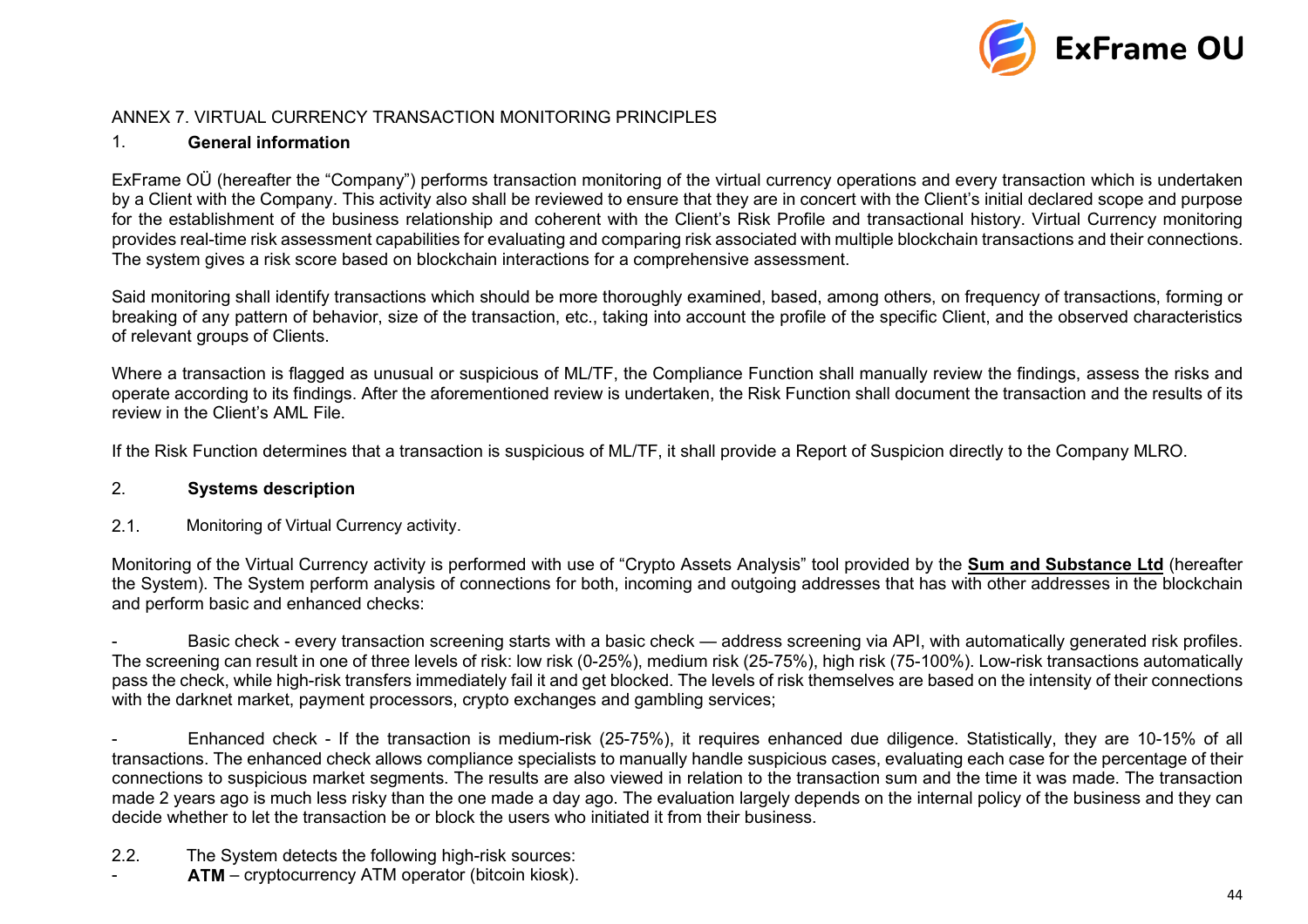

- **Darknet Marketplace**  an online marketplace for trading illegal products using cryptocurrency.
- **Darknet Service** an online organization offering illegal services in exchange for cryptocurrency.
- **Exchange With Low ML Risk** exchanges that require KYC/AML identification for any deposit or withdrawal.

**Exchange With Moderate ML Risk** – exchanges that allow daily crypto withdrawals of up to EUR 2000 in crypto daily without KYC/AML. KYC/AML is still required for fiat withdrawals.

**Exchange With High ML Risk** – exchanges that allow daily crypto withdrawals of more than EUR 2000 in crypto daily without KYC/AML. (For fiat withdrawals, KYC/AML is required.)

- **Exchange With Very High ML Risk** exchanges that don't use verification procedures or have requirements for certain countries only.
- **Fraudulent Exchange** an exchange involved in illegal activity.
- Gambling an online resource offering gambling services using cryptocurrency.
- **Illegal Service**  a resource offering illegal services or engaged in illegal activities.
- **Miner** an entity that utilizes its computing power for mining cryptocurrency blocks.

**Mixing Service** – a service that mixes funds from different sources in order to conceal their origin. They are primarily used for money laundering.

- **Online Marketplace** an entity offering legal services/trading goods for cryptocurrency.
- **Online Wallet** a service for storing and making payments with cryptocurrency.
- **Other** none of the specified types. It may include a subtype.

- **P2P Exchange With High ML Risk** – P2P exchanges that allow daily crypto withdrawals of more than \$1000 in crypto daily without KYC/ AML procedures.

- **P2P Exchange With Low ML Risk**  P2P exchanges that require KYC/AML procedures for all deposits and withdrawals.
- **Payment Processor** an intermediary overseeing payments between customers and businesses.
- **Ransom extortioner**  extortioners demanding payment in the form of cryptocurrency.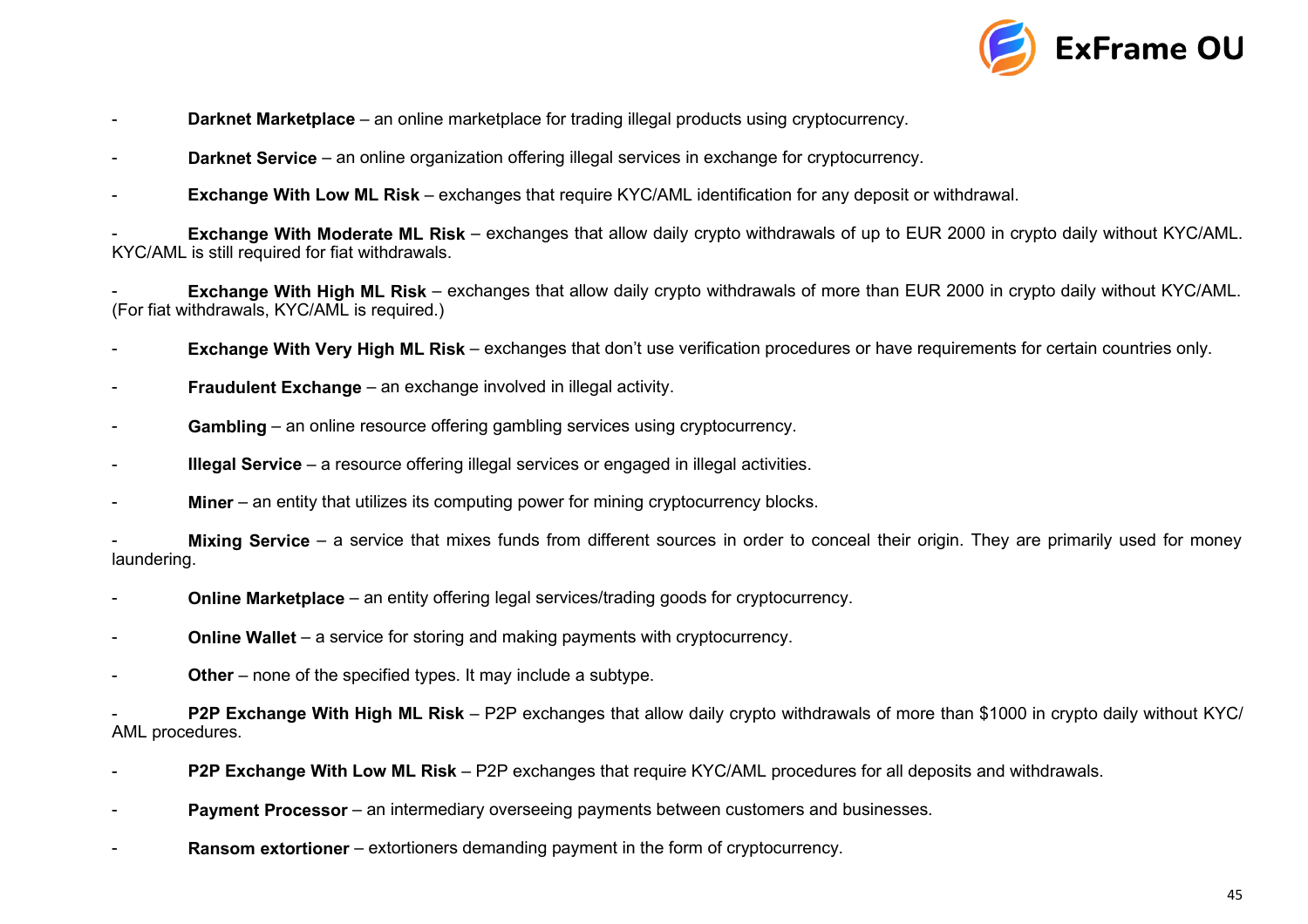

- **Scam**  entities that have scammed their customers and taken possession of their cryptocurrency.
- **Stolen Coins**  the entities which have taken possession of someone else's cryptocurrency by hacking.

## **2.3 Monitoring rules which are related to Virtual Currency transactions:**

| <b>Rule Description</b>                                            | <b>Required Action</b>           | Rule type        | Payment status |
|--------------------------------------------------------------------|----------------------------------|------------------|----------------|
| Unusual cryptocurrency transaction types such as high              | Gather all information that is   | Pre-transaction  | Alert / Hold   |
| frequencies in a short period of time - 5 or more crypto           | needed;                          |                  |                |
| operations within 1hr on the amount greater than 1,000 euro or     | Register AML Investigation;      |                  |                |
| equivalent in virtual assets.                                      | Prepare the UTR.                 |                  |                |
| The customer moves cryptocurrency to or from high-risk             | Block the customer account       | Pre-transaction  | Alert / Hold   |
| countries or jurisdictions, or that sends currency to exchange in  | (BLOCK);                         |                  |                |
| a country other than the one in which the customer is resident.    | Sent request to a customer       |                  |                |
|                                                                    | and require providing necessary  |                  |                |
|                                                                    | information (SOF) within 3 days; |                  |                |
|                                                                    | Gather all information that is   |                  |                |
|                                                                    | needed;                          |                  |                |
|                                                                    | Register AML Investigation;      |                  |                |
| Assets worth over EUR 50,000 are purchased for a virtual           | Block the customer account       | Pre-transaction  | Alert / Hold   |
| currency (single operation);                                       | (BLOCK);                         | limits are being |                |
|                                                                    | Sent request to a customer       | monitored        |                |
|                                                                    | land                             | automatically)   |                |
|                                                                    | require providing necessary      |                  |                |
|                                                                    | information within 3 days;       |                  |                |
|                                                                    | Register AML Investigation;      |                  |                |
| The customer collects or transfers a virtual currency to a person- | Block the customer account       | Pre-transaction  | <b>Decline</b> |
| who is linked to terrorist organizations;                          | (BLOCK)                          |                  |                |
|                                                                    | Gather all information that is   |                  |                |
|                                                                    | needed;                          |                  |                |
|                                                                    | Register AML Investigation       |                  |                |
|                                                                    | Prepare the TFR.                 |                  |                |
|                                                                    |                                  |                  |                |
| High risk customer received virtual currency transaction with      | Register AML Investigation,      | Pre-transaction  | Alert/ Hold    |
| the score Medium risk 25 - 75%                                     | Request SOF and inform MLRO      |                  |                |
| ow/Medium risk customers received virtual currency                 | Block the customer account       | Pre-transaction  | Decline        |
| transactions with the score high-risk.                             | (BLOCK)                          |                  |                |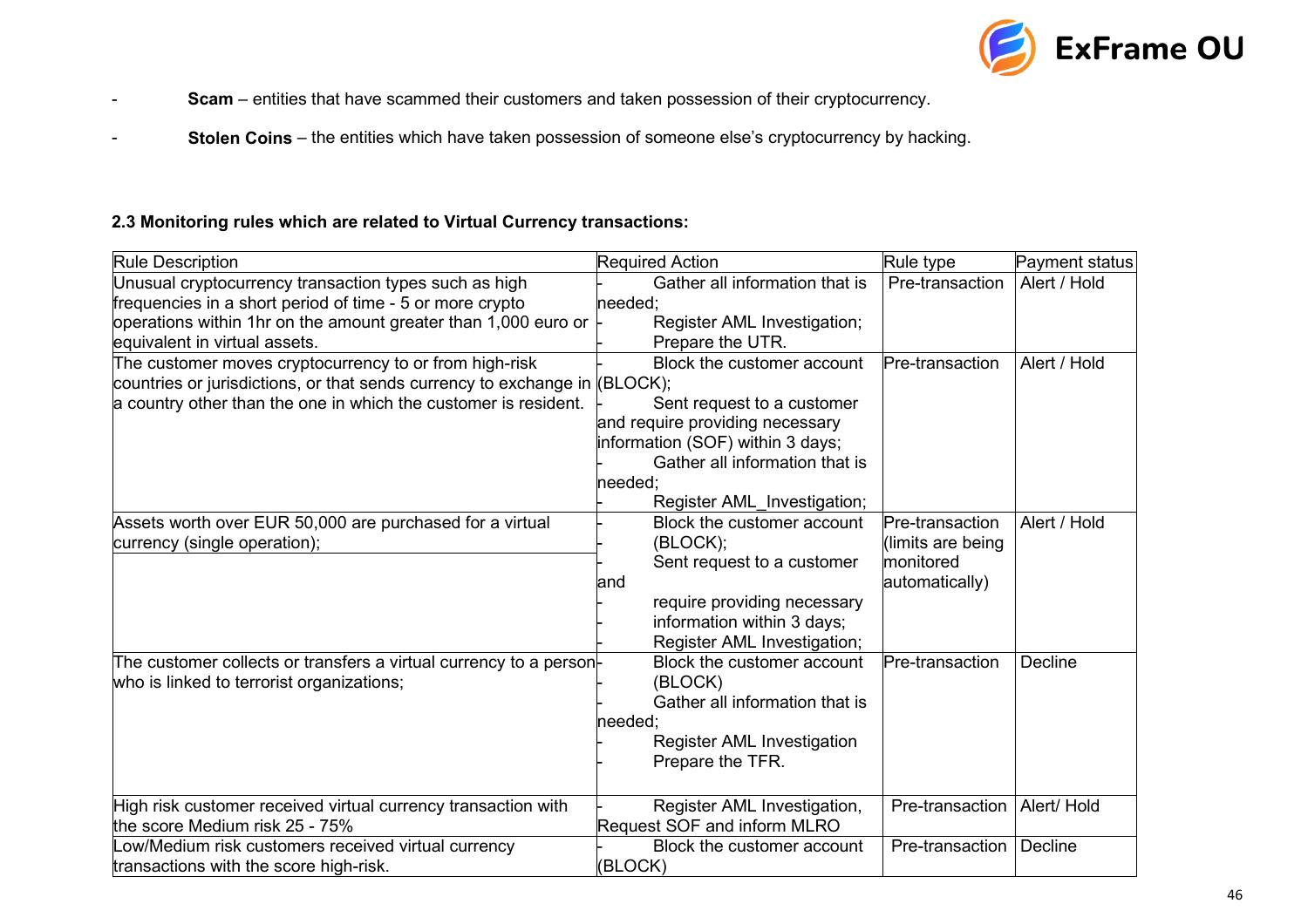

|                                                                                                                                                                                                                                                                                                                                                                                                                                                                                                                                                            | Initiate full customer<br>verification;<br>Prepare the STR.                                                                                                   |                               |  |
|------------------------------------------------------------------------------------------------------------------------------------------------------------------------------------------------------------------------------------------------------------------------------------------------------------------------------------------------------------------------------------------------------------------------------------------------------------------------------------------------------------------------------------------------------------|---------------------------------------------------------------------------------------------------------------------------------------------------------------|-------------------------------|--|
| Rapid deposit and withdrawal of funds into a recently opened<br>account - Account registered within past 24hrs performed<br>deposit and made withdraw of 80% - 100% of funds in 24hrs<br>(and the amount of operation is above EUR 2,500 or in<br>equivalent in virtual assets).                                                                                                                                                                                                                                                                           | Block the customer account<br>(BLOCK);<br>Register AML Investigation;<br>Request SOF and inform<br><b>MLRO</b>                                                | Pre-transaction   Decline     |  |
| The high-risk customer has performed purchase in the amount<br>of EUR 5,000 (and above) in the high-risk store such (high-risk<br>MCC: jewelry, Cigar Stores and Stands,                                                                                                                                                                                                                                                                                                                                                                                   | Block the customer account<br>(BLOCK);<br>Register AML Investigation;<br>Request SOF and inform<br><b>MLRO</b>                                                | Pre-transaction Decline       |  |
| The medium customer amount of transactions made between $\overline{ }$<br>business partners, during the year, both incoming and outgoing and<br>payments for natural client increased by more than EUR 15,000 information (SOF) within 3 days;<br>or in equivalent in virtual assets, and a monthly payment is<br>more than EUR 2,000 or in equivalent in virtual assets and for<br>legal client increased by more d EUR 25,000 or in equivalent in<br>virtual assets, and a monthly payment is more than EUR 5,000<br>or in equivalent in virtual assets. | Sent request to a customer<br>require providing<br>necessary<br>Gather all information that is<br>needed:<br>Register AML Investigation;                      | Pre-transaction   Alert/ Hold |  |
| Immediately withdrawing cryptocurrency deposits with no<br>transaction activity                                                                                                                                                                                                                                                                                                                                                                                                                                                                            | Block the customer account<br>(BLOCK);<br>Request SOF and<br>inform<br><b>MLRO</b>                                                                            | Pre-transaction   Alert/ Hold |  |
| New accounts funded with a large initial deposit from 32,000<br>euro or in equivalent in virtual assets, that is then traded or<br>withdrawn in its entirety on that same day (or shortly thereafter) information within 3 days;                                                                                                                                                                                                                                                                                                                           | Sent request to a customer<br>and require providing necessary<br>Gather all information that is<br>needed;<br>Register AML Investigation;<br>Prepare the STR. | Pre-transaction   Alert/ Hold |  |
| Frequent transfers of large amounts of crypto within a set<br>period of time (day, week, month) to the customer account from and require providing necessary<br>more than one person.                                                                                                                                                                                                                                                                                                                                                                      | Sent request to a customer<br>information within 3 days;<br>Gather all information that is<br>needed:                                                         | Pre-transaction   Alert/ Hold |  |